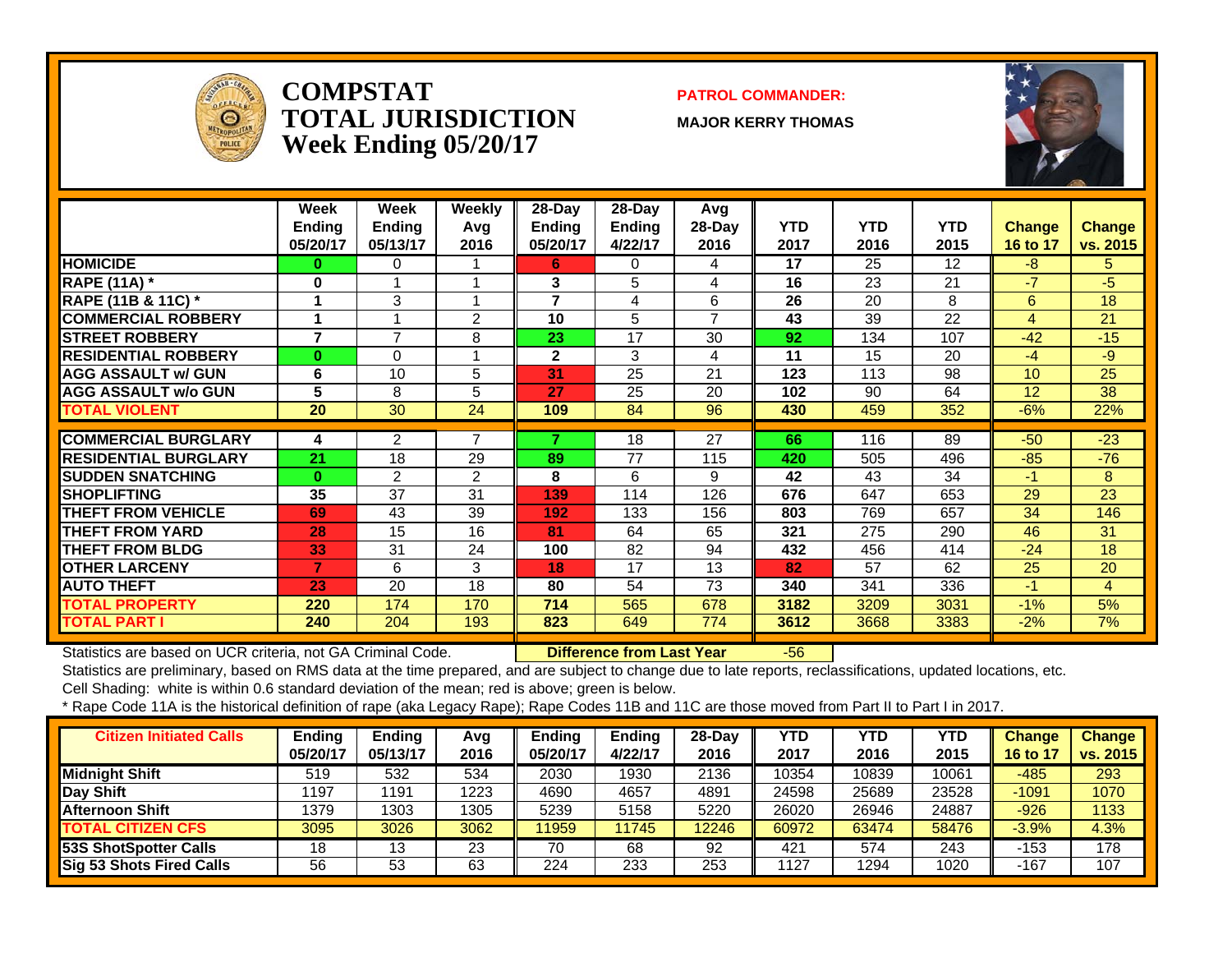

#### **Unincorporated Chatham County PATROL COMMANDER:**

**MAJOR KERRY THOMAS**



# **Week Ending 05/20/17**

|                             | Week<br><b>Ending</b><br>05/20/17 | Week<br><b>Ending</b><br>05/13/17 | <b>Weekly</b><br>Avg<br>2016 | $28 - Day$<br><b>Ending</b><br>05/20/17 | 28-Day<br><b>Ending</b><br>4/22/17 | Avg<br>28-Day<br>2016 | <b>YTD</b><br>2017 | <b>YTD</b><br>2016 | <b>YTD</b><br>2015 | <b>Change</b><br>16 to 17 | <b>Change</b><br>vs. 2015 |
|-----------------------------|-----------------------------------|-----------------------------------|------------------------------|-----------------------------------------|------------------------------------|-----------------------|--------------------|--------------------|--------------------|---------------------------|---------------------------|
| <b>HOMICIDE</b>             | 0                                 | 0                                 | 0.1                          | 0                                       | 0                                  | 0.5                   | $\mathbf{2}$       | 2                  |                    | $\Omega$                  |                           |
| <b>RAPE (11A) *</b>         | $\bf{0}$                          | $\Omega$                          | 0.1                          | $\mathbf{0}$                            | $\Omega$                           | 0.5                   | $\mathbf{2}$       | 4                  | 3                  | $-2$                      | $-1$                      |
| RAPE (11B & 11C) *          | $\bf{0}$                          |                                   | 0.3                          | $\overline{2}$                          | 2                                  | 1.1                   | 8                  | 3                  | $\overline{2}$     | 5                         | 6                         |
| <b>COMMERCIAL ROBBERY</b>   | $\bf{0}$                          | $\Omega$                          | 0.2                          |                                         | $\Omega$                           | 0.9                   | 2                  | 7                  | $\overline{2}$     | $-5$                      | $\Omega$                  |
| <b>STREET ROBBERY</b>       | $\bf{0}$                          | $\Omega$                          | 0.5                          | 0                                       |                                    | 2.1                   | 3                  | 10                 | $\Omega$           | $-7$                      | 3                         |
| <b>RESIDENTIAL ROBBERY</b>  | $\bf{0}$                          | $\Omega$                          | 0.2                          | $\bf{0}$                                |                                    | 0.8                   | $\overline{2}$     | 4                  |                    | $-2$                      |                           |
| <b>AGG ASSAULT w/ GUN</b>   | $\bf{0}$                          | $\Omega$                          | 0.8                          | $\overline{2}$                          |                                    | 3.2                   | 11                 | 6                  | 5                  | 5                         | $6\phantom{1}$            |
| <b>AGG ASSAULT w/o GUN</b>  | $\bf{0}$                          | 0                                 | 0.8                          | $\mathbf{2}$                            |                                    | 3.1                   | 14                 | 8                  | 10                 | 6                         | 4                         |
| <b>TOTAL VIOLENT</b>        | $\bf{0}$                          |                                   | 3.0                          | 7                                       | 6                                  | 12.2                  | 44                 | 44                 | 24                 | 0%                        | 83%                       |
| <b>COMMERCIAL BURGLARY</b>  |                                   |                                   |                              |                                         |                                    | 2.7                   |                    | 12                 |                    |                           |                           |
|                             |                                   | $\overline{2}$                    | 0.7                          | 3                                       |                                    |                       | 9                  |                    | 5.                 | -3                        | 4                         |
| <b>RESIDENTIAL BURGLARY</b> | 5                                 | 3                                 | 6.7                          | 25                                      | 20                                 | 26.7                  | 101                | 105                | 67                 | $-4$                      | 34                        |
| <b>SUDDEN SNATCHING</b>     | $\bf{0}$                          | $\Omega$                          | 0.3                          | 0                                       |                                    | 1.1                   | 1                  | 7                  | $\Omega$           | -6                        |                           |
| <b>SHOPLIFTING</b>          | $\overline{2}$                    | 5                                 | 6.1                          | 8                                       | 14                                 | 24.4                  | 62                 | 90                 | 84                 | $-28$                     | $-22$                     |
| <b>THEFT FROM VEHICLE</b>   | 9                                 | 6                                 | 7.1                          | 23                                      | 12                                 | 28.3                  | 90                 | 101                | 73                 | $-11$                     | 17                        |
| THEFT FROM YARD             | 3                                 | 3                                 | 2.8                          | 10                                      | 13                                 | 11.1                  | 36                 | 34                 | 35                 | $\overline{2}$            |                           |
| <b>THEFT FROM BLDG</b>      | 4                                 | 5                                 | 3.8                          | 12                                      | 12                                 | 15.1                  | 70                 | 52                 | 43                 | 18                        | 27                        |
| <b>OTHER LARCENY</b>        |                                   | 2                                 | 0.9                          | 5                                       | 3                                  | 3.7                   | 20                 | 15                 | 13                 | 5                         | $\overline{7}$            |
| <b>AUTO THEFT</b>           | 3                                 | 6                                 | 3.0                          | 12                                      | 7                                  | 12.2                  | 50                 | 49                 | 30                 | и                         | 20                        |
| <b>TOTAL PROPERTY</b>       | 28                                | 32                                | 31.3                         | 98                                      | 83                                 | 125.3                 | 439                | 465                | 350                | $-6%$                     | 25%                       |
| <b>TOTAL PART I</b>         | 28                                | 33                                | 34.4                         | 105                                     | 89                                 | 137.5                 | 483                | 509                | 374                | $-5%$                     | 29%                       |

Statistics are based on UCR criteria, not GA Criminal Code. **Difference from Last Year** -26

Statistics are preliminary, based on RMS data at the time prepared, and are subject to change due to late reports, reclassifications, updated locations, etc.

Cell Shading: white is within 0.6 standard deviation of the mean; red is above; green is below.

| <b>Shots Fired Calls</b>        | Week<br><b>Ending</b><br>05/20/17 | Week<br><b>Ending</b><br>05/13/17 | Weekly<br>Avg<br>2016 | $28-Dav$<br>Ending<br>05/20/17 | $28$ -Dav<br><b>Endina</b><br>4/22/17 | Avg<br>$28-Dav$<br>2016 | YTD<br>2017 | YTD<br>2016     | YTD<br>2015     | <b>Change</b><br>16 to 17 | <b>Change</b><br><b>VS. 2015</b> |
|---------------------------------|-----------------------------------|-----------------------------------|-----------------------|--------------------------------|---------------------------------------|-------------------------|-------------|-----------------|-----------------|---------------------------|----------------------------------|
| <b>53S ShotSpotter Calls</b>    |                                   |                                   | 0.0                   |                                |                                       | 0.0                     |             |                 |                 |                           |                                  |
| <b>Sig 53 Shots Fired Calls</b> |                                   |                                   | 1.3                   | 45                             | 39                                    | 45.                     | 222         | 21 <sup>2</sup> | 011<br><u>.</u> |                           |                                  |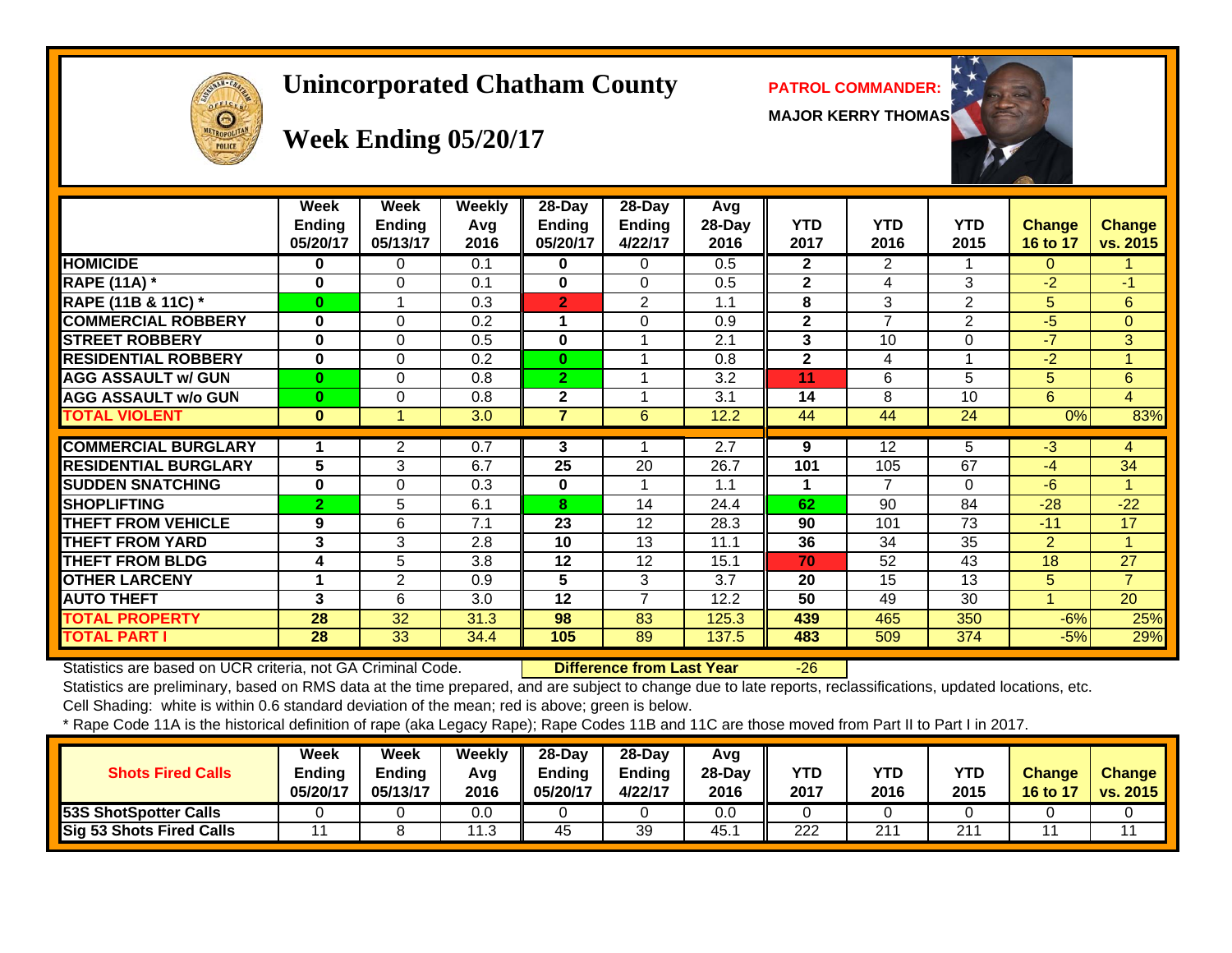

## **City of Savannah Only PATROL COMMANDER:**

**MAJOR KERRY THOMAS**



**Week Ending 05/20/17**

|                             | Week<br><b>Ending</b><br>05/20/17 | Week<br><b>Endina</b><br>05/13/17 | Weekly<br>Avg<br>2016 | $28$ -Day<br><b>Ending</b><br>05/20/17 | $28-Dav$<br><b>Endina</b><br>4/22/17 | Avg<br>$28-Day$<br>2016 | <b>YTD</b><br>2017 | <b>YTD</b><br>2016 | <b>YTD</b><br>2015 | <b>Change</b><br>16 to 17 | Change<br>vs. 2015 |
|-----------------------------|-----------------------------------|-----------------------------------|-----------------------|----------------------------------------|--------------------------------------|-------------------------|--------------------|--------------------|--------------------|---------------------------|--------------------|
| <b>HOMICIDE</b>             | 0                                 | 0                                 |                       | 6                                      | 0                                    | 3                       | 15                 | 23                 | 11                 | $-8$                      | 4                  |
| <b>RAPE (11A) *</b>         | 0                                 |                                   |                       | 3                                      | 5                                    | 3                       | 14                 | 19                 | 18                 | -5                        | -4                 |
| RAPE (11B & 11C) *          |                                   | 2                                 |                       | 5                                      | 2                                    | 5                       | 18                 | 17                 | 6                  |                           | 12                 |
| <b>COMMERCIAL ROBBERY</b>   |                                   |                                   | 4                     | 9                                      | 5                                    | 6                       | 41                 | 32                 | 20                 | 9                         | 21                 |
| <b>STREET ROBBERY</b>       | $\overline{7}$                    | 7                                 | $\overline{7}$        | 23                                     | 16                                   | 28                      | 89                 | 124                | 107                | $-35$                     | $-18$              |
| <b>RESIDENTIAL ROBBERY</b>  | 0                                 | 0                                 |                       | 2                                      | 2                                    | 3                       | 9                  | 11                 | 19                 | $-2$                      | $-10$              |
| <b>AGG ASSAULT w/ GUN</b>   | 6                                 | 10                                | 5                     | 29                                     | 24                                   | 18                      | 112                | 107                | 93                 | 5.                        | 19                 |
| <b>AGG ASSAULT w/o GUN</b>  | 5                                 | 8                                 | 4                     | 25                                     | 24                                   | 17                      | 88                 | 82                 | 54                 | 6                         | 34                 |
| <b>TOTAL VIOLENT</b>        | 20                                | 29                                | 21                    | 102                                    | 78                                   | 83                      | 386                | 415                | 328                | $-7%$                     | 18%                |
|                             |                                   |                                   |                       |                                        |                                      |                         |                    |                    |                    |                           |                    |
| <b>COMMERCIAL BURGLARY</b>  | 3                                 | 0                                 | 6                     |                                        | 17                                   | 24                      | 57                 | 104                | 84                 | $-47$                     | $-27$              |
| <b>RESIDENTIAL BURGLARY</b> | 16                                | 15                                | 22                    | 64                                     | 57                                   | 88                      | 319                | 400                | 429                | $-81$                     | $-110$             |
| <b>SUDDEN SNATCHING</b>     | $\bf{0}$                          | $\mathcal{P}$                     | 2                     | 8                                      | 5                                    | 7                       | 41                 | 36                 | 34                 | 5                         | 7                  |
| SHOPLIFTING                 | 33                                | 32                                | 25                    | 131                                    | 100                                  | 101                     | 614                | 557                | 569                | 57                        | 45                 |
| <b>THEFT FROM VEHICLE</b>   | 60                                | 37                                | 32                    | 169                                    | 121                                  | 128                     | 713                | 668                | 584                | 45                        | 129                |
| THEFT FROM YARD             | 25                                | 12                                | 14                    | 71                                     | 51                                   | 54                      | 285                | 241                | 255                | 44                        | 30                 |
| <b>THEFT FROM BLDG</b>      | 29                                | 26                                | 20                    | 88                                     | 70                                   | 79                      | 362                | 404                | 371                | $-42$                     | $-9$               |
| <b>OTHER LARCENY</b>        | 6                                 | 4                                 | 2                     | 13                                     | 14                                   | 9                       | 62                 | 42                 | 49                 | 20                        | 13                 |
| <b>AUTO THEFT</b>           | 20                                | 14                                | 15                    | 68                                     | 47                                   | 61                      | 290                | 292                | 306                | $-2$                      | $-16$              |
| <b>TOTAL PROPERTY</b>       | 192                               | 142                               | 138                   | 616                                    | 482                                  | 553                     | 2743               | 2744               | 2681               | 0%                        | 2%                 |
| <b>TOTAL PART I</b>         | 212                               | 171                               | 159                   | 718                                    | 560                                  | 636                     | 3129               | 3159               | 3009               | $-1%$                     | 4%                 |

Statistics are based on UCR criteria, not GA Criminal Code. **Difference from Last Year** -30

Statistics are preliminary, based on RMS data at the time prepared, and are subject to change due to late reports, reclassifications, updated locations, etc.

Cell Shading: white is within 0.6 standard deviation of the mean; red is above; green is below.

| <b>Shots Fired Calls</b>     | Week<br>Ending<br>05/20/17 | Week<br>Endina<br>05/13/17 | Weekly<br>Avq<br>2016 | $28-Dav$<br><b>Endina</b><br>05/20/17 | $28-Dav$<br><b>Endina</b><br>4/22/17 | Avg<br>28-Dav<br>2016 | <b>YTD</b><br>2017 | YTD<br>2016 | <b>YTD</b><br>2015 | <b>Change</b><br><b>16 to 17</b> | <b>Change</b><br>vs. 2015 |
|------------------------------|----------------------------|----------------------------|-----------------------|---------------------------------------|--------------------------------------|-----------------------|--------------------|-------------|--------------------|----------------------------------|---------------------------|
| <b>53S ShotSpotter Calls</b> |                            | 13                         | 22.9                  | 70                                    | 68                                   | 91.                   | 421                | 574         | 243                | -153                             | 178                       |
| Sig 53 Shots Fired Calls     | 45                         | 45                         | 52.0                  | 179                                   | 194                                  | 207.9                 | 905                | 1083        | 809                | $-178$                           | 96                        |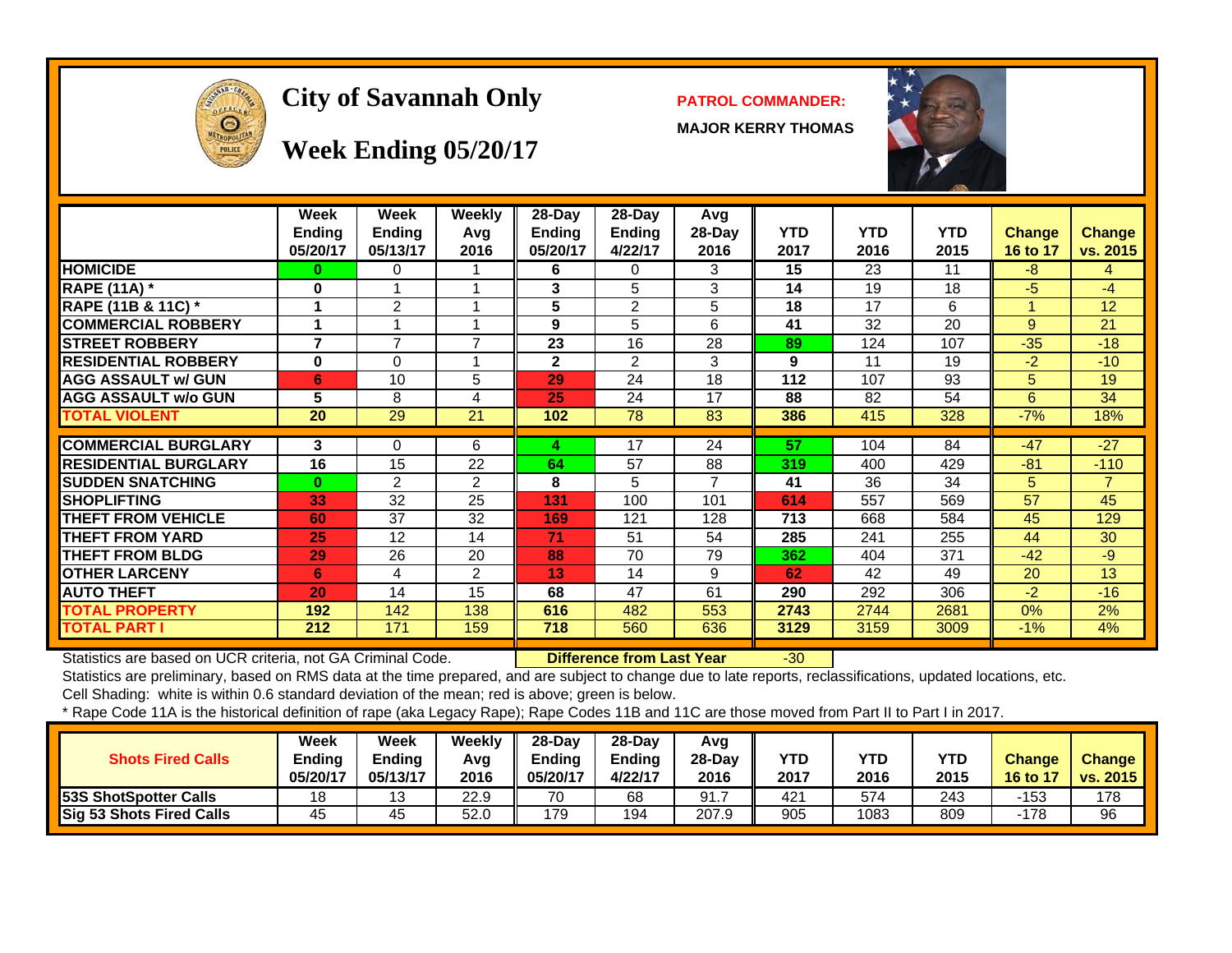

#### **COMPSTATWEST CHATHAM PRECINCTWeek Ending 05/20/17**

**PRECINCT COMMANDER:**

**CAPT. JOHN BEST**



|                             | Week           | Week           | Weekly         | 28-Day         | 28-Day         | Avg    |                |                |                |               |                |
|-----------------------------|----------------|----------------|----------------|----------------|----------------|--------|----------------|----------------|----------------|---------------|----------------|
|                             | <b>Ending</b>  | Ending         | Avg            | <b>Ending</b>  | <b>Ending</b>  | 28-Day | <b>YTD</b>     | <b>YTD</b>     | <b>YTD</b>     | <b>Change</b> | <b>Change</b>  |
|                             | 05/20/17       | 05/13/17       | 2016           | 05/20/17       | 4/22/17        | 2016   | 2017           | 2016           | 2015           | 16 to 17      | vs. 2015       |
| <b>HOMICIDE</b>             | 0              | 0              | 0              | 0              | $\Omega$       | 0      | $\mathbf{2}$   | $\overline{2}$ | $\Omega$       | $\Omega$      | $\overline{2}$ |
| <b>RAPE (11A) *</b>         | 0              | $\Omega$       | 0              | 0              | $\Omega$       |        | $\mathbf{2}$   | 6              | 4              | $-4$          | $-2$           |
| RAPE (11B & 11C) *          | $\bf{0}$       | $\Omega$       | $\Omega$       |                | $\overline{ }$ |        | 4              | 5              | $\overline{A}$ | $-1$          | 3              |
| <b>COMMERCIAL ROBBERY</b>   | $\bf{0}$       | $\Omega$       | $\Omega$       | $\overline{2}$ | $\Omega$       |        | 4              | 9              | 5              | $-5$          | $-1$           |
| <b>STREET ROBBERY</b>       | $\bf{0}$       |                | 1              |                | 3              | 3      | $\overline{7}$ | 12             | 6              | $-5$          |                |
| <b>RESIDENTIAL ROBBERY</b>  | 0              | $\Omega$       | 0              | 0              | $\Omega$       |        | $\overline{2}$ | 8              | 4              | $-6$          | $-2$           |
| <b>AGG ASSAULT w/ GUN</b>   | $\bf{0}$       | $\Omega$       | 4              | $\overline{2}$ | $\overline{2}$ | 4      | 15             | 18             | 10             | $-3$          | 5              |
| <b>AGG ASSAULT w/o GUN</b>  | $\bf{0}$       | 0              |                | 3              | 4              | 4      | 18             | 17             | 14             |               | $\overline{4}$ |
| <b>TOTAL VIOLENT</b>        | $\bf{0}$       | 1              | 4              | 9              | 10             | 16     | 54             | 77             | 44             | $-30%$        | 23%            |
|                             |                |                |                |                |                |        |                |                |                |               |                |
| <b>COMMERCIAL BURGLARY</b>  | $\mathbf{2}$   | 2              |                | 4              | 3              | 5      | 19             | 24             | 26             | $-5$          | $-7$           |
| <b>RESIDENTIAL BURGLARY</b> | 6              | 5              | 6              | 22             | 13             | 22     | 105            | 122            | 96             | $-17$         | 9              |
| <b>SUDDEN SNATCHING</b>     | 0              | $\Omega$       | 0              |                |                |        | 3              | 6              | $\overline{2}$ | $-3$          |                |
| <b>SHOPLIFTING</b>          | 0              | 4              | 3              | 7              | 14             | 14     | 63             | 76             | 84             | $-13$         | $-21$          |
| <b>THEFT FROM VEHICLE</b>   | 10             | 10             | $\overline{7}$ | 30             | 10             | 29     | 104            | 141            | 109            | $-37$         | $-5$           |
| <b>THEFT FROM YARD</b>      | $\overline{7}$ | 3              | 3              | 16             | 11             | 10     | 55             | 49             | 55             | 6             | $\Omega$       |
| <b>THEFT FROM BLDG</b>      | 6              | $\overline{7}$ | 4              | 20             | 23             | 16     | 102            | 66             | 71             | 36            | 31             |
| <b>OTHER LARCENY</b>        | 1              | 2              | 4              | 5              | 4              | 4      | 23             | 10             | 15             | 13            | 8              |
| <b>AUTO THEFT</b>           | $\overline{2}$ | 8              | 4              | 16             | 13             | 16     | 71             | 72             | 73             | $-1$          | $-2$           |
| <b>TOTAL PROPERTY</b>       | 34             | 41             | 29             | 121            | 92             | 118    | 545            | 566            | 531            | $-4%$         | 3%             |
| <b>TOTAL PART I</b>         | 34             | 42             | 33             | 130            | 102            | 134    | 599            | 643            | 575            | $-7%$         | 4%             |

Statistics are based on UCR criteria, not GA Criminal Code. **Difference from Last Year** -44

Statistics are preliminary, based on RMS data at the time prepared, and are subject to change due to late reports, reclassifications, updated locations, etc.

Cell Shading: white is within 0.6 standard deviation of the mean; red is above; green is below.

| <b>Citizen Initiated Calls</b>  | <b>Week</b><br><b>Ending</b><br>05/20/17 | <b>Week</b><br><b>Ending</b><br>05/13/17 | Weekly<br>Avg<br>2016 | $28-Dav$<br><b>Ending</b><br>05/20/17 | $28-Dav$<br><b>Ending</b><br>4/22/17 | Avg<br>$28$ -Day<br>2016 | <b>YTD</b><br>2017 | YTD<br>2016 | YTD<br>2015 | <b>Change</b><br>16 to 17 | <b>Change</b><br>vs. 2015 |
|---------------------------------|------------------------------------------|------------------------------------------|-----------------------|---------------------------------------|--------------------------------------|--------------------------|--------------------|-------------|-------------|---------------------------|---------------------------|
| <b>Midnight Shift</b>           | 133                                      | 127                                      | 114                   | 478                                   | 427                                  | 455                      | 2219               | 2187        | 2176        | 32                        | 43                        |
| Day Shift                       | 270                                      | 281                                      | 282                   | 1108                                  | 155                                  | 1127                     | 5367               | 5694        | 5516        | $-327$                    | $-149$                    |
| <b>Afternoon Shift</b>          | 31'                                      | 324                                      | 294                   | 1250                                  | 1242                                 | 1177                     | 5688               | 5701        | 5660        | $-13$                     | 28                        |
| <b>TOTAL CITIZEN CFS</b>        | 714                                      | 714                                      | 690                   | 2836                                  | 2824                                 | 2758                     | 13274              | 13582       | 13352       | $-2.3%$                   | $-0.6%$                   |
| <b>53S ShotSpotter Calls</b>    |                                          |                                          |                       |                                       |                                      |                          |                    | 3           |             | -2                        |                           |
| <b>Sig 53 Shots Fired Calls</b> |                                          |                                          | 10                    | 34                                    | 34                                   | 38                       | 164                | 204         | 167         | $-40$                     | -3                        |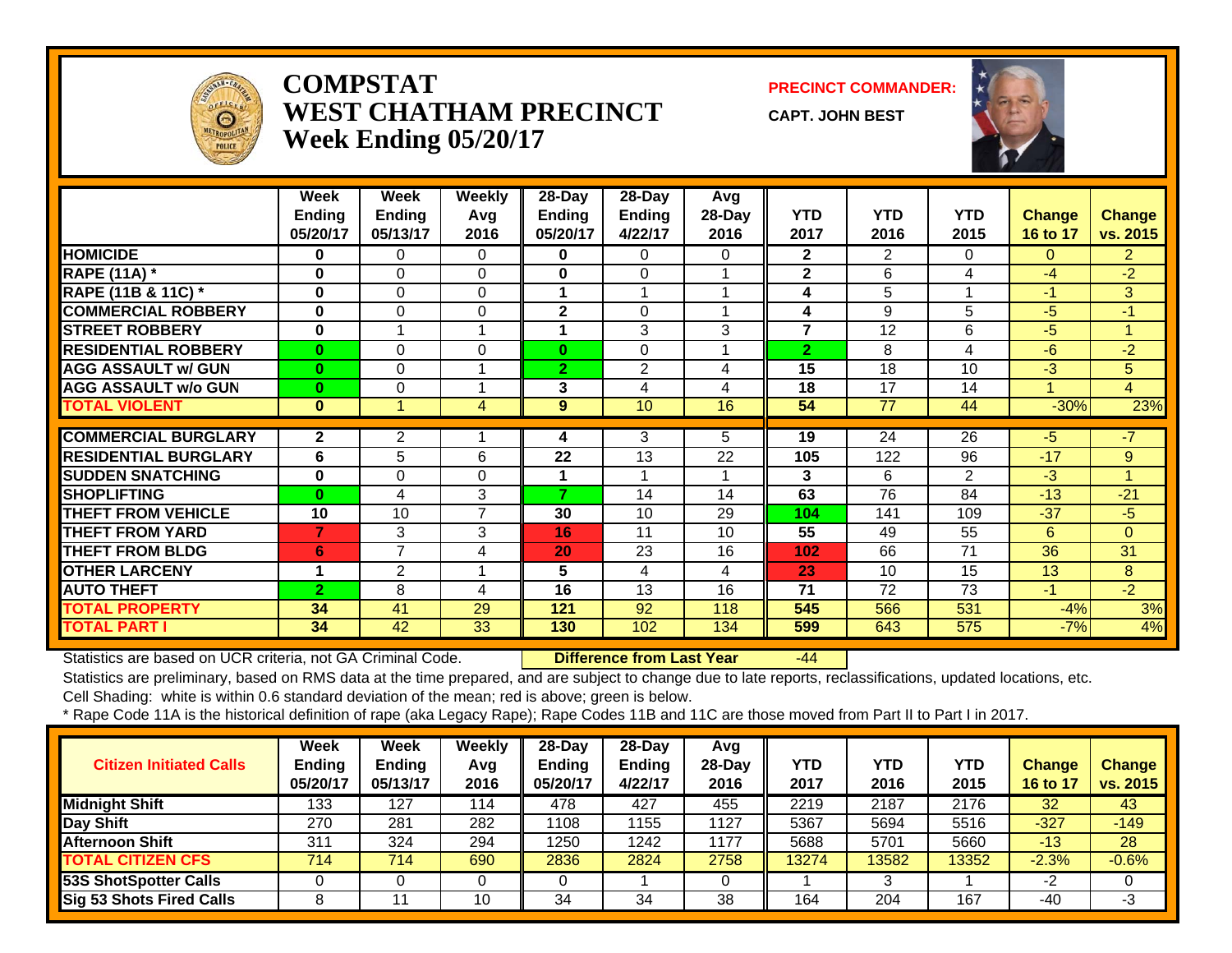### **BEAT 11 West Chatham Precinct Week Ending 05/20/17**



|                             |                           |                           | <b>Last 4 Weeks</b>       |                    | 28 Days                   | 28 Day          |                    |                    |                    |                           |                           |
|-----------------------------|---------------------------|---------------------------|---------------------------|--------------------|---------------------------|-----------------|--------------------|--------------------|--------------------|---------------------------|---------------------------|
|                             | <b>Ending</b><br>04/29/17 | <b>Ending</b><br>05/06/17 | <b>Ending</b><br>05/13/17 | Ending<br>05/20/17 | <b>Ending</b><br>05/20/17 | Average<br>2016 | <b>YTD</b><br>2017 | <b>YTD</b><br>2016 | <b>YTD</b><br>2015 | <b>Change</b><br>16 to 17 | <b>Change</b><br>vs. 2015 |
| <b>HOMICIDE</b>             | $\Omega$                  | 0                         | $\Omega$                  | 0                  | $\Omega$                  | 0.0             | 0                  | $\Omega$           | $\Omega$           | $\Omega$                  | $\Omega$                  |
| <b>RAPE (11A)</b> *         | $\Omega$                  | $\Omega$                  | $\Omega$                  | $\Omega$           | $\Omega$                  | 0.1             | $\Omega$           | $\mathbf{1}$       | $\Omega$           | $-1$                      | $\Omega$                  |
| RAPE (11B & 11C) *          | $\Omega$                  | $\mathbf{1}$              | $\Omega$                  | 0                  | $\mathbf{1}$              | 0.1             | $\mathbf{1}$       | $\Omega$           | $\Omega$           | $\overline{1}$            | $\mathbf{1}$              |
| <b>COMMERCIAL ROBBERY</b>   | $\mathbf 0$               | 0                         | $\mathbf 0$               | $\Omega$           | 0                         | 0.3             | $\mathbf{1}$       | $\overline{2}$     | $\mathbf{1}$       | $-1$                      | $\Omega$                  |
| <b>STREET ROBBERY</b>       | 0                         | $\Omega$                  | $\mathbf{1}$              | 0                  | $\mathbf{1}$              | 0.2             | $\overline{2}$     | $\mathbf{1}$       | 1                  | $\overline{1}$            | 1                         |
| <b>RESIDENTIAL ROBBERY</b>  | 0                         | $\Omega$                  | 0                         | $\Omega$           | $\Omega$                  | 0.1             | $\Omega$           | 0                  | $\Omega$           | $\Omega$                  | $\Omega$                  |
| <b>AGG ASSAULT w/ GUN</b>   | $\Omega$                  | $\mathbf{1}$              | 0                         | $\Omega$           | $\mathbf{1}$              | 0.1             | 3                  | $\mathbf{1}$       | 1                  | $\overline{2}$            | $\overline{2}$            |
| <b>AGG ASSAULT w/o GUN</b>  | 0                         | 0                         | 0                         | $\Omega$           | 0                         | 0.5             | $\overline{2}$     | 3                  | 0                  | $-1$                      | $\overline{2}$            |
| <b>TOTAL VIOLENT</b>        | $\Omega$                  | $\overline{2}$            | $\mathbf{1}$              | $\Omega$           | 3                         | 1.3             | 9                  | 8                  | 3                  | 13%                       | 200%                      |
| <b>COMMERCIAL BURGLARY</b>  | $\Omega$                  | 0                         | $\mathbf 0$               | 0                  | $\Omega$                  | 0.4             | $\overline{2}$     | $\overline{2}$     | 5                  | $\Omega$                  | $-3$                      |
| <b>RESIDENTIAL BURGLARY</b> | $\mathbf 0$               | $\mathbf 0$               | $\mathbf 0$               | $\overline{2}$     | $\overline{2}$            | 1.1             | 8                  | 6                  | 9                  | $\overline{2}$            | $-1$                      |
| <b>ISUDDEN SNATCHING</b>    | $\Omega$                  | $\Omega$                  | $\mathbf{0}$              | $\Omega$           | $\Omega$                  | 0.1             | $\Omega$           | $\mathbf{1}$       | $\Omega$           | $-1$                      | $\Omega$                  |
| <b>SHOPLIFTING</b>          | $\Omega$                  | $\Omega$                  | $\mathbf{0}$              | $\Omega$           | $\Omega$                  | 0.2             | 1                  | $\Omega$           | $\mathbf{1}$       | 1                         | $\Omega$                  |
| <b>THEFT FROM VEHICLE</b>   | $\overline{2}$            | $\Omega$                  | $\mathbf{1}$              | $\mathbf{1}$       | 4                         | 3.5             | 18                 | 15                 | 11                 | 3                         | $\overline{7}$            |
| <b>THEFT FROM YARD</b>      | $\Omega$                  | $\mathbf{1}$              | $\Omega$                  | $\overline{2}$     | 3                         | 1.9             | 12                 | 10                 | 9                  | 2                         | 3                         |
| <b>THEFT FROM BLDG</b>      | $\mathbf{1}$              | $\mathbf{1}$              | $\Omega$                  | 3                  | 5                         | 3.3             | 25                 | 15                 | 23                 | 10                        | $\overline{2}$            |
| <b>OTHER LARCENY</b>        | $\Omega$                  | $\Omega$                  | 1                         | $\Omega$           | $\mathbf{1}$              | 0.7             | 2                  | 3                  | $\overline{2}$     | $-1$                      | $\Omega$                  |
| <b>AUTO THEFT</b>           | 0                         | $\Omega$                  | $\Omega$                  | 0                  | 0                         | 2.2             | 12                 | 12                 | 13                 | $\Omega$                  | $-1$                      |
| <b>TOTAL PROPERTY</b>       | 3                         | $\overline{2}$            | $\overline{2}$            | 8                  | 15                        | 13.4            | 80                 | 64                 | 73                 | 25%                       | 10%                       |
| <b>TOTAL PART I</b>         | $\overline{3}$            | 4                         | $\overline{3}$            | 8                  | 18                        | 14.7            | 89                 | 72                 | 76                 | 24%                       | 17%                       |

 **Difference from Last Year**17

Statistics are based on UCR criteria, not GA Criminal Code.

\* Rape Code 11A is the historical definition of rape (aka Legacy Rape); Rape Codes 11B and 11C are those moved from Part II to Part I in 2017.

|                              | <b>Week</b>   | Week     | Week          | Week                | $\parallel$ 28 Days | 28 Dav            |      |      |      |               |                 |
|------------------------------|---------------|----------|---------------|---------------------|---------------------|-------------------|------|------|------|---------------|-----------------|
| <b>Shots Fired Calls</b>     | <b>Ending</b> | Endina   | <b>Ending</b> | Ending              | <b>Ending</b>       | <b>Average II</b> | YTD  | YTD  | YTD  | <b>Change</b> | <b>Change</b>   |
|                              | 04/29/17      | 04/29/17 | 05/13/17      | 05/20/17   05/20/17 |                     | 2016              | 2017 | 2016 | 2015 | 16 to 17      | <b>vs. 2015</b> |
| <b>53S ShotSpotter Calls</b> |               |          |               |                     |                     | 0.0               |      |      |      | 0%            | 0%              |
| Sig 53 Shots Fired Calls     |               |          |               |                     |                     | 1.b               | 10   |      | 14   | 100%          | $-29%$          |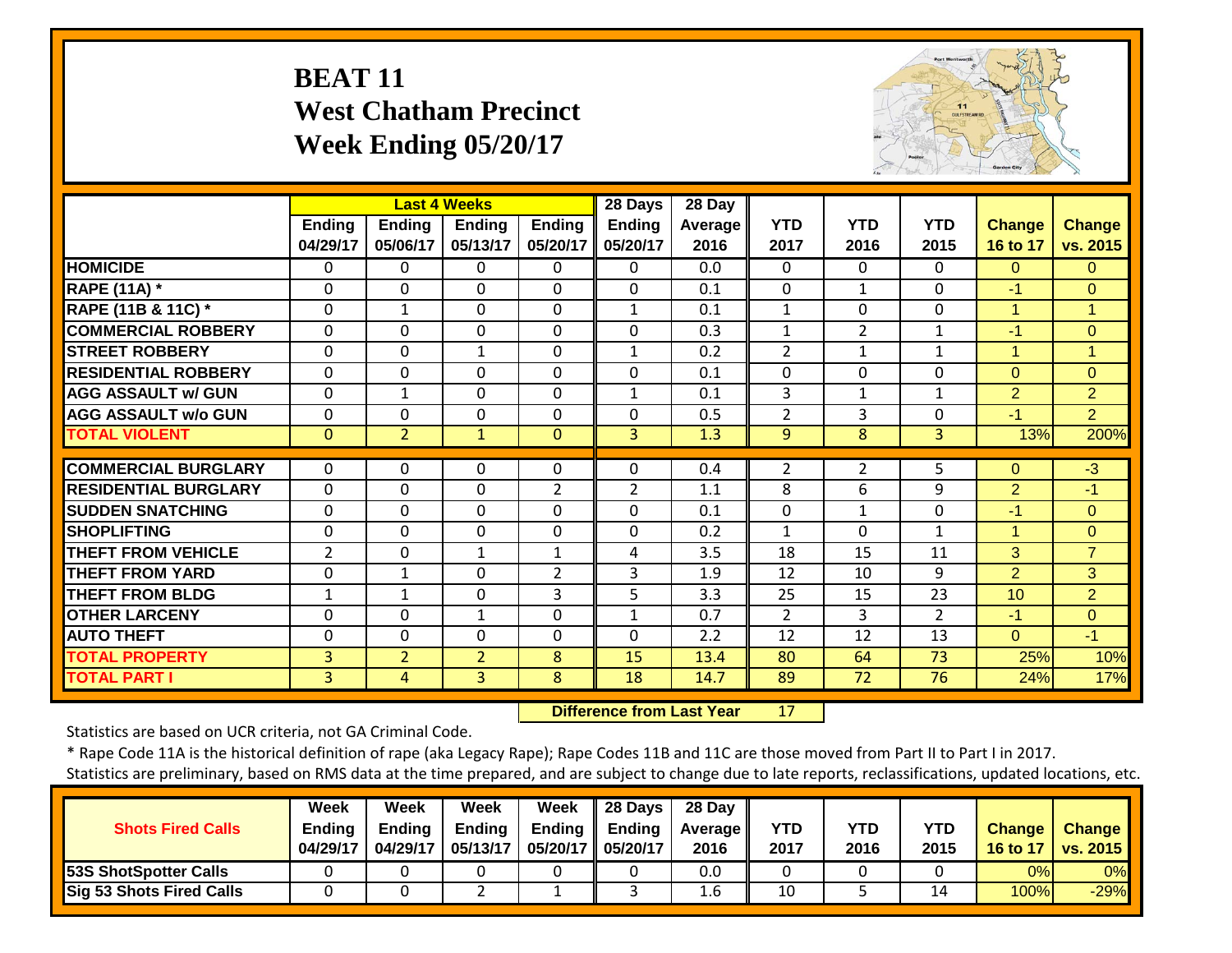## **BEAT 12 West Chatham Precinct Week Ending 05/20/17**



|                             |                           |                           | <b>Last 4 Weeks</b>       |                           | 28 Days                   | 28 Day          |                    |                    |                    |                           |                    |
|-----------------------------|---------------------------|---------------------------|---------------------------|---------------------------|---------------------------|-----------------|--------------------|--------------------|--------------------|---------------------------|--------------------|
|                             | <b>Ending</b><br>04/29/17 | <b>Ending</b><br>05/06/17 | <b>Ending</b><br>05/13/17 | <b>Ending</b><br>05/20/17 | <b>Ending</b><br>05/20/17 | Average<br>2016 | <b>YTD</b><br>2017 | <b>YTD</b><br>2016 | <b>YTD</b><br>2015 | <b>Change</b><br>16 to 17 | Change<br>vs. 2015 |
| <b>HOMICIDE</b>             | $\Omega$                  | 0                         | $\Omega$                  | 0                         | $\Omega$                  | 0.1             | 0                  | $\mathbf{1}$       | $\Omega$           | $-1$                      | $\Omega$           |
| <b>RAPE (11A) *</b>         | $\Omega$                  | $\Omega$                  | $\Omega$                  | $\Omega$                  | 0                         | 0.2             | $\Omega$           | $\mathbf{1}$       | $\overline{2}$     | $-1$                      | $-2$               |
| RAPE (11B & 11C) *          | $\mathbf 0$               | 0                         | $\mathbf 0$               | $\mathbf 0$               | $\mathbf 0$               | 0.6             | $\mathbf{0}$       | 3                  | $\mathbf{1}$       | $-3$                      | $-1$               |
| <b>COMMERCIAL ROBBERY</b>   | $\mathbf 1$               | $\Omega$                  | $\Omega$                  | $\Omega$                  | $\mathbf{1}$              | 0.3             | $\mathbf{1}$       | 3                  | $\mathbf{1}$       | $-2$                      | $\Omega$           |
| <b>STREET ROBBERY</b>       | $\Omega$                  | $\Omega$                  | $\Omega$                  | $\Omega$                  | $\Omega$                  | 0.6             | 0                  | 4                  | $\overline{2}$     | $-4$                      | $-2$               |
| <b>RESIDENTIAL ROBBERY</b>  | $\Omega$                  | $\Omega$                  | $\Omega$                  | $\Omega$                  | $\mathbf 0$               | 0.3             | 0                  | 0                  | $\Omega$           | $\Omega$                  | $\Omega$           |
| <b>AGG ASSAULT w/ GUN</b>   | 0                         | $\Omega$                  | $\Omega$                  | $\Omega$                  | 0                         | 0.7             | 4                  | $\overline{2}$     | $\mathbf 0$        | $\overline{2}$            | $\overline{4}$     |
| <b>AGG ASSAULT w/o GUN</b>  | $\mathbf 1$               | 1                         | $\Omega$                  | $\Omega$                  | $\overline{2}$            | 0.8             | 6                  | $\overline{2}$     | $\overline{2}$     | 4                         | $\overline{4}$     |
| <b>TOTAL VIOLENT</b>        | $\overline{2}$            | 1                         | $\Omega$                  | $\Omega$                  | 3                         | 3.6             | 11                 | 16                 | 8                  | $-31%$                    | 38%                |
| <b>COMMERCIAL BURGLARY</b>  | 0                         | 0                         | 0                         | 0                         | $\Omega$                  | 0.5             | 1                  | 2                  | 3                  | -1                        | $-2$               |
| <b>RESIDENTIAL BURGLARY</b> | 3                         | $\Omega$                  | $\Omega$                  | $\Omega$                  | 3                         | 7.1             | 16                 | 46                 | 25                 | $-30$                     | $-9$               |
| <b>SUDDEN SNATCHING</b>     | $\Omega$                  | $\Omega$                  | $\Omega$                  | $\Omega$                  | $\Omega$                  | 0.3             | $\Omega$           | $\overline{2}$     | $\Omega$           | $-2$                      | $\Omega$           |
| <b>SHOPLIFTING</b>          | $\Omega$                  | $\Omega$                  | 1                         | $\Omega$                  | $\mathbf{1}$              | 2.9             | 11                 | 14                 | 10                 | $-3$                      | 1                  |
| <b>THEFT FROM VEHICLE</b>   | 1                         | $\Omega$                  | 4                         | 3                         | 8                         | 8.6             | 33                 | 34                 | 31                 | $-1$                      | $\overline{2}$     |
| <b>THEFT FROM YARD</b>      | 0                         | $\overline{2}$            | 1                         | $\Omega$                  | 3                         | 2.6             | 7                  | 10                 | 15                 | $-3$                      | $-8$               |
| <b>THEFT FROM BLDG</b>      | 0                         | 1                         | 1                         | $\Omega$                  | $\overline{2}$            | 2.7             | 19                 | 15                 | 10                 | 4                         | 9                  |
| <b>OTHER LARCENY</b>        | $\Omega$                  | $\Omega$                  | $\Omega$                  | 0                         | 0                         | 0.9             | 3                  | 3                  | 4                  | $\Omega$                  | $-1$               |
| <b>AUTO THEFT</b>           | $\Omega$                  | $\overline{2}$            | $\mathbf{1}$              | $\Omega$                  | 3                         | 4.0             | 9                  | 19                 | 16                 | $-10$                     | $-7$               |
| <b>TOTAL PROPERTY</b>       | 4                         | 5                         | 8                         | 3                         | 20                        | 29.5            | 99                 | 145                | 114                | $-32%$                    | $-13%$             |
| <b>TOTAL PART I</b>         | 6                         | 6                         | 8                         | 3                         | 23                        | 33.1            | 110                | 161                | 122                | $-32%$                    | $-10%$             |

 **Difference from Last Year**‐51

Statistics are based on UCR criteria, not GA Criminal Code.

\* Rape Code 11A is the historical definition of rape (aka Legacy Rape); Rape Codes 11B and 11C are those moved from Part II to Part I in 2017.

|                                 | Week          | Week     | Week          | <b>Week</b>   | 28 Days  | 28 Day     |            |            |      |        |                     |
|---------------------------------|---------------|----------|---------------|---------------|----------|------------|------------|------------|------|--------|---------------------|
| <b>Shots Fired Calls</b>        | <b>Ending</b> | Endina   | <b>Ending</b> | <b>Ending</b> | Ending   | Average II | <b>YTD</b> | <b>YTD</b> | YTD  | Change | <b>Change</b>       |
|                                 | 04/29/17      | 04/29/17 | 05/13/17      | 05/20/17      | 05/20/17 | 2016       | 2017       | 2016       | 2015 |        | 16 to 17   vs. 2015 |
| <b>53S ShotSpotter Calls</b>    |               |          |               |               |          | 0.0        |            |            |      | 0%     | 0%                  |
| <b>Sig 53 Shots Fired Calls</b> |               |          |               |               |          | 6.5        | 37         | 28         | 28   | 32%    | 32%                 |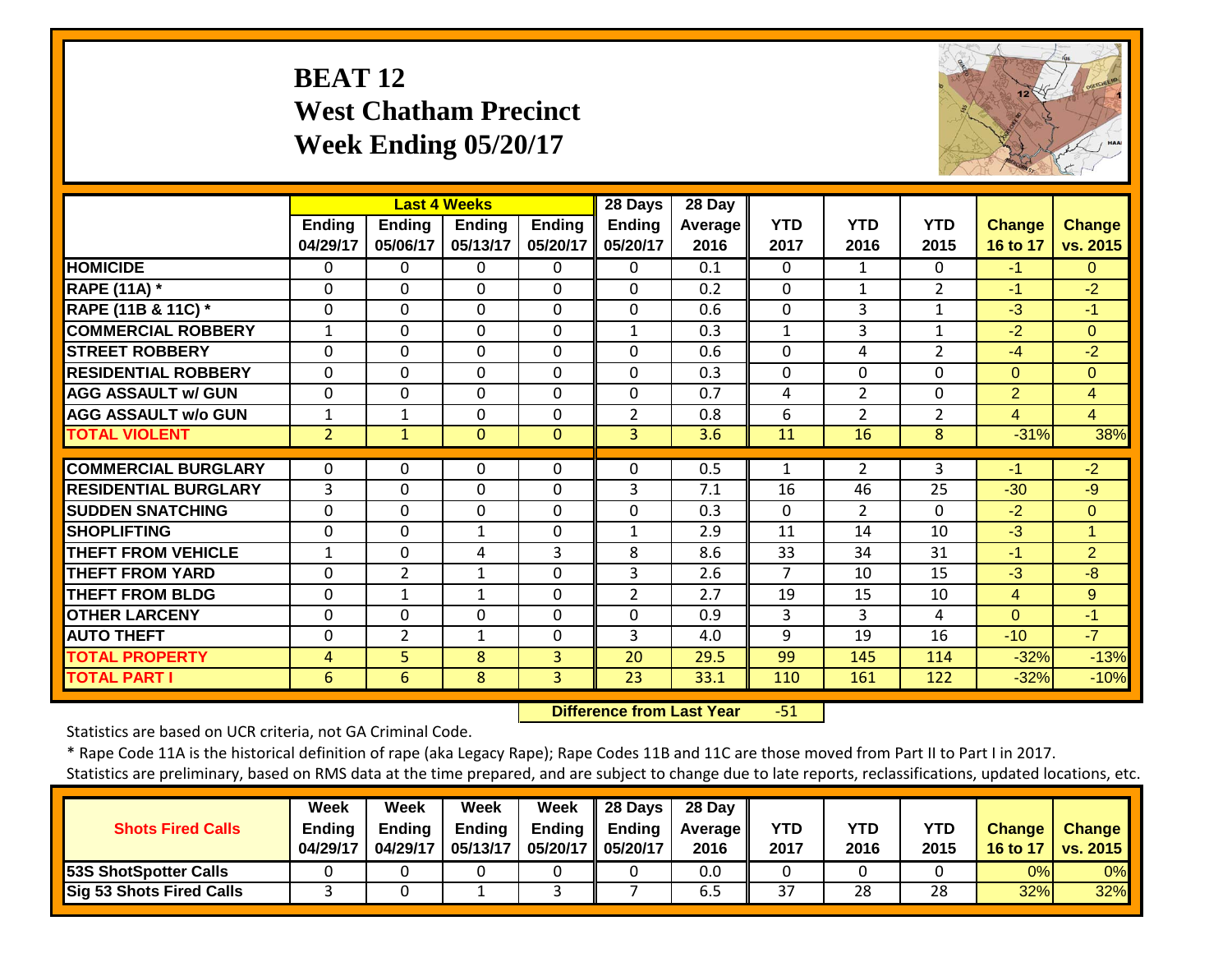## **BEAT 13 West Chatham Precinct Week Ending 05/20/17**



|                             |                           |                    | <b>Last 4 Weeks</b>       |                           | 28 Days                   | 28 Day          |                    |                    |                    |                           |                           |
|-----------------------------|---------------------------|--------------------|---------------------------|---------------------------|---------------------------|-----------------|--------------------|--------------------|--------------------|---------------------------|---------------------------|
|                             | <b>Ending</b><br>04/29/17 | Ending<br>05/06/17 | <b>Ending</b><br>05/13/17 | <b>Ending</b><br>05/20/17 | <b>Ending</b><br>05/20/17 | Average<br>2016 | <b>YTD</b><br>2017 | <b>YTD</b><br>2016 | <b>YTD</b><br>2015 | <b>Change</b><br>16 to 17 | <b>Change</b><br>vs. 2015 |
| <b>HOMICIDE</b>             | 0                         | 0                  | 0                         | 0                         | 0                         | 0.1             | 1                  | $\Omega$           | 0                  | 1                         |                           |
| <b>RAPE (11A) *</b>         | 0                         | 0                  | $\Omega$                  | $\Omega$                  | $\Omega$                  | 0.4             | $\mathbf{1}$       | $\overline{2}$     | 0                  | $-1$                      | 1                         |
| RAPE (11B & 11C) *          | 0                         | $\mathbf 0$        | $\mathbf{0}$              | $\mathbf 0$               | $\Omega$                  | 0.1             | $\mathbf 0$        | $\mathbf 0$        | 0                  | $\Omega$                  | $\Omega$                  |
| <b>COMMERCIAL ROBBERY</b>   | $\Omega$                  | 0                  | $\mathbf{0}$              | $\mathbf 0$               | $\Omega$                  | 0.2             | $\mathbf{1}$       | $\mathbf{1}$       | 0                  | $\Omega$                  | 1                         |
| <b>STREET ROBBERY</b>       | 0                         | 0                  | $\Omega$                  | $\Omega$                  | $\Omega$                  | 0.8             | $\overline{2}$     | $\overline{2}$     | 0                  | $\Omega$                  | $\overline{2}$            |
| <b>RESIDENTIAL ROBBERY</b>  | 0                         | $\Omega$           | $\mathbf 0$               | $\mathbf 0$               | $\Omega$                  | 0.2             | $\mathbf 1$        | $\overline{2}$     | 1                  | -1                        | $\Omega$                  |
| <b>AGG ASSAULT w/ GUN</b>   | 0                         | 0                  | $\mathbf 0$               | $\Omega$                  | $\mathbf 0$               | 1.2             | $\overline{2}$     | 8                  | 4                  | $-6$                      | $-2$                      |
| <b>AGG ASSAULT w/o GUN</b>  | 0                         | 1                  | $\Omega$                  | $\Omega$                  | 1                         | 0.8             | 6                  | 5                  | 3                  | 4                         | 3                         |
| <b>TOTAL VIOLENT</b>        | $\Omega$                  | $\mathbf{1}$       | $\Omega$                  | $\mathbf{0}$              | $\mathbf{1}$              | 3.6             | 14                 | 20                 | 8                  | $-30%$                    | 75%                       |
| <b>COMMERCIAL BURGLARY</b>  | $\Omega$                  | 0                  | 0                         | 1                         | 1                         | 1.1             | 7                  | 5                  | 9                  | $\overline{2}$            | $-2$                      |
| <b>RESIDENTIAL BURGLARY</b> |                           |                    | $\overline{3}$            |                           |                           |                 |                    |                    | 15                 | 1                         | 1                         |
|                             | $\Omega$                  | 0                  |                           | $\Omega$                  | 3                         | 3.1             | 16                 | 15                 |                    | 1                         |                           |
| <b>SUDDEN SNATCHING</b>     | 0                         | 0                  | $\Omega$                  | $\Omega$                  | $\Omega$                  | 0.3             | $\mathbf{1}$       | $\Omega$           | $\overline{2}$     |                           | $-1$                      |
| <b>SHOPLIFTING</b>          | 1                         | $\mathbf{1}$       | $\Omega$                  | $\Omega$                  | $\overline{2}$            | 1.6             | 8                  | 8                  | 4                  | $\Omega$                  | $\overline{4}$            |
| <b>THEFT FROM VEHICLE</b>   | 1                         | 0                  | $\mathbf 0$               | 2                         | 3                         | 4.2             | 11                 | 25                 | 17                 | $-14$                     | $-6$                      |
| <b>THEFT FROM YARD</b>      | 0                         | 0                  | $\Omega$                  | $\Omega$                  | $\Omega$                  | 1.9             | 6                  | 8                  | 9                  | $-2$                      | $-3$                      |
| <b>THEFT FROM BLDG</b>      | 0                         | 0                  | $\mathbf{1}$              | $\Omega$                  | $\mathbf{1}$              | 2.1             | 10                 | 10                 | 12                 | $\Omega$                  | $-2$                      |
| <b>OTHER LARCENY</b>        | $\Omega$                  | 0                  | $\mathbf 0$               | $\Omega$                  | $\Omega$                  | 0.1             | $\overline{2}$     | $\Omega$           | $\mathbf{1}$       | 2                         | $\blacksquare$            |
| <b>AUTO THEFT</b>           | 0                         | $\mathbf{1}$       | $\mathbf{1}$              | $\Omega$                  | $\overline{2}$            | 2.7             | 12                 | 14                 | 17                 | $-2$                      | $-5$                      |
| <b>TOTAL PROPERTY</b>       | $\overline{2}$            | $\overline{2}$     | 5                         | 3                         | 12                        | 17.1            | 73                 | 85                 | 86                 | $-14%$                    | $-15%$                    |
| <b>TOTAL PART I</b>         | $\overline{2}$            | 3                  | 5                         | 3                         | 13                        | 20.7            | 87                 | 105                | 94                 | $-17%$                    | $-7%$                     |

 **Difference from Last Year**‐18

Statistics are based on UCR criteria, not GA Criminal Code.

\* Rape Code 11A is the historical definition of rape (aka Legacy Rape); Rape Codes 11B and 11C are those moved from Part II to Part I in 2017.

|                                 | Week     | Week     | Week          | Week                | $\parallel$ 28 Days | 28 Day            |            |            |            |               |                 |
|---------------------------------|----------|----------|---------------|---------------------|---------------------|-------------------|------------|------------|------------|---------------|-----------------|
| <b>Shots Fired Calls</b>        | Endina   | Endina   | <b>Ending</b> | Endina              | Ending              | <b>Average</b> II | <b>YTD</b> | <b>YTD</b> | <b>YTD</b> | <b>Change</b> | <b>Change</b>   |
|                                 | 04/29/17 | 04/29/17 | 05/13/17      | 05/20/17   05/20/17 |                     | 2016              | 2017       | 2016       | 2017       | 16 to 17      | <b>vs. 2015</b> |
| <b>53S ShotSpotter Calls</b>    |          |          |               |                     |                     | 0.2               |            |            |            | 0%l           | 0%              |
| <b>Sig 53 Shots Fired Calls</b> |          |          |               |                     |                     | 8.6               | 24         | 54         | 32         | $-56%$        | $-25%$          |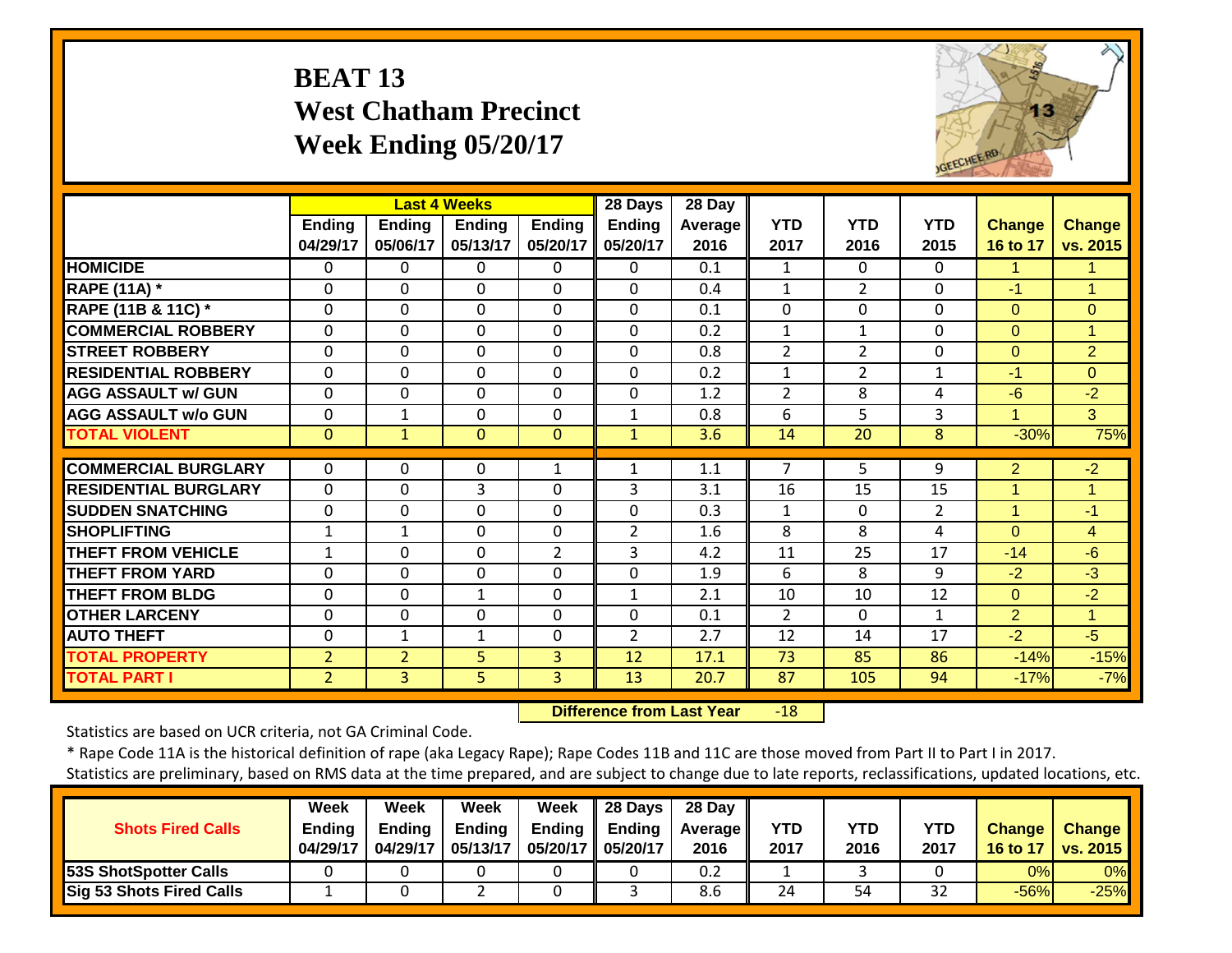## **BEAT 14 West Chatham Precinct Week Ending 05/20/17**



|                             |                           |                           | <b>Last 4 Weeks</b>       |                           | 28 Days                   | 28 Day                 |                    |                    |                    |                           |                           |
|-----------------------------|---------------------------|---------------------------|---------------------------|---------------------------|---------------------------|------------------------|--------------------|--------------------|--------------------|---------------------------|---------------------------|
|                             | <b>Ending</b><br>04/29/17 | <b>Ending</b><br>05/06/17 | <b>Ending</b><br>05/13/17 | <b>Ending</b><br>05/20/17 | <b>Ending</b><br>05/20/17 | <b>Average</b><br>2016 | <b>YTD</b><br>2017 | <b>YTD</b><br>2016 | <b>YTD</b><br>2015 | <b>Change</b><br>16 to 17 | <b>Change</b><br>vs. 2015 |
| <b>HOMICIDE</b>             | $\Omega$                  | 0                         | $\Omega$                  | $\Omega$                  | 0                         | 0.2                    | $\Omega$           | $\Omega$           | $\Omega$           | $\Omega$                  | $\Omega$                  |
| <b>RAPE (11A)</b> *         | $\Omega$                  | 0                         | $\Omega$                  | $\Omega$                  | $\Omega$                  | 0.0                    | $\mathbf{1}$       | $\Omega$           | $\mathbf{1}$       | 1                         | $\Omega$                  |
| RAPE (11B & 11C) *          | $\Omega$                  | 0                         | $\Omega$                  | $\Omega$                  | $\Omega$                  | 0.2                    | $\mathbf{1}$       | $\mathbf{1}$       | $\Omega$           | $\mathbf{0}$              | 1                         |
| <b>COMMERCIAL ROBBERY</b>   | $\Omega$                  | $\mathbf{1}$              | $\Omega$                  | $\Omega$                  | $\mathbf{1}$              | 0.2                    | $\mathbf{1}$       | $\Omega$           | $\mathbf 0$        | 1                         | $\blacktriangleleft$      |
| <b>STREET ROBBERY</b>       | $\mathbf 0$               | 0                         | $\mathbf{0}$              | $\mathbf 0$               | 0                         | 0.4                    | $\overline{2}$     | $\mathbf{0}$       | $\mathbf 0$        | $\overline{2}$            | $\overline{2}$            |
| <b>RESIDENTIAL ROBBERY</b>  | $\Omega$                  | $\Omega$                  | $\Omega$                  | $\mathbf 0$               | $\Omega$                  | 0.2                    | $\Omega$           | $\mathbf{1}$       | $\Omega$           | $-1$                      | $\Omega$                  |
| <b>AGG ASSAULT w/ GUN</b>   | $\mathbf 0$               | 0                         | $\Omega$                  | $\mathbf 0$               | 0                         | 0.2                    | $\overline{2}$     | $\mathbf{1}$       | $\mathbf 0$        | $\overline{1}$            | $\overline{2}$            |
| <b>AGG ASSAULT w/o GUN</b>  | 0                         | 0                         | $\Omega$                  | $\Omega$                  | 0                         | 0.5                    | $\Omega$           | $\overline{2}$     | 1                  | $-2$                      | $-1$                      |
| <b>TOTAL VIOLENT</b>        | $\mathbf{0}$              | $\mathbf{1}$              | $\overline{0}$            | $\overline{0}$            | $\mathbf{1}$              | 1.6                    | $\overline{7}$     | 5                  | $\overline{2}$     | 40%                       | 250%                      |
|                             |                           |                           |                           |                           |                           |                        |                    |                    |                    |                           |                           |
| <b>COMMERCIAL BURGLARY</b>  | $\Omega$                  | 0                         | $\Omega$                  | $\Omega$                  | 0                         | 0.9                    | $\overline{2}$     | 4                  | 1                  | $-2$                      | 1                         |
| <b>RESIDENTIAL BURGLARY</b> | 3                         | 1                         | $\mathbf{1}$              | 2                         | 7                         | 4.0                    | 36                 | 23                 | 12                 | 13                        | 24                        |
| <b>SUDDEN SNATCHING</b>     | $\mathbf 0$               | 0                         | 0                         | $\mathbf 0$               | $\mathbf 0$               | 0.1                    | $\mathbf 0$        | $\mathbf{1}$       | $\mathbf 0$        | $-1$                      | $\Omega$                  |
| <b>SHOPLIFTING</b>          | $\Omega$                  | $\mathbf{1}$              | $\mathbf{1}$              | $\Omega$                  | $\overline{2}$            | 0.7                    | 8                  | 5                  | 3                  | 3                         | 5                         |
| <b>THEFT FROM VEHICLE</b>   | $\mathbf{1}$              | 1                         | 4                         | $\overline{2}$            | 8                         | 3.7                    | 19                 | 12                 | 22                 | $\overline{7}$            | $-3$                      |
| <b>THEFT FROM YARD</b>      | $\Omega$                  | 0                         | $\Omega$                  | $\mathbf{1}$              | $\mathbf{1}$              | 1.6                    | 10                 | 10                 | 9                  | $\Omega$                  | 1                         |
| <b>THEFT FROM BLDG</b>      | $\Omega$                  | 0                         | 1                         | $\Omega$                  | $\mathbf{1}$              | 1.8                    | 17                 | 3                  | 10                 | 14                        | $\overline{7}$            |
| <b>OTHER LARCENY</b>        | $\Omega$                  | 0                         | $\mathbf{1}$              | $\Omega$                  | 1                         | 1.2                    | 9                  | $\overline{2}$     | 5                  | $\overline{7}$            | $\overline{4}$            |
| <b>AUTO THEFT</b>           | $\Omega$                  | 0                         | $\Omega$                  | 1                         | $\mathbf{1}$              | 2.6                    | 6                  | 7                  | 11                 | $-1$                      | $-5$                      |
| <b>TOTAL PROPERTY</b>       | 4                         | 3                         | 8                         | 6                         | 21                        | 16.5                   | 107                | 67                 | 73                 | 60%                       | 47%                       |
| <b>TOTAL PART I</b>         | 4                         | 4                         | 8                         | 6                         | 22                        | 18.1                   | 114                | 72                 | 75                 | 58%                       | 52%                       |

 **Difference from Last Year**42

Statistics are based on UCR criteria, not GA Criminal Code.

\* Rape Code 11A is the historical definition of rape (aka Legacy Rape); Rape Codes 11B and 11C are those moved from Part II to Part I in 2017.

|                                 | Week     | Week          | Week          | Week                | $\parallel$ 28 Days | 28 Day            |            |            |      |               |                 |
|---------------------------------|----------|---------------|---------------|---------------------|---------------------|-------------------|------------|------------|------|---------------|-----------------|
| <b>Shots Fired Calls</b>        | Endina   | <b>Ending</b> | <b>Ending</b> | Endina              | Ending              | <b>Average</b> II | <b>YTD</b> | <b>YTD</b> | YTD  | <b>Change</b> | <b>Change</b>   |
|                                 | 04/29/17 | 04/29/17      | 05/13/17      | 05/20/17   05/20/17 |                     | 2016              | 2017       | 2016       | 2015 | 16 to 17      | <b>vs. 2015</b> |
| <b>53S ShotSpotter Calls</b>    |          |               |               |                     |                     | 0.0               |            |            |      | 0%            | 0%              |
| <b>Sig 53 Shots Fired Calls</b> |          |               |               |                     | 10                  | 7.4               | 36         | 48         | 36   | $-25%$        | 0%              |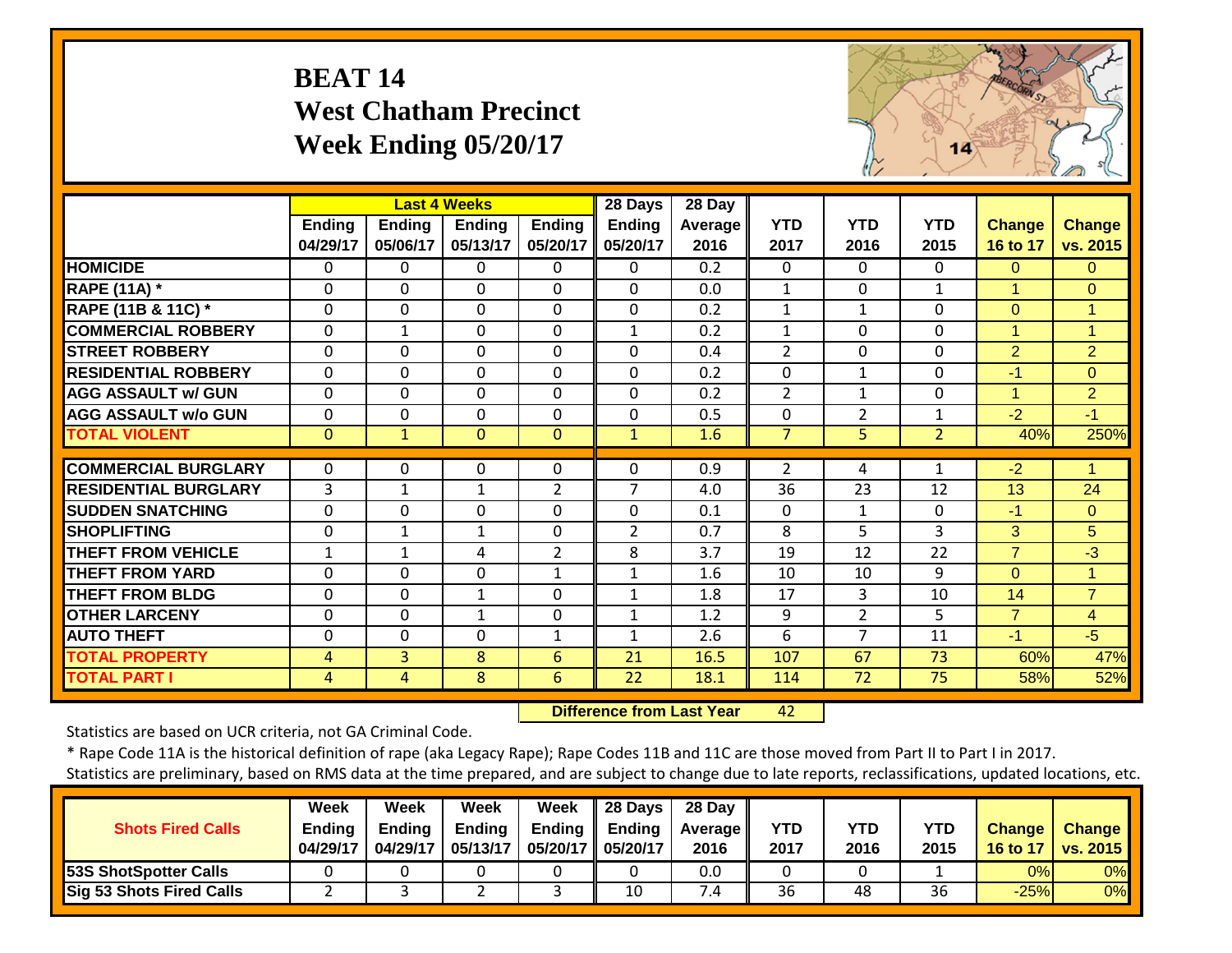## **BEAT 15 West Chatham Precinct Week Ending 05/20/17**



|                             |                           |                           | <b>Last 4 Weeks</b>       |                           | 28 Days                   | 28 Day          |                    |                    |                    |                           |                           |
|-----------------------------|---------------------------|---------------------------|---------------------------|---------------------------|---------------------------|-----------------|--------------------|--------------------|--------------------|---------------------------|---------------------------|
|                             | <b>Ending</b><br>04/29/17 | <b>Ending</b><br>05/06/17 | <b>Ending</b><br>05/13/17 | <b>Ending</b><br>05/20/17 | <b>Ending</b><br>05/20/17 | Average<br>2016 | <b>YTD</b><br>2017 | <b>YTD</b><br>2016 | <b>YTD</b><br>2015 | <b>Change</b><br>16 to 17 | <b>Change</b><br>vs. 2015 |
| <b>HOMICIDE</b>             | $\Omega$                  | 0                         | $\Omega$                  | 0                         | $\Omega$                  | 0.2             | $\Omega$           | 1                  | $\Omega$           | $-1$                      | $\Omega$                  |
| <b>RAPE (11A) *</b>         | $\mathbf 0$               | $\Omega$                  | $\mathbf 0$               | $\Omega$                  | $\mathbf 0$               | 0.2             | $\mathbf 0$        | $\mathbf{1}$       | $\mathbf{1}$       | $-1$                      | $-1$                      |
| RAPE (11B & 11C) *          | $\mathbf 0$               | $\mathbf 0$               | $\mathbf{0}$              | $\Omega$                  | $\mathbf 0$               | 0.4             | $\Omega$           | $\mathbf{1}$       | $\mathbf 0$        | $-1$                      | $\Omega$                  |
| <b>COMMERCIAL ROBBERY</b>   | $\Omega$                  | $\Omega$                  | $\Omega$                  | 0                         | 0                         | 0.5             | $\Omega$           | $\overline{2}$     | $\Omega$           | $-2$                      | $\Omega$                  |
| <b>STREET ROBBERY</b>       | $\mathbf 0$               | $\Omega$                  | $\Omega$                  | 0                         | 0                         | 0.7             | $\mathbf{1}$       | $\overline{2}$     | $\overline{2}$     | $-1$                      | $-1$                      |
| <b>RESIDENTIAL ROBBERY</b>  | $\Omega$                  | $\Omega$                  | $\Omega$                  | 0                         | 0                         | 0.3             | 0                  | 3                  | $\mathbf{1}$       | $-3$                      | $-1$                      |
| <b>AGG ASSAULT w/ GUN</b>   | $\mathbf{1}$              | $\Omega$                  | $\Omega$                  | $\Omega$                  | $\mathbf{1}$              | 0.9             | 4                  | 4                  | 5                  | $\Omega$                  | $-1$                      |
| <b>AGG ASSAULT w/o GUN</b>  | $\Omega$                  | $\Omega$                  | $\Omega$                  | $\Omega$                  | $\Omega$                  | 0.9             | 0                  | 4                  | 3                  | $-4$                      | $-3$                      |
| <b>TOTAL VIOLENT</b>        | 1                         | $\Omega$                  | $\Omega$                  | $\Omega$                  | $\mathbf{1}$              | 4.0             | 5                  | 18                 | 12                 | $-72%$                    | $-58%$                    |
| <b>COMMERCIAL BURGLARY</b>  | $\Omega$                  | 0                         | 0                         | 1                         | 1                         | 1.3             | 3                  | 5                  | 8                  | $-2$                      | $-5$                      |
| <b>RESIDENTIAL BURGLARY</b> | $\overline{2}$            | $\Omega$                  | $\mathbf{1}$              | 2                         | 5                         | 3.9             | 21                 | 21                 | 16                 | $\Omega$                  | 5                         |
| <b>SUDDEN SNATCHING</b>     | $\mathbf{1}$              | $\Omega$                  | $\Omega$                  | $\Omega$                  | 1                         | 0.2             | $\mathbf{1}$       | $\overline{2}$     | $\Omega$           | $-1$                      |                           |
| <b>SHOPLIFTING</b>          | $\Omega$                  | $\Omega$                  | $\Omega$                  | $\Omega$                  | $\mathbf 0$               | 1.5             | 3                  | 13                 | 1                  | $-10$                     | $\overline{2}$            |
| <b>THEFT FROM VEHICLE</b>   | 0                         | 3                         | 1                         | $\overline{2}$            | 6                         | 2.9             | 14                 | 21                 | 8                  | $-7$                      | 6                         |
| <b>THEFT FROM YARD</b>      | $\Omega$                  | 1                         | $\Omega$                  | 4                         | 5                         | 1.0             | 11                 | 5                  | $\overline{2}$     | 6                         | 9                         |
| <b>THEFT FROM BLDG</b>      | $\mathbf 1$               | $\overline{2}$            | 1                         | 1                         | 5                         | 2.2             | 10                 | 9                  | 3                  | 1                         | $\overline{7}$            |
| <b>OTHER LARCENY</b>        | 0                         | $\mathbf{1}$              | $\Omega$                  | 1                         | $\overline{2}$            | 0.3             | 3                  | $\overline{2}$     | $\Omega$           | 1                         | 3                         |
| <b>AUTO THEFT</b>           | 0                         | $\overline{2}$            | $\overline{2}$            | 0                         | 4                         | 1.9             | 14                 | 10                 | 8                  | 4                         | 6                         |
| <b>TOTAL PROPERTY</b>       | 4                         | 9                         | 5                         | 11                        | 29                        | 15.2            | 80                 | 88                 | 46                 | $-9%$                     | 74%                       |
| <b>TOTAL PART I</b>         | 5                         | 9                         | 5                         | 11                        | 30                        | 19.2            | 85                 | 106                | 58                 | $-20%$                    | 47%                       |

 **Difference from Last Year** $-21$ 

Statistics are based on UCR criteria, not GA Criminal Code.

\* Rape Code 11A is the historical definition of rape (aka Legacy Rape); Rape Codes 11B and 11C are those moved from Part II to Part I in 2017.

|                              | Week          | Week          | Week          | Week                | ∥ 28 Days | 28 Day            |            |      |            |        |                     |
|------------------------------|---------------|---------------|---------------|---------------------|-----------|-------------------|------------|------|------------|--------|---------------------|
| <b>Shots Fired Calls</b>     | <b>Endina</b> | <b>Ending</b> | <b>Ending</b> | Ending              | Ending    | <b>Average</b> II | <b>YTD</b> | YTD  | <b>YTD</b> | Change | <b>Change</b>       |
|                              | 04/29/17      | 04/29/17      | 05/13/17      | 05/20/17   05/20/17 |           | 2016              | 2017       | 2016 | 2015       |        | 16 to 17   vs. 2015 |
| <b>53S ShotSpotter Calls</b> |               |               |               |                     |           | 0.0               |            |      |            | 0%I    | 0%                  |
| Sig 53 Shots Fired Calls     |               |               |               |                     |           | 8.2               | 34         | 39   | 39         | $-13%$ | $-13%$              |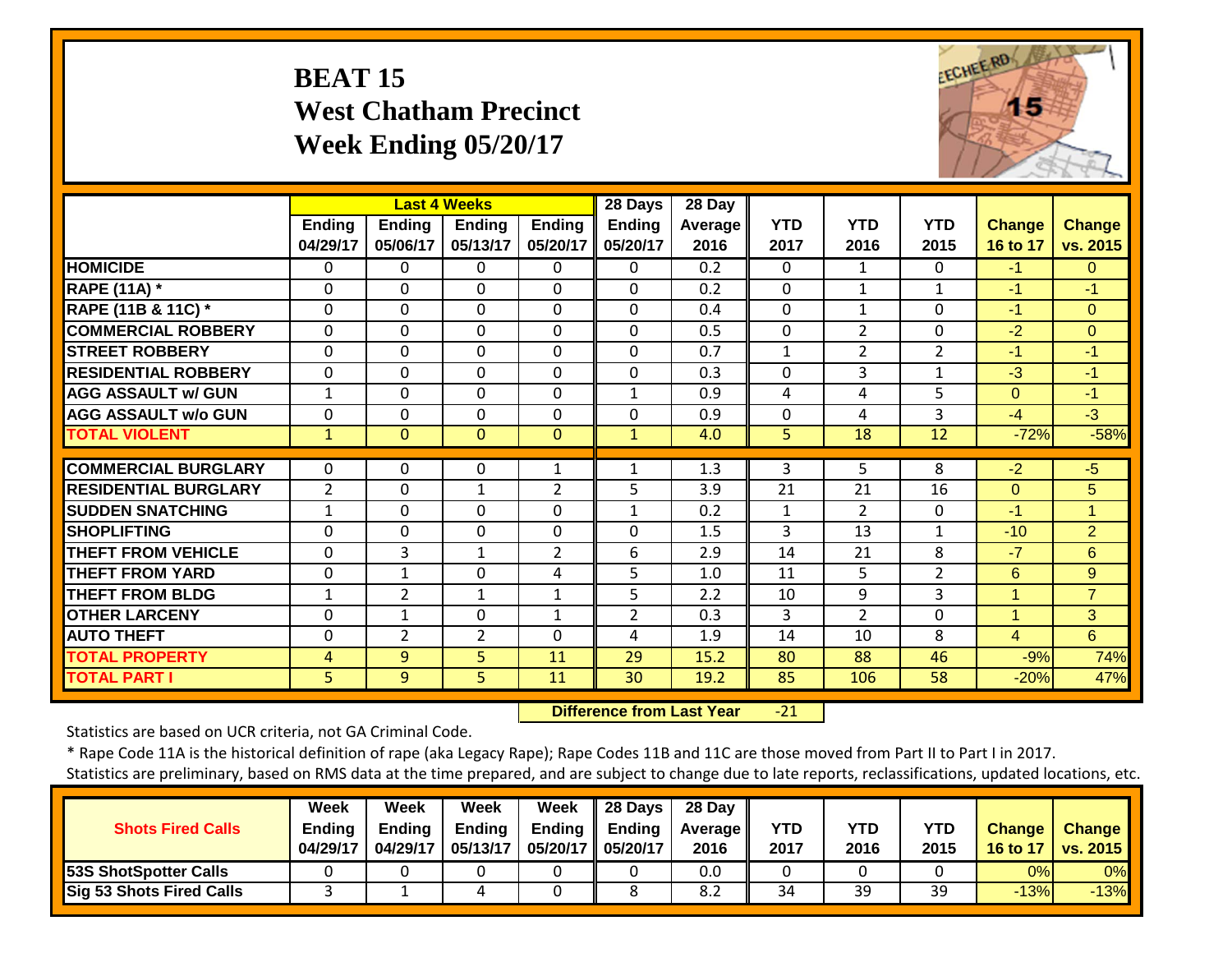## **BEAT 16 West Chatham Precinct Week Ending 05/20/17**



|                               |                           |                           | <b>Last 4 Weeks</b> |                    | 28 Days                   | 28 Day          |                    |                    |                    |                           |                           |
|-------------------------------|---------------------------|---------------------------|---------------------|--------------------|---------------------------|-----------------|--------------------|--------------------|--------------------|---------------------------|---------------------------|
|                               | <b>Ending</b><br>04/29/17 | <b>Ending</b><br>05/06/17 | Ending<br>05/13/17  | Ending<br>05/20/17 | <b>Ending</b><br>05/20/17 | Average<br>2016 | <b>YTD</b><br>2017 | <b>YTD</b><br>2016 | <b>YTD</b><br>2015 | <b>Change</b><br>16 to 17 | <b>Change</b><br>vs. 2015 |
| <b>HOMICIDE</b>               | 0                         | 0                         | $\Omega$            | $\Omega$           | $\Omega$                  | 0.0             | $\mathbf{1}$       | $\Omega$           | 0                  | 1                         |                           |
| <b>RAPE (11A) *</b>           | 0                         | 0                         | $\Omega$            | 0                  | $\Omega$                  | 0.2             | $\Omega$           | 1                  | $\Omega$           | $-1$                      | $\Omega$                  |
| <b>RAPE (11B &amp; 11C) *</b> | 0                         | $\Omega$                  | $\mathbf 0$         | $\Omega$           | $\Omega$                  | 0.0             | 2                  | $\Omega$           | 0                  | $\overline{2}$            | $\overline{2}$            |
| <b>COMMERCIAL ROBBERY</b>     | $\Omega$                  | $\Omega$                  | $\mathbf 0$         | $\Omega$           | $\Omega$                  | 0.1             | $\Omega$           | 1                  | 3                  | $-1$                      | $-3$                      |
| <b>STREET ROBBERY</b>         | $\mathbf 0$               | $\mathbf 0$               | $\mathbf 0$         | 0                  | 0                         | 0.4             | $\mathbf 0$        | 3                  | $\mathbf{1}$       | $-3$                      | $-1$                      |
| <b>RESIDENTIAL ROBBERY</b>    | $\Omega$                  | $\mathbf 0$               | $\mathbf 0$         | 0                  | 0                         | 0.4             | $\mathbf{1}$       | $\overline{2}$     | $\overline{2}$     | $-1$                      | -1                        |
| <b>AGG ASSAULT w/ GUN</b>     | $\mathbf 0$               | 0                         | $\mathbf 0$         | 0                  | 0                         | 0.5             | $\mathbf 0$        | $\overline{2}$     | 0                  | $-2$                      | $\overline{0}$            |
| <b>AGG ASSAULT w/o GUN</b>    | 0                         | 0                         | $\mathbf 0$         | 0                  | 0                         | 0.5             | 4                  | 1                  | 5                  | 3                         | $-1$                      |
| <b>TOTAL VIOLENT</b>          | $\Omega$                  | $\Omega$                  | $\mathbf{0}$        | $\Omega$           | $\Omega$                  | 1.9             | 8                  | 10                 | 11                 | $-20%$                    | $-27%$                    |
| <b>COMMERCIAL BURGLARY</b>    | 0                         | 0                         | 2                   | 0                  | 2                         | 0.9             | 4                  | 6                  | 0                  | $-2$                      | 4                         |
| <b>RESIDENTIAL BURGLARY</b>   | $\Omega$                  | 2                         | $\Omega$            | 0                  | 2                         | 3.1             | 8                  | 11                 | 19                 | $-3$                      | $-11$                     |
| <b>SUDDEN SNATCHING</b>       | $\Omega$                  | $\Omega$                  | $\Omega$            | 0                  | $\Omega$                  | 0.1             | 1                  | 0                  | $\Omega$           | 4                         | 1                         |
| <b>SHOPLIFTING</b>            | $\Omega$                  | $\Omega$                  | $\overline{2}$      | $\Omega$           | $\overline{2}$            | 7.0             | 32                 | 36                 | 65                 | $-4$                      | $-33$                     |
| <b>THEFT FROM VEHICLE</b>     | $\mathbf 1$               | $\Omega$                  | $\Omega$            | 0                  | 1                         | 6.3             | 9                  | 34                 | 20                 | $-25$                     | $-11$                     |
| <b>THEFT FROM YARD</b>        | 1                         | 1                         | $\overline{2}$      | 0                  | 4                         | 1.4             | 9                  | 6                  | 11                 | 3                         | $-2$                      |
| <b>THEFT FROM BLDG</b>        | 1                         | 0                         | 3                   | $\overline{2}$     | 6                         | 3.7             | 21                 | 14                 | 13                 | $\overline{7}$            | 8                         |
| <b>OTHER LARCENY</b>          | 1                         | 0                         | $\mathbf 0$         | 0                  | $\mathbf{1}$              | 0.5             | 4                  | 0                  | 3                  | 4                         | $\blacktriangleleft$      |
| <b>AUTO THEFT</b>             | $\mathbf 1$               | $\mathbf 0$               | 4                   | $\mathbf{1}$       | 6                         | 3.0             | 18                 | 10                 | 8                  | 8                         | 10 <sup>°</sup>           |
| <b>TOTAL PROPERTY</b>         | 5                         | 3                         | 13                  | 3                  | 24                        | 25.9            | 106                | 117                | 139                | $-9%$                     | $-24%$                    |
| <b>TOTAL PART I</b>           | 5                         | 3                         | 13                  | 3                  | 24                        | 27.8            | 114                | 127                | 150                | $-10%$                    | $-24%$                    |

 **Difference from Last Year** $-13$ 

Statistics are based on UCR criteria, not GA Criminal Code.

| <u>, and the community of the community of the community of the community of the community of the community of the community of the community of the community of the community of the community of the community of the communi</u> |          |               |               |                   |                           |                   |      |      |            |               |               |
|--------------------------------------------------------------------------------------------------------------------------------------------------------------------------------------------------------------------------------------|----------|---------------|---------------|-------------------|---------------------------|-------------------|------|------|------------|---------------|---------------|
|                                                                                                                                                                                                                                      | Week     | Week          | Week          | Week              | <b>28 Days</b>            | 28 Day            |      |      |            |               |               |
| <b>Shots Fired Calls</b>                                                                                                                                                                                                             | Ending   | <b>Ending</b> | <b>Ending</b> |                   | Ending $\parallel$ Ending | <b>Average II</b> | YTD  | YTD  | <b>YTD</b> | <b>Change</b> | <b>Change</b> |
|                                                                                                                                                                                                                                      | 04/29/17 | 04/29/17      | 05/13/17      | 05/20/17 05/20/17 |                           | 2016              | 2017 | 2016 | 2015       | 16 to 17      | vs. 2015      |
| <b>53S ShotSpotter Calls</b>                                                                                                                                                                                                         |          |               |               |                   |                           | 0.0               |      |      |            | 0%l           | 0%            |
| <b>Sig 53 Shots Fired Calls</b>                                                                                                                                                                                                      |          |               |               |                   |                           | b.1               | 23   | 30   | 18         | $-23%$        | 28%           |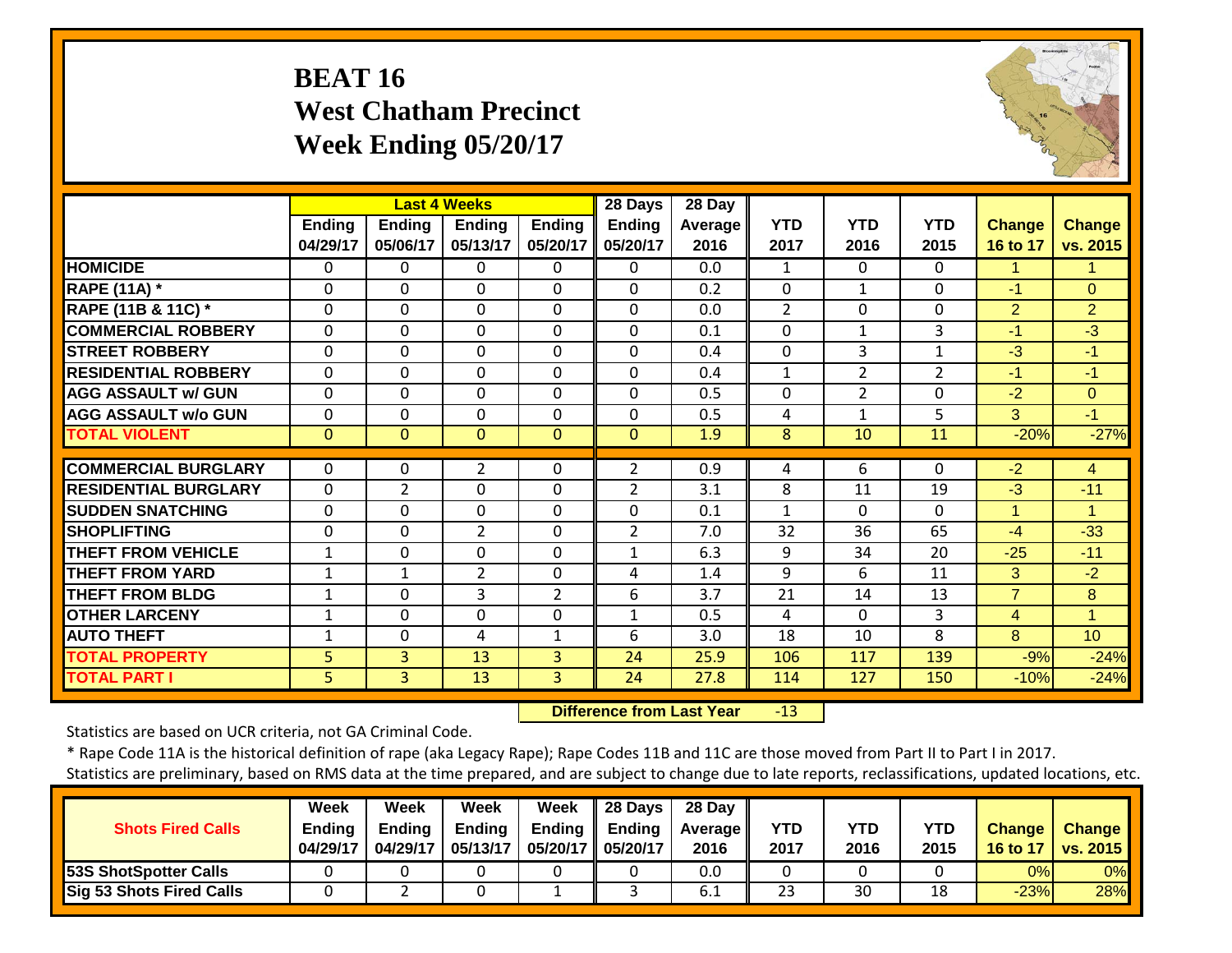

#### **COMPSTATDOWNTOWN PRECINCTWeek Ending 05/20/17**

**PRECINCT COMMANDER:**

**CAPT. JOY GELLATLY**



|                             | Week<br><b>Ending</b> | Week<br><b>Ending</b> | <b>Weekly</b><br>Avg | 28-Day<br><b>Ending</b> | $28$ -Day<br><b>Ending</b> | Avg<br>28-Day  | <b>YTD</b>   | <b>YTD</b>     | <b>YTD</b> | <b>Change</b> | <b>Change</b>  |
|-----------------------------|-----------------------|-----------------------|----------------------|-------------------------|----------------------------|----------------|--------------|----------------|------------|---------------|----------------|
|                             | 05/20/17              | 05/13/17              | 2016                 | 05/20/17                | 4/22/17                    | 2016           | 2017         | 2016           | 2015       | 16 to 17      | vs. 2015       |
| <b>HOMICIDE</b>             | $\bf{0}$              | 0                     | $\Omega$             | 0                       | $\Omega$                   | 0              | 3            | 3              |            | $\Omega$      | $\overline{2}$ |
| <b>RAPE (11A)</b> *         | 0                     | -1                    | $\Omega$             |                         | $\overline{2}$             |                | 5            | $\overline{2}$ | 7          | 3             | $-2$           |
| RAPE (11B & 11C) *          | $\bf{0}$              | $\overline{2}$        | $\Omega$             | 2                       | $\Omega$                   |                | 5            | 4              | $\Omega$   |               | 5              |
| <b>COMMERCIAL ROBBERY</b>   | $\bf{0}$              | $\Omega$              | 0                    |                         | $\Omega$                   |                | $\mathbf{2}$ | 3              | 3          | -1            | $-1$           |
| <b>STREET ROBBERY</b>       |                       |                       | 3                    | 5.                      | 6                          | 13             | 39           | 61             | 33         | $-22$         | 6              |
| <b>RESIDENTIAL ROBBERY</b>  | $\bf{0}$              | $\Omega$              | 0                    | 0                       | 0                          | 0              |              |                | 4          | $\Omega$      | $-3$           |
| <b>AGG ASSAULT w/ GUN</b>   | 3                     | 1                     | 1                    | 6                       | 5                          | 6              | 26           | 30             | 19         | $-4$          | $\overline{7}$ |
| <b>AGG ASSAULT w/o GUN</b>  | 3                     | 4                     | 4                    | 8                       | 6                          | 5              | 29           | 20             | 11         | 9             | 18             |
| <b>TOTAL VIOLENT</b>        | 7                     | 9                     | $\overline{7}$       | 23                      | 19                         | 27             | 110          | 124            | 78         | $-11%$        | 41%            |
|                             |                       |                       |                      |                         |                            |                |              |                |            |               |                |
| <b>COMMERCIAL BURGLARY</b>  | $\mathbf{2}$          | 0                     |                      | 2                       | 2                          | 5              | 14           | 18             | 9          | $-4$          | 5.             |
| <b>RESIDENTIAL BURGLARY</b> | 3                     | $\Omega$              | 3                    | 7                       | 4                          | 11             | 30           | 56             | 43         | $-26$         | $-13$          |
| <b>SUDDEN SNATCHING</b>     | $\bf{0}$              | $\Omega$              | 1                    | 3                       | $\overline{2}$             | 4              | 20           | 20             | 17         | $\Omega$      | 3              |
| <b>SHOPLIFTING</b>          | $\overline{2}$        | 5                     | 5                    | 16                      | 14                         | 19             | 83           | 71             | 86         | 12            | $-3$           |
| <b>THEFT FROM VEHICLE</b>   | 10                    | 8                     | 11                   | 34                      | 16                         | 42             | 171          | 220            | 137        | $-49$         | 34             |
| <b>THEFT FROM YARD</b>      | 7                     | 3                     | 4                    | 19                      | 18                         | 16             | 93           | 73             | 69         | 20            | 24             |
| <b>THEFT FROM BLDG</b>      | $\overline{7}$        | 8                     | 5                    | 23                      | 15                         | 21             | 96           | 121            | 91         | $-25$         | 5              |
| <b>OTHER LARCENY</b>        | 1                     |                       | 1                    | $\mathbf{2}$            | 4                          | $\overline{2}$ | 11           | 13             | 8          | $-2$          | 3              |
| <b>AUTO THEFT</b>           | 4                     | 5                     | 4                    | 15                      | 13                         | 16             | 70           | 72             | 56         | $-2$          | 14             |
| <b>TOTAL PROPERTY</b>       | 36                    | 30                    | 34                   | 121                     | 88                         | 136            | 588          | 664            | 516        | $-11%$        | 14%            |
| <b>TOTAL PART I</b>         | 43                    | 39                    | 41                   | 144                     | 107                        | 163            | 698          | 788            | 594        | $-11%$        | 18%            |

Statistics are based on UCR criteria, not GA Criminal Code. **Difference from Last Year** -90

Statistics are preliminary, based on RMS data at the time prepared, and are subject to change due to late reports, reclassifications, updated locations, etc.

Cell Shading: white is within 0.6 standard deviation of the mean; red is above; green is below.

| <b>Citizen Initiated Calls</b>  | <b>Week</b><br><b>Ending</b><br>05/20/17 | <b>Week</b><br><b>Ending</b><br>05/13/17 | Weekly<br>Avg<br>2016 | $28-Dav$<br><b>Ending</b><br>05/20/17 | 28-Day<br><b>Ending</b><br>4/22/17 | Avg<br>$28$ -Day<br>2016 | YTD<br>2017 | YTD<br>2016 | <b>YTD</b><br>2015 | <b>Change</b><br>16 to 17 | <b>Change</b><br>vs. 2015 |
|---------------------------------|------------------------------------------|------------------------------------------|-----------------------|---------------------------------------|------------------------------------|--------------------------|-------------|-------------|--------------------|---------------------------|---------------------------|
| <b>Midnight Shift</b>           | 112                                      | 11'                                      | 121                   | 440                                   | 436                                | 484                      | 2220        | 2301        | 2267               | $-81$                     | $-47$                     |
| Day Shift                       | 228                                      | 216                                      | 233                   | 873                                   | 800                                | 931                      | 4154        | 4379        | 4385               | $-225$                    | $-231$                    |
| <b>Afternoon Shift</b>          | 289                                      | 236                                      | 252                   | 997                                   | 915                                | 1010                     | 4628        | 4712        | 4771               | -84                       | $-143$                    |
| <b>TOTAL CITIZEN CFS</b>        | 629                                      | 563                                      | 606                   | 2310                                  | 2151                               | 2425                     | 11002       | 11392       | 11423              | $-3.4%$                   | $-3.7%$                   |
| <b>53S ShotSpotter Calls</b>    |                                          |                                          | 8                     | 12                                    | 18                                 | 30                       | 91          | 181         | 77                 | -90                       | 14                        |
| <b>Sig 53 Shots Fired Calls</b> | 15                                       |                                          | 11                    | 40                                    | $\overline{30}$                    | 43                       | 173         | 213         | 139                | -40                       | 34                        |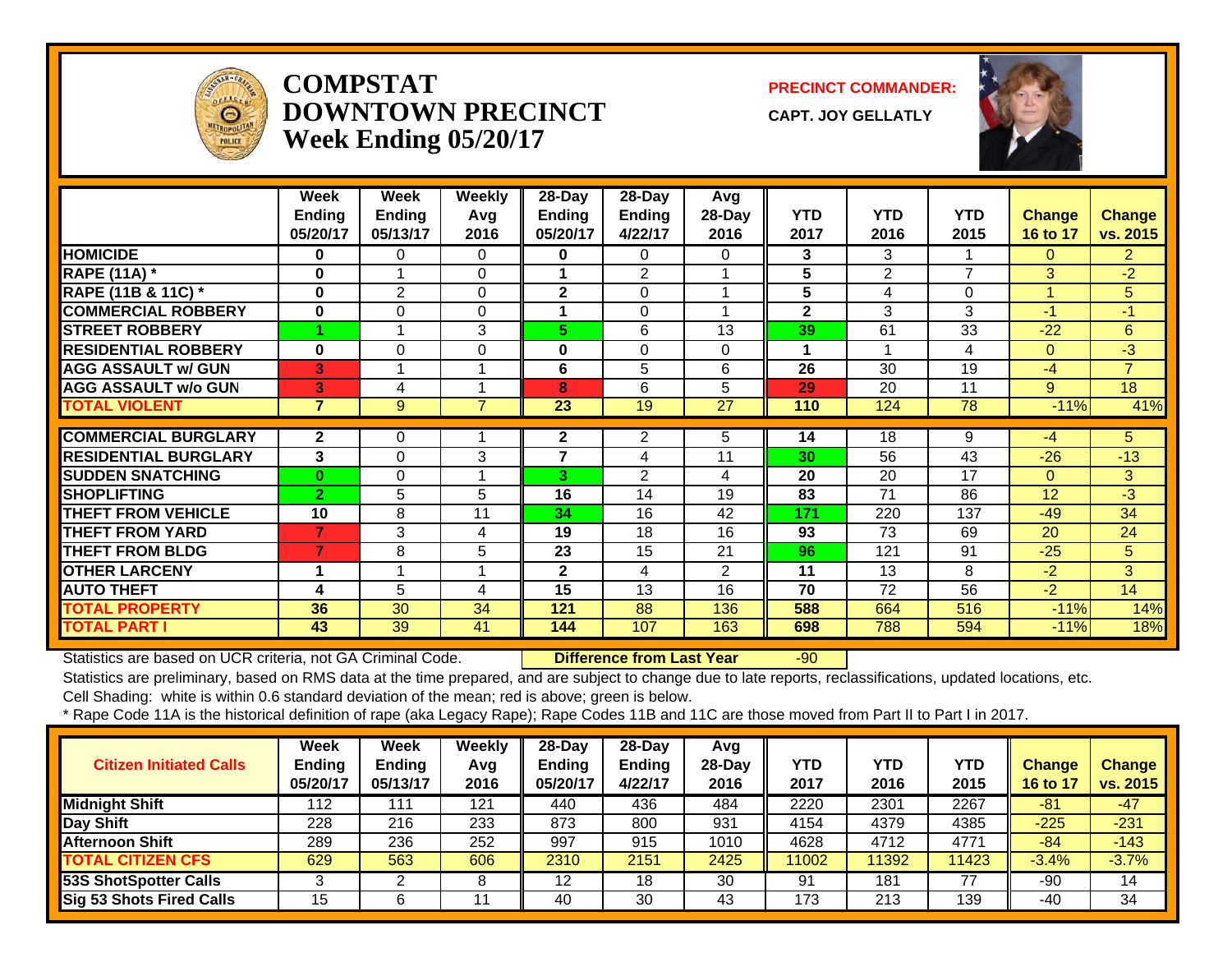#### **BEAT 21 Downtown Precinct Week Ending 05/20/17**



|                             |                           | <b>Last 4 Weeks</b>       |                    |                           | 28 Days                   | 28 Day                 |                    |                    |                    |                           |                           |
|-----------------------------|---------------------------|---------------------------|--------------------|---------------------------|---------------------------|------------------------|--------------------|--------------------|--------------------|---------------------------|---------------------------|
|                             | <b>Ending</b><br>04/29/17 | <b>Endina</b><br>05/06/17 | Endina<br>05/13/17 | <b>Ending</b><br>05/20/17 | <b>Ending</b><br>05/20/17 | <b>Average</b><br>2016 | <b>YTD</b><br>2017 | <b>YTD</b><br>2016 | <b>YTD</b><br>2015 | <b>Change</b><br>16 to 17 | <b>Change</b><br>vs. 2015 |
| <b>HOMICIDE</b>             | 0                         | 0                         | $\Omega$           | $\Omega$                  | 0                         | 0.2                    | $\Omega$           | $\overline{2}$     | $\Omega$           | $-2$                      | $\Omega$                  |
| <b>RAPE (11A) *</b>         | 0                         | $\Omega$                  | $\mathbf{1}$       | $\Omega$                  | $\mathbf{1}$              | 0.1                    | 1                  | 0                  | $\mathbf{1}$       | $\overline{1}$            | $\Omega$                  |
| RAPE (11B & 11C) *          | 0                         | 0                         | $\mathbf{1}$       | $\Omega$                  | 1                         | 0.1                    | $\mathbf{1}$       | $\Omega$           | $\mathbf 0$        | $\mathbf{1}$              | $\overline{1}$            |
| <b>COMMERCIAL ROBBERY</b>   | 0                         | 0                         | $\Omega$           | $\Omega$                  | 0                         | 0.3                    | $\mathbf 0$        | $\overline{2}$     | 0                  | $-2$                      | $\Omega$                  |
| <b>STREET ROBBERY</b>       | 0                         | 0                         | $\Omega$           | $\Omega$                  | 0                         | 0.7                    | 5                  | 5                  | 4                  | $\Omega$                  | $\overline{1}$            |
| <b>IRESIDENTIAL ROBBERY</b> | 0                         | 0                         | $\Omega$           | $\Omega$                  | 0                         | 0.1                    | $\Omega$           | 0                  | 1                  | $\Omega$                  | $-1$                      |
| <b>AGG ASSAULT w/ GUN</b>   | 0                         | $\Omega$                  | $\mathbf 0$        | 3                         | 3                         | 1.1                    | 15                 | 5                  | 6                  | 10                        | 9 <sup>°</sup>            |
| <b>AGG ASSAULT w/o GUN</b>  | 1                         | 0                         | 1                  | $\mathbf{1}$              | 3                         | 1.4                    | 5                  | 7                  | 5                  | $-2$                      | $\Omega$                  |
| <b>TOTAL VIOLENT</b>        | $\mathbf{1}$              | $\Omega$                  | $\overline{3}$     | 4                         | 8                         | 3.9                    | 27                 | 21                 | 17                 | 29%                       | 59%                       |
| <b>COMMERCIAL BURGLARY</b>  | 0                         | 0                         | 0                  | 0                         | 0                         | 0.7                    | 2                  | $\mathbf{1}$       | 1                  |                           |                           |
| <b>RESIDENTIAL BURGLARY</b> | $\mathbf{1}$              | 0                         | $\Omega$           | $\Omega$                  | $\mathbf{1}$              | 1.9                    | 6                  | 9                  | 14                 | $-3$                      | $-8$                      |
| <b>SUDDEN SNATCHING</b>     | $\Omega$                  | $\Omega$                  | $\Omega$           | $\Omega$                  | $\mathbf 0$               | 0.1                    | $\Omega$           | $\Omega$           | $\Omega$           | $\Omega$                  | $\Omega$                  |
| <b>SHOPLIFTING</b>          | 0                         | 0                         | $\Omega$           | $\mathbf{1}$              | $\mathbf{1}$              | 2.1                    | 12                 | 5                  | 11                 | $\overline{7}$            | 1                         |
| <b>THEFT FROM VEHICLE</b>   | $\mathbf 1$               | 1                         | $\overline{2}$     | $\Omega$                  | 4                         | 2.5                    | 10                 | 8                  | 22                 | 2                         | $-12$                     |
| <b>THEFT FROM YARD</b>      | $\mathbf{1}$              | $\Omega$                  | 1                  | $\Omega$                  | $\overline{2}$            | 1.7                    | 4                  | 5                  | 4                  | -1                        | $\Omega$                  |
| <b>THEFT FROM BLDG</b>      | 1                         | $\Omega$                  | $\overline{2}$     | 1                         | 4                         | 2.0                    | 8                  | 9                  | 11                 | -1                        | $-3$                      |
| <b>OTHER LARCENY</b>        | 0                         | $\Omega$                  | $\Omega$           | $\Omega$                  | $\Omega$                  | 0.2                    | 1                  | $\mathbf{1}$       | $\mathbf{1}$       | $\Omega$                  | $\Omega$                  |
| <b>AUTO THEFT</b>           | $\mathbf 1$               | $\mathbf{1}$              | $\mathbf{1}$       | $\mathbf{1}$              | 4                         | 2.5                    | 12                 | 14                 | 9                  | $-2$                      | 3                         |
| <b>TOTAL PROPERTY</b>       | 5                         | $\overline{2}$            | 6                  | 3                         | 16                        | 13.6                   | 55                 | 52                 | 73                 | 6%                        | $-25%$                    |
| <b>TOTAL PART I</b>         | 6                         | $\overline{2}$            | 9                  | $\overline{7}$            | 24                        | 17.5                   | 82                 | 73                 | 90                 | 12%                       | $-9%$                     |

 **Difference from Last Year**9

Statistics are based on UCR criteria, not GA Criminal Code.

\* Rape Code 11A is the historical definition of rape (aka Legacy Rape); Rape Codes 11B and 11C are those moved from Part II to Part I in 2017.

|                                 | Week          | Week          | <b>Week</b>   | Week                | 28 Days | 28 Day            |            |      |      |               |                     |
|---------------------------------|---------------|---------------|---------------|---------------------|---------|-------------------|------------|------|------|---------------|---------------------|
| <b>Shots Fired Calls</b>        | <b>Ending</b> | <b>Endina</b> | <b>Ending</b> | Ending              | Ending  | <b>Average</b> II | <b>YTD</b> | YTD  | YTD  | <b>Change</b> | <b>Change</b>       |
|                                 | 04/29/17      | 04/29/17      | 05/13/17      | 05/20/17   05/20/17 |         | 2016              | 2017       | 2016 | 2015 |               | 16 to 17   vs. 2015 |
| <b>53S ShotSpotter Calls</b>    |               |               |               |                     |         | 0.0               |            |      |      | 0%I           | 0%                  |
| <b>Sig 53 Shots Fired Calls</b> |               |               |               |                     | 13      | 9.3               | 40         | 45   | 29   | $-11%$        | 38%                 |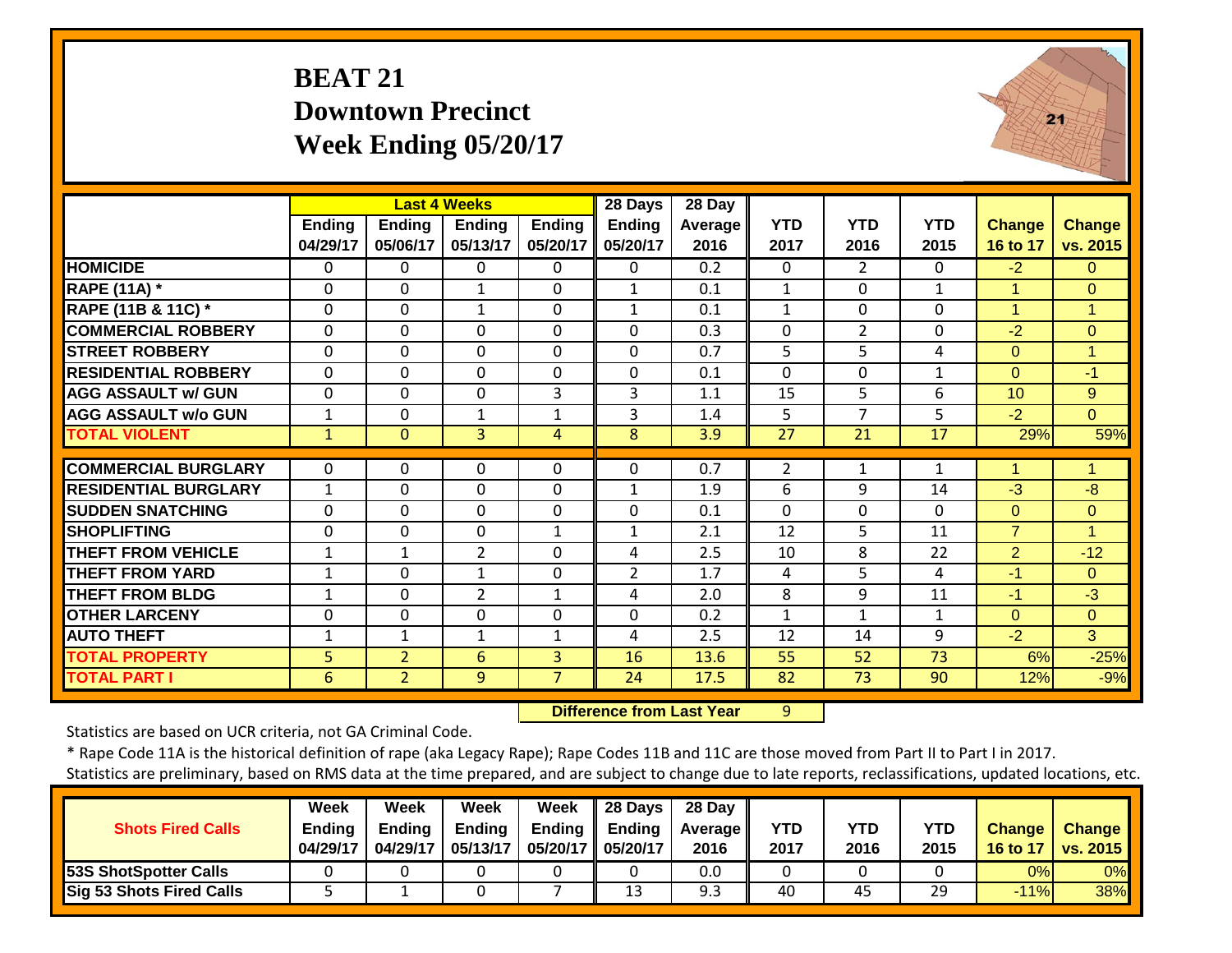## **BEAT 22 Downtown Precinct Week Ending 05/20/17**



|                             |                    |                           | <b>Last 4 Weeks</b> |                    | 28 Days                   | 28 Day                 |                    |                    |                    |                           |                           |
|-----------------------------|--------------------|---------------------------|---------------------|--------------------|---------------------------|------------------------|--------------------|--------------------|--------------------|---------------------------|---------------------------|
|                             | Ending<br>04/29/17 | <b>Ending</b><br>05/06/17 | Ending<br>05/13/17  | Ending<br>05/20/17 | <b>Ending</b><br>05/20/17 | <b>Average</b><br>2016 | <b>YTD</b><br>2017 | <b>YTD</b><br>2016 | <b>YTD</b><br>2015 | <b>Change</b><br>16 to 17 | <b>Change</b><br>vs. 2015 |
| <b>HOMICIDE</b>             | $\Omega$           | 0                         | $\mathbf{0}$        | $\mathbf{0}$       | 0                         | 0.0                    | $\Omega$           | $\Omega$           | $\Omega$           | $\Omega$                  | $\overline{0}$            |
| <b>RAPE (11A)</b> *         | $\Omega$           | $\Omega$                  | $\mathbf{0}$        | $\mathbf{0}$       | 0                         | 0.4                    | $\overline{2}$     | $\mathbf{0}$       | 4                  | 2                         | $-2$                      |
| RAPE (11B & 11C) *          | $\Omega$           | 0                         | $\mathbf{1}$        | $\mathbf{0}$       | $\mathbf{1}$              | 0.2                    | $\mathbf{1}$       | $\mathbf{1}$       | $\Omega$           | $\Omega$                  | $\mathbf{1}$              |
| <b>COMMERCIAL ROBBERY</b>   | $\Omega$           | $\Omega$                  | $\mathbf{0}$        | $\mathbf{0}$       | 0                         | 0.1                    | $\Omega$           | $\Omega$           | $\Omega$           | $\Omega$                  | $\overline{0}$            |
| <b>STREET ROBBERY</b>       | $\mathbf 0$        | 0                         | $\mathbf 1$         | $\mathbf 0$        | $\mathbf{1}$              | 3.4                    | 4                  | 9                  | 8                  | $-5$                      | $-4$                      |
| <b>RESIDENTIAL ROBBERY</b>  | $\Omega$           | $\mathbf 0$               | $\mathbf 0$         | $\mathbf 0$        | $\mathbf 0$               | 0.0                    | $\mathbf 0$        | 0                  | $\Omega$           | $\Omega$                  | $\overline{0}$            |
| <b>AGG ASSAULT w/ GUN</b>   | $\mathbf 0$        | 1                         | $\mathbf 0$         | $\mathbf 0$        | 1                         | 0.6                    | $\overline{2}$     | $\overline{2}$     | $\mathbf{1}$       | $\Omega$                  | 1                         |
| <b>AGG ASSAULT w/o GUN</b>  | $\Omega$           | 0                         | $\mathbf{0}$        | $\Omega$           | 0                         | 0.9                    | 4                  | 3                  | 0                  | $\blacktriangleleft$      | $\overline{4}$            |
| <b>TOTAL VIOLENT</b>        | $\mathbf{0}$       | $\mathbf{1}$              | $\overline{2}$      | $\mathbf{0}$       | $\overline{3}$            | 5.6                    | 13                 | 15                 | 13                 | $-13%$                    | 0%                        |
|                             |                    |                           |                     |                    |                           |                        |                    |                    |                    |                           |                           |
| <b>COMMERCIAL BURGLARY</b>  | $\Omega$           | 0                         | $\Omega$            | $\overline{2}$     | $\overline{2}$            | 0.8                    | 6                  | 3                  | 4                  | 3                         | $\overline{2}$            |
| <b>RESIDENTIAL BURGLARY</b> | $\Omega$           | 0                         | $\mathbf{0}$        | 0                  | 0                         | 0.5                    | $\mathbf{0}$       | 5                  | $\Omega$           | $-5$                      | $\Omega$                  |
| <b>SUDDEN SNATCHING</b>     | $1\,$              | 0                         | $\Omega$            | $\mathbf 0$        | 1                         | 2.9                    | 15                 | 14                 | 10                 | $\mathbf{1}$              | 5                         |
| <b>SHOPLIFTING</b>          | $\mathbf{1}$       | $\mathbf{1}$              | 1                   | 0                  | 3                         | 3.0                    | 17                 | 20                 | 6                  | $-3$                      | 11                        |
| <b>THEFT FROM VEHICLE</b>   | $\mathbf{1}$       | $\overline{3}$            | $\Omega$            | 2                  | 6                         | 10.9                   | 27                 | 59                 | 21                 | $-32$                     | 6                         |
| <b>THEFT FROM YARD</b>      | $\mathbf{1}$       | 1                         | $\Omega$            | $\mathbf{1}$       | 3                         | 3.1                    | 23                 | 20                 | 14                 | 3                         | 9 <sup>°</sup>            |
| <b>THEFT FROM BLDG</b>      | $\overline{2}$     | $\mathbf{1}$              | 1                   | $\overline{2}$     | 6                         | 8.0                    | 33                 | 46                 | 29                 | $-13$                     | $\overline{4}$            |
| <b>OTHER LARCENY</b>        | $\Omega$           | $\Omega$                  | $\Omega$            | $\Omega$           | 0                         | 0.4                    | 3                  | $\overline{2}$     | $\Omega$           | 1                         | 3                         |
| <b>AUTO THEFT</b>           | $\Omega$           | 0                         | $\Omega$            | $\Omega$           | 0                         | 3.1                    | 9                  | 13                 | 5                  | $-4$                      | $\overline{4}$            |
| <b>TOTAL PROPERTY</b>       | 6                  | 6                         | $\overline{2}$      | $\overline{7}$     | 21                        | 32.7                   | 133                | 182                | 89                 | $-27%$                    | 49%                       |
| <b>TOTAL PART I</b>         | 6                  | $\overline{7}$            | 4                   | $\overline{7}$     | 24                        | 38.3                   | 146                | 197                | 102                | $-26%$                    | 43%                       |

 **Difference from Last Year**‐51

Statistics are based on UCR criteria, not GA Criminal Code.

\* Rape Code 11A is the historical definition of rape (aka Legacy Rape); Rape Codes 11B and 11C are those moved from Part II to Part I in 2017.

|                                 | Week     | Week     | Week          | Week                | $\parallel$ 28 Days | 28 Day            |            |            |            |               |                 |
|---------------------------------|----------|----------|---------------|---------------------|---------------------|-------------------|------------|------------|------------|---------------|-----------------|
| <b>Shots Fired Calls</b>        | Endina   | Endina   | <b>Ending</b> | Endina              | Ending              | <b>Average</b> II | <b>YTD</b> | <b>YTD</b> | <b>YTD</b> | <b>Change</b> | <b>Change</b>   |
|                                 | 04/29/17 | 04/29/17 | 05/13/17      | 05/20/17   05/20/17 |                     | 2016              | 2017       | 2016       | 2015       | 16 to 17      | <b>vs. 2015</b> |
| <b>53S ShotSpotter Calls</b>    |          |          |               |                     |                     | ⊥.∠               |            |            |            | 0%I           | 0%              |
| <b>Sig 53 Shots Fired Calls</b> |          |          |               |                     |                     | 1.8               | 10         | 12         | 11         | $-17%$        | $-9%$           |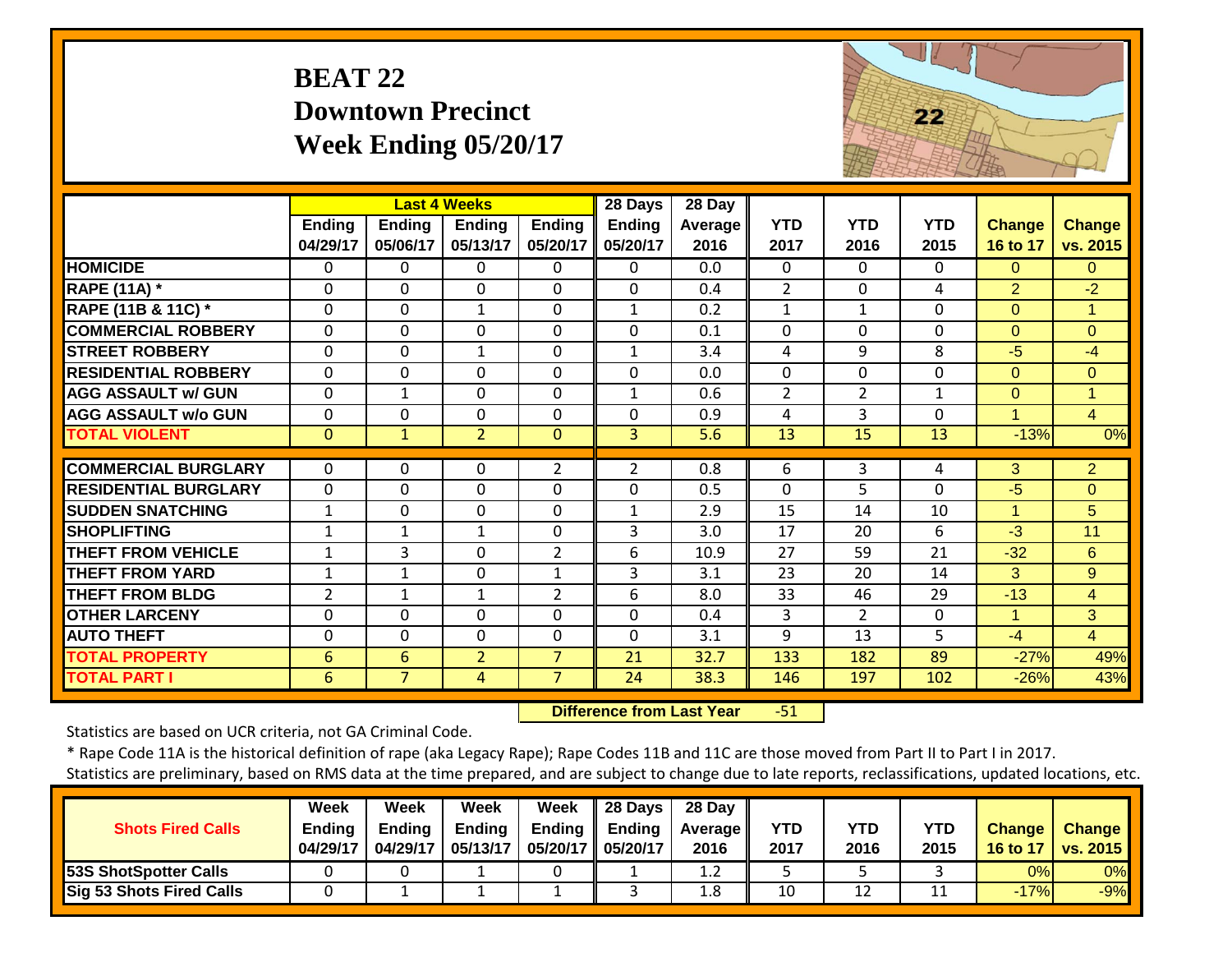#### **BEAT 23 Downtown Precinct Week Ending 05/20/17**



|                             |                           |                           | <b>Last 4 Weeks</b>       |                           | 28 Days                   | 28 Day          |                    |                    |                    |                           |                           |
|-----------------------------|---------------------------|---------------------------|---------------------------|---------------------------|---------------------------|-----------------|--------------------|--------------------|--------------------|---------------------------|---------------------------|
|                             | <b>Ending</b><br>04/29/17 | <b>Ending</b><br>05/06/17 | <b>Ending</b><br>05/13/17 | <b>Ending</b><br>05/20/17 | <b>Ending</b><br>05/20/17 | Average<br>2016 | <b>YTD</b><br>2017 | <b>YTD</b><br>2016 | <b>YTD</b><br>2015 | <b>Change</b><br>16 to 17 | <b>Change</b><br>vs. 2015 |
| <b>HOMICIDE</b>             | 0                         | 0                         | $\Omega$                  | $\Omega$                  | 0                         | 0.0             | 2                  | 0                  | $\Omega$           | $\overline{2}$            | 2 <sup>1</sup>            |
| <b>RAPE (11A) *</b>         | $\Omega$                  | 0                         | $\mathbf{0}$              | $\Omega$                  | $\Omega$                  | 0.1             | $\mathbf{1}$       | $\mathbf{1}$       | $\mathbf{1}$       | $\Omega$                  | $\Omega$                  |
| RAPE (11B & 11C) *          | 0                         | 0                         | $\Omega$                  | $\Omega$                  | $\Omega$                  | 0.0             | 2                  | $\Omega$           | $\Omega$           | 2                         | $\overline{2}$            |
| <b>COMMERCIAL ROBBERY</b>   | $\Omega$                  | 0                         | $\mathbf 0$               | $\Omega$                  | $\mathbf 0$               | 0.0             | $\Omega$           | 0                  | $\mathbf 0$        | $\Omega$                  | $\Omega$                  |
| <b>STREET ROBBERY</b>       | $\mathbf 0$               | 0                         | $\mathbf 0$               | $\mathbf 0$               | $\Omega$                  | 1.7             | $\overline{2}$     | $\overline{7}$     | 5                  | $-5$                      | $-3$                      |
| <b>RESIDENTIAL ROBBERY</b>  | $\mathbf 0$               | 0                         | $\mathbf 0$               | $\mathbf 0$               | $\mathbf 0$               | 0.2             | $\Omega$           | $\mathbf{0}$       | $\mathbf{1}$       | $\Omega$                  | $-1$                      |
| <b>AGG ASSAULT w/ GUN</b>   | $\mathbf 0$               | 0                         | $\mathbf 0$               | $\mathbf 0$               | 0                         | 0.6             | $\mathbf{1}$       | $\overline{2}$     | $\overline{2}$     | $-1$                      | $-1$                      |
| <b>AGG ASSAULT w/o GUN</b>  | 0                         | 0                         | $\mathbf{1}$              | $\mathbf{1}$              | $\overline{2}$            | 0.8             | 5                  | 4                  | 1                  | $\mathbf{1}$              | $\overline{4}$            |
| <b>TOTAL VIOLENT</b>        | $\mathbf{0}$              | $\Omega$                  | $\mathbf{1}$              | $\mathbf{1}$              | $\overline{2}$            | 3.3             | 13                 | 14                 | 10                 | $-7%$                     | 30%                       |
|                             |                           |                           |                           |                           |                           |                 |                    |                    |                    |                           |                           |
| <b>COMMERCIAL BURGLARY</b>  | 0                         | 0                         | $\Omega$                  | $\Omega$                  | $\Omega$                  | 0.1             | $\mathbf{1}$       | 0                  | $\Omega$           | 1                         | $\mathbf 1$               |
| <b>RESIDENTIAL BURGLARY</b> | 0                         | 0                         | $\mathbf 0$               | 1                         | 1                         | 1.3             | 3                  | 3                  | 3                  | $\Omega$                  | $\Omega$                  |
| <b>SUDDEN SNATCHING</b>     | 0                         | 1                         | $\mathbf 0$               | $\mathbf 0$               | $\mathbf{1}$              | 0.4             | $\overline{2}$     | $\overline{2}$     | $\overline{2}$     | $\mathbf{0}$              | $\overline{0}$            |
| <b>SHOPLIFTING</b>          | $\mathbf{1}$              | 0                         | $\mathbf{1}$              | $\Omega$                  | 2                         | 2.0             | $\overline{7}$     | $\overline{7}$     | $\overline{7}$     | $\Omega$                  | $\Omega$                  |
| <b>THEFT FROM VEHICLE</b>   | $\overline{2}$            | 1                         | 1                         | $\mathbf{1}$              | 5                         | 4.4             | 17                 | 30                 | 14                 | $-13$                     | 3                         |
| <b>THEFT FROM YARD</b>      | $\Omega$                  | 0                         | 1                         | $\Omega$                  | $\mathbf{1}$              | 1.7             | 4                  | 5.                 | 3                  | $-1$                      | $\mathbf{1}$              |
| <b>THEFT FROM BLDG</b>      | $\Omega$                  | 0                         | $\overline{2}$            | $\overline{2}$            | 4                         | 3.1             | 16                 | 20                 | 13                 | $-4$                      | 3                         |
| <b>OTHER LARCENY</b>        | 0                         | 0                         | $\Omega$                  | $\Omega$                  | $\Omega$                  | 0.3             | $\mathbf{1}$       | $\Omega$           | $\Omega$           | 1                         | $\blacktriangleleft$      |
| <b>AUTO THEFT</b>           | $\Omega$                  | 0                         | 0                         | $\mathbf{1}$              | $\mathbf{1}$              | 2.0             | 4                  | 8                  | 8                  | $-4$                      | $-4$                      |
| <b>TOTAL PROPERTY</b>       | 3                         | $\overline{2}$            | 5                         | 5                         | 15                        | 15.3            | 55                 | 75                 | 50                 | $-27%$                    | 10%                       |
| <b>TOTAL PART I</b>         | 3                         | $\overline{2}$            | 6                         | 6                         | 17                        | 18.6            | 68                 | 89                 | 60                 | $-24%$                    | 13%                       |

 **Difference from Last Year** $-21$ 

Statistics are based on UCR criteria, not GA Criminal Code.

\* Rape Code 11A is the historical definition of rape (aka Legacy Rape); Rape Codes 11B and 11C are those moved from Part II to Part I in 2017.

|                              | <b>Week</b>   | Week          | Week          | Week              | 28 Days | 28 Dav            |            |      |            |               |                     |
|------------------------------|---------------|---------------|---------------|-------------------|---------|-------------------|------------|------|------------|---------------|---------------------|
| <b>Shots Fired Calls</b>     | <b>Ending</b> | <b>Endina</b> | <b>Ending</b> | Ending            | Ending  | <b>Average</b> II | <b>YTD</b> | YTD  | <b>YTD</b> | <b>Change</b> | <b>Change</b>       |
|                              | 04/29/17      | 04/29/17      | 05/13/17      | 05/20/17 05/20/17 |         | 2016              | 2017       | 2016 | 2015       |               | 16 to 17   vs. 2015 |
| <b>53S ShotSpotter Calls</b> |               |               |               |                   |         | 3.5               | 13         | 22   | 14         | 0%            | 0%                  |
| Sig 53 Shots Fired Calls     |               |               |               |                   |         | 3.5               |            | 18   | 16         | $-50%$        | $-44%$              |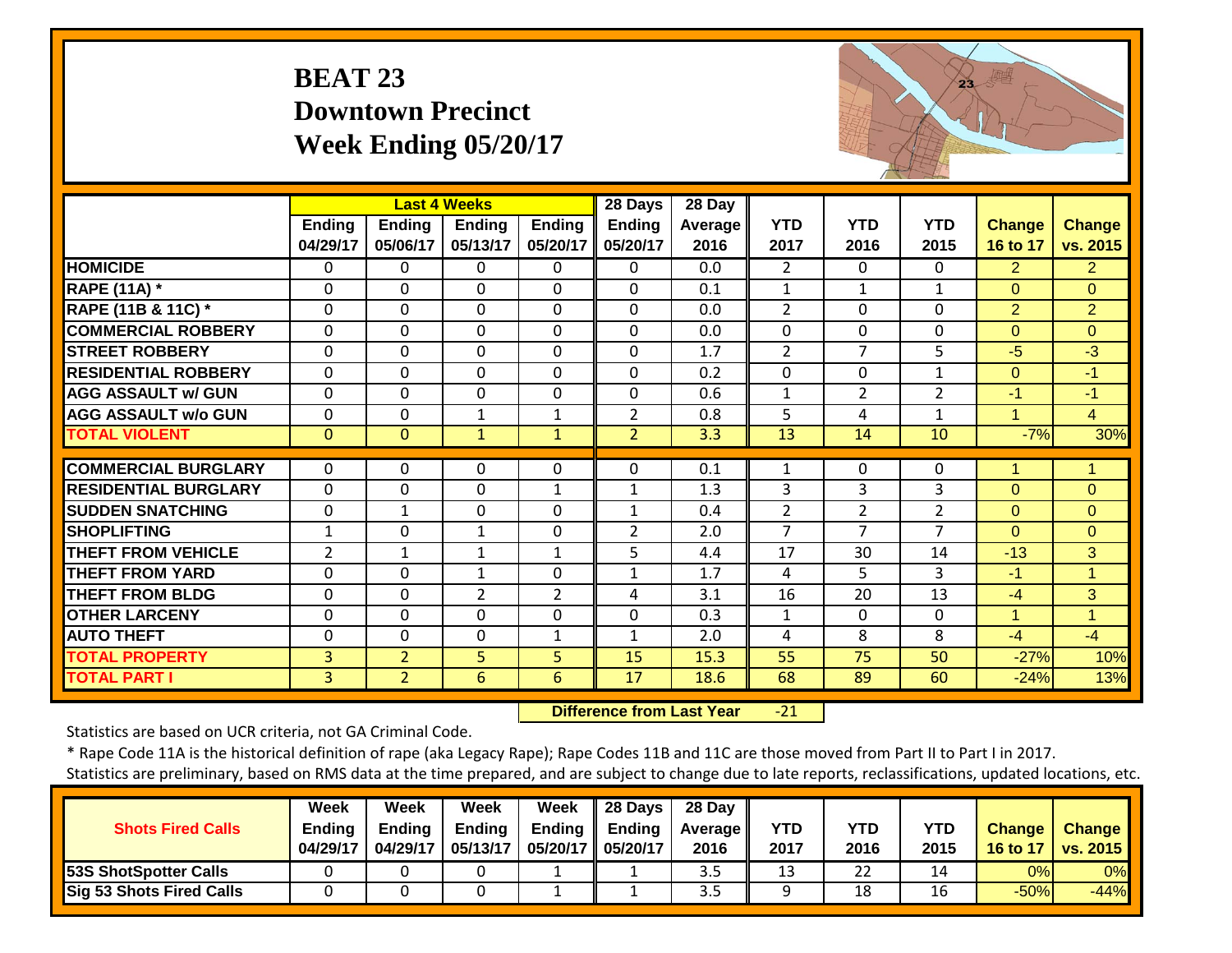#### **BEAT 24 Downtown Precinct Week Ending 05/20/17**



|                             |                           |                    | <b>Last 4 Weeks</b>       |                           | 28 Days            | 28 Day          |                    |                    |                    |                           |                           |
|-----------------------------|---------------------------|--------------------|---------------------------|---------------------------|--------------------|-----------------|--------------------|--------------------|--------------------|---------------------------|---------------------------|
|                             | <b>Ending</b><br>04/29/17 | Ending<br>05/06/17 | <b>Ending</b><br>05/13/17 | <b>Ending</b><br>05/20/17 | Ending<br>05/20/17 | Average<br>2016 | <b>YTD</b><br>2017 | <b>YTD</b><br>2016 | <b>YTD</b><br>2015 | <b>Change</b><br>16 to 17 | <b>Change</b><br>vs. 2015 |
| <b>HOMICIDE</b>             | $\mathbf 0$               | $\Omega$           | $\mathbf{0}$              | $\mathbf 0$               | $\Omega$           | 0.1             | $\Omega$           | $\Omega$           | $\Omega$           | $\Omega$                  | $\Omega$                  |
| <b>RAPE (11A) *</b>         | $\Omega$                  | $\Omega$           | $\Omega$                  | $\Omega$                  | $\Omega$           | 0.2             | $\mathbf{1}$       | 0                  | $\mathbf{1}$       | $\mathbf{1}$              | $\Omega$                  |
| RAPE (11B & 11C) *          | $\mathbf 0$               | $\Omega$           | $\Omega$                  | $\mathbf 0$               | 0                  | 0.2             | $\mathbf 0$        | 0                  | $\Omega$           | $\Omega$                  | $\overline{O}$            |
| <b>COMMERCIAL ROBBERY</b>   | $\Omega$                  | 0                  | $\mathbf{0}$              | $\Omega$                  | 0                  | 0.1             | $\mathbf{1}$       | 0                  | $\mathbf{1}$       | 1                         | $\Omega$                  |
| <b>STREET ROBBERY</b>       | 1                         | $\mathbf 0$        | $\mathbf 0$               | 0                         | $\mathbf{1}$       | 3.1             | 10                 | 13                 | 6                  | $-3$                      | $\overline{4}$            |
| <b>RESIDENTIAL ROBBERY</b>  | 0                         | 0                  | $\mathbf{0}$              | $\Omega$                  | $\Omega$           | 0.2             | $\Omega$           | 0                  | 1                  | $\Omega$                  | $\blacksquare$            |
| <b>AGG ASSAULT w/ GUN</b>   | 0                         | 0                  | $\Omega$                  | $\Omega$                  | 0                  | 0.1             | 1                  | 0                  | 1                  | 1                         | $\Omega$                  |
| <b>AGG ASSAULT w/o GUN</b>  | $\mathbf{0}$              | 0                  | $\mathbf{1}$              | $\mathbf{1}$              | $\overline{2}$     | 0.5             | 3                  | 1                  | 1                  | 2                         | $\overline{2}$            |
| <b>TOTAL VIOLENT</b>        | 1                         | $\Omega$           | $\mathbf{1}$              | $\mathbf{1}$              | 3                  | 4.3             | 16                 | 14                 | 11                 | 14%                       | 45%                       |
|                             |                           |                    |                           |                           |                    |                 |                    |                    |                    |                           |                           |
| <b>COMMERCIAL BURGLARY</b>  | $\Omega$                  | 0                  | $\Omega$                  | 0                         | 0                  | 0.5             | 1                  | 1                  | 1                  | $\Omega$                  | $\mathbf{0}$              |
| <b>RESIDENTIAL BURGLARY</b> | $\Omega$                  | $\Omega$           | $\Omega$                  | 0                         | $\Omega$           | 1.5             | 5                  | 7                  | 5                  | $-2$                      | $\Omega$                  |
| <b>SUDDEN SNATCHING</b>     | 0                         | 0                  | $\mathbf 0$               | $\Omega$                  | 0                  | 0.5             | $\Omega$           | 3                  | 4                  | $-3$                      | $-4$                      |
| <b>SHOPLIFTING</b>          | $\mathbf{1}$              | 3                  | $\mathbf{1}$              | $\Omega$                  | 5                  | 5.0             | 15                 | 21                 | 47                 | $-6$                      | $-32$                     |
| <b>THEFT FROM VEHICLE</b>   | $\overline{2}$            | $\mathbf 1$        | $\overline{2}$            | $\overline{2}$            | 7                  | 10.3            | 53                 | 65                 | 46                 | $-12$                     | 7 <sup>1</sup>            |
| <b>THEFT FROM YARD</b>      | $\overline{2}$            | $\overline{2}$     | $\mathbf{1}$              | $\overline{2}$            | $\overline{7}$     | 5.1             | 35                 | 22                 | 28                 | 13                        | $\overline{7}$            |
| <b>THEFT FROM BLDG</b>      | $\mathbf{1}$              | $\mathbf{1}$       | 3                         | $\mathbf{1}$              | 6                  | 3.7             | 18                 | 21                 | 16                 | $-3$                      | $\overline{2}$            |
| <b>OTHER LARCENY</b>        | $\mathbf 0$               | $\Omega$           | $\Omega$                  | 1                         | 1                  | 0.8             | 3                  | 4                  | 6                  | $-1$                      | $-3$                      |
| <b>AUTO THEFT</b>           | 0                         | 3                  | $\mathbf{0}$              | $\mathbf{1}$              | 4                  | 3.3             | 19                 | 12                 | 10                 | $\overline{7}$            | 9 <sup>°</sup>            |
| <b>TOTAL PROPERTY</b>       | 6                         | 10                 | $\overline{7}$            | $\overline{7}$            | 30                 | 30.7            | 149                | 156                | 163                | $-4%$                     | $-9%$                     |
| <b>TOTAL PART I</b>         | $\overline{7}$            | 10                 | 8                         | 8                         | 33                 | 35.0            | 165                | 170                | 174                | $-3%$                     | $-5%$                     |

 **Difference from Last Year**r -5

Statistics are based on UCR criteria, not GA Criminal Code.

\* Rape Code 11A is the historical definition of rape (aka Legacy Rape); Rape Codes 11B and 11C are those moved from Part II to Part I in 2017.

|                                 | Week     | Week     | Week          | Week                | $\parallel$ 28 Days | 28 Day            |            |            |            |               |                 |
|---------------------------------|----------|----------|---------------|---------------------|---------------------|-------------------|------------|------------|------------|---------------|-----------------|
| <b>Shots Fired Calls</b>        | Endina   | Endina   | <b>Ending</b> | Endina              | Ending              | <b>Average</b> II | <b>YTD</b> | <b>YTD</b> | <b>YTD</b> | <b>Change</b> | <b>Change</b>   |
|                                 | 04/29/17 | 04/29/17 | 05/13/17      | 05/20/17   05/20/17 |                     | 2016              | 2017       | 2016       | 2015       | 16 to 17      | <b>vs. 2015</b> |
| <b>53S ShotSpotter Calls</b>    |          |          |               |                     |                     | 3.8               |            | 24         | 10         | 0%l           | 0%              |
| <b>Sig 53 Shots Fired Calls</b> |          |          |               |                     | 10                  | 8.8               | 37         | 43         | 21         | $-14%$        | <b>76%</b>      |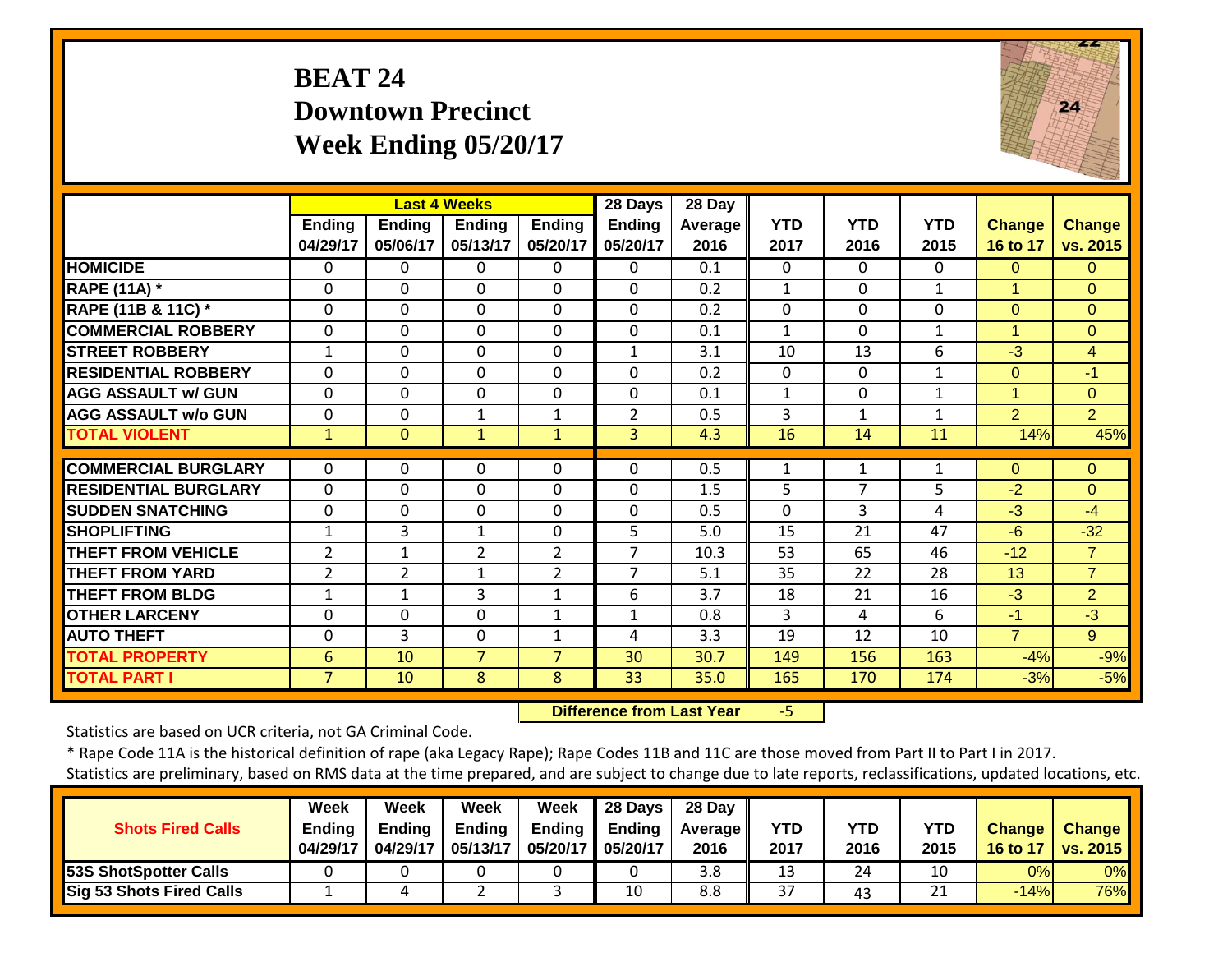#### **BEAT 25 Downtown Precinct Week Ending 05/20/17**



|                             |                           |                    | <b>Last 4 Weeks</b>       |                           | 28 Days            | 28 Day                 |                    |                    |                    |                           |                           |
|-----------------------------|---------------------------|--------------------|---------------------------|---------------------------|--------------------|------------------------|--------------------|--------------------|--------------------|---------------------------|---------------------------|
|                             | <b>Ending</b><br>04/29/17 | Endina<br>05/06/17 | <b>Ending</b><br>05/13/17 | <b>Ending</b><br>05/20/17 | Ending<br>05/20/17 | <b>Average</b><br>2016 | <b>YTD</b><br>2017 | <b>YTD</b><br>2016 | <b>YTD</b><br>2015 | <b>Change</b><br>16 to 17 | <b>Change</b><br>vs. 2015 |
| <b>HOMICIDE</b>             | $\Omega$                  | 0                  | $\mathbf{0}$              | $\mathbf{0}$              | 0                  | 0.0                    | $\Omega$           | 0                  | 1                  | $\Omega$                  | $-1$                      |
| <b>RAPE (11A) *</b>         | $\Omega$                  | $\Omega$           | $\Omega$                  | $\mathbf{0}$              | $\Omega$           | 0.1                    | $\Omega$           | $\mathbf{1}$       | 0                  | $-1$                      | $\Omega$                  |
| RAPE (11B & 11C) *          | $\mathbf 0$               | 0                  | $\mathbf 0$               | $\Omega$                  | $\mathbf 0$        | 0.2                    | $\mathbf 0$        | $\overline{2}$     | $\Omega$           | $-2$                      | $\Omega$                  |
| <b>COMMERCIAL ROBBERY</b>   | $\Omega$                  | 1                  | $\Omega$                  | $\Omega$                  | 1                  | 0.1                    | $\mathbf{1}$       | $\mathbf{1}$       | $\overline{2}$     | $\Omega$                  | $-1$                      |
| <b>ISTREET ROBBERY</b>      | $\mathbf 0$               | 2                  | $\Omega$                  | 1                         | 3                  | 2.4                    | 10                 | 13                 | 4                  | $-3$                      | 6                         |
| <b>RESIDENTIAL ROBBERY</b>  | $\Omega$                  | 0                  | $\mathbf{0}$              | 0                         | 0                  | 0.0                    | $\Omega$           | 0                  | $\Omega$           | $\Omega$                  | $\Omega$                  |
| <b>AGG ASSAULT w/ GUN</b>   | $\mathbf{1}$              | 0                  | $\mathbf{0}$              | 0                         | $\mathbf{1}$       | 0.9                    | 3                  | 4                  | 7                  | $-1$                      | $-4$                      |
| <b>AGG ASSAULT w/o GUN</b>  | $\Omega$                  | 0                  | 1                         | 0                         | 1                  | 0.8                    | 4                  | 3                  | 1                  | 1                         | 3                         |
| <b>TOTAL VIOLENT</b>        | $\mathbf{1}$              | 3                  | $\mathbf{1}$              | $\mathbf{1}$              | 6                  | 4.5                    | 18                 | 24                 | 15                 | $-25%$                    | 20%                       |
| <b>COMMERCIAL BURGLARY</b>  | $\Omega$                  | 0                  | 0                         | $\mathbf 0$               | 0                  | 1.6                    | 2                  | 9                  | 2                  | $-7$                      | $\overline{0}$            |
| <b>RESIDENTIAL BURGLARY</b> | $\Omega$                  | 0                  | $\mathbf{0}$              | 1                         | 1                  | 1.7                    | 3                  | 10                 | 5                  | $-7$                      | $-2$                      |
| <b>SUDDEN SNATCHING</b>     | $\Omega$                  | 1                  | $\Omega$                  | $\Omega$                  | 1                  | 0.2                    | $\overline{2}$     | 1                  | $\Omega$           | 4                         | $\overline{2}$            |
| <b>SHOPLIFTING</b>          | $\Omega$                  | $\overline{2}$     | 1                         | 1                         | 4                  | 4.0                    | 25                 | $\overline{7}$     | 8                  | 18                        | 17                        |
| <b>THEFT FROM VEHICLE</b>   | $\overline{2}$            | $\overline{2}$     | 3                         | 5                         | 12                 | 9.5                    | 37                 | 46                 | 21                 | $-9$                      | 16                        |
| <b>THEFT FROM YARD</b>      | $\Omega$                  | 1                  | $\Omega$                  | $\overline{2}$            | 3                  | 2.3                    | 17                 | 12                 | 8                  | 5                         | 9                         |
| <b>THEFT FROM BLDG</b>      | $\mathbf{1}$              | $\mathbf{1}$       | $\mathbf{0}$              | 1                         | 3                  | 2.3                    | 14                 | 11                 | 14                 | 3                         | $\overline{0}$            |
| <b>OTHER LARCENY</b>        | $\Omega$                  | 0                  | $\mathbf{0}$              | $\Omega$                  | 0                  | 0.3                    | $\Omega$           | 3                  | $\mathbf{1}$       | $-3$                      | $-1$                      |
| <b>AUTO THEFT</b>           | $\Omega$                  | $\mathbf{1}$       | 3                         | 0                         | 4                  | 3.2                    | 18                 | 17                 | 11                 | $\overline{1}$            | $\overline{7}$            |
| <b>TOTAL PROPERTY</b>       | 3                         | 8                  | $\overline{7}$            | 10                        | 28                 | 25.0                   | 118                | 116                | 70                 | 2%                        | 69%                       |
| <b>TOTAL PART I</b>         | 4                         | 11                 | 8                         | 11                        | 34                 | 29.5                   | 136                | 140                | 85                 | $-3%$                     | 60%                       |

 **Difference from Last Year**‐4

Statistics are based on UCR criteria, not GA Criminal Code.

\* Rape Code 11A is the historical definition of rape (aka Legacy Rape); Rape Codes 11B and 11C are those moved from Part II to Part I in 2017.

|                              | <b>Week</b>   | Week     | Week          | Week                | $\parallel$ 28 Days | 28 Dav            |      |      |      |               |               |
|------------------------------|---------------|----------|---------------|---------------------|---------------------|-------------------|------|------|------|---------------|---------------|
| <b>Shots Fired Calls</b>     | <b>Ending</b> | Endina   | <b>Ending</b> | Ending              | <b>Ending</b>       | <b>Average II</b> | YTD  | YTD  | YTD  | <b>Change</b> | <b>Change</b> |
|                              | 04/29/17      | 04/29/17 | 05/13/17      | 05/20/17   05/20/17 |                     | 2016              | 2017 | 2016 | 2015 | 16 to 17      | vs. 2015      |
| <b>53S ShotSpotter Calls</b> |               |          |               |                     |                     | 6.3               | 22   | 34   | 21   | 0%            | 0%            |
| Sig 53 Shots Fired Calls     |               |          |               |                     |                     | 6.4               | 21   | 45   | 23   | $-53%$        | $-9%$         |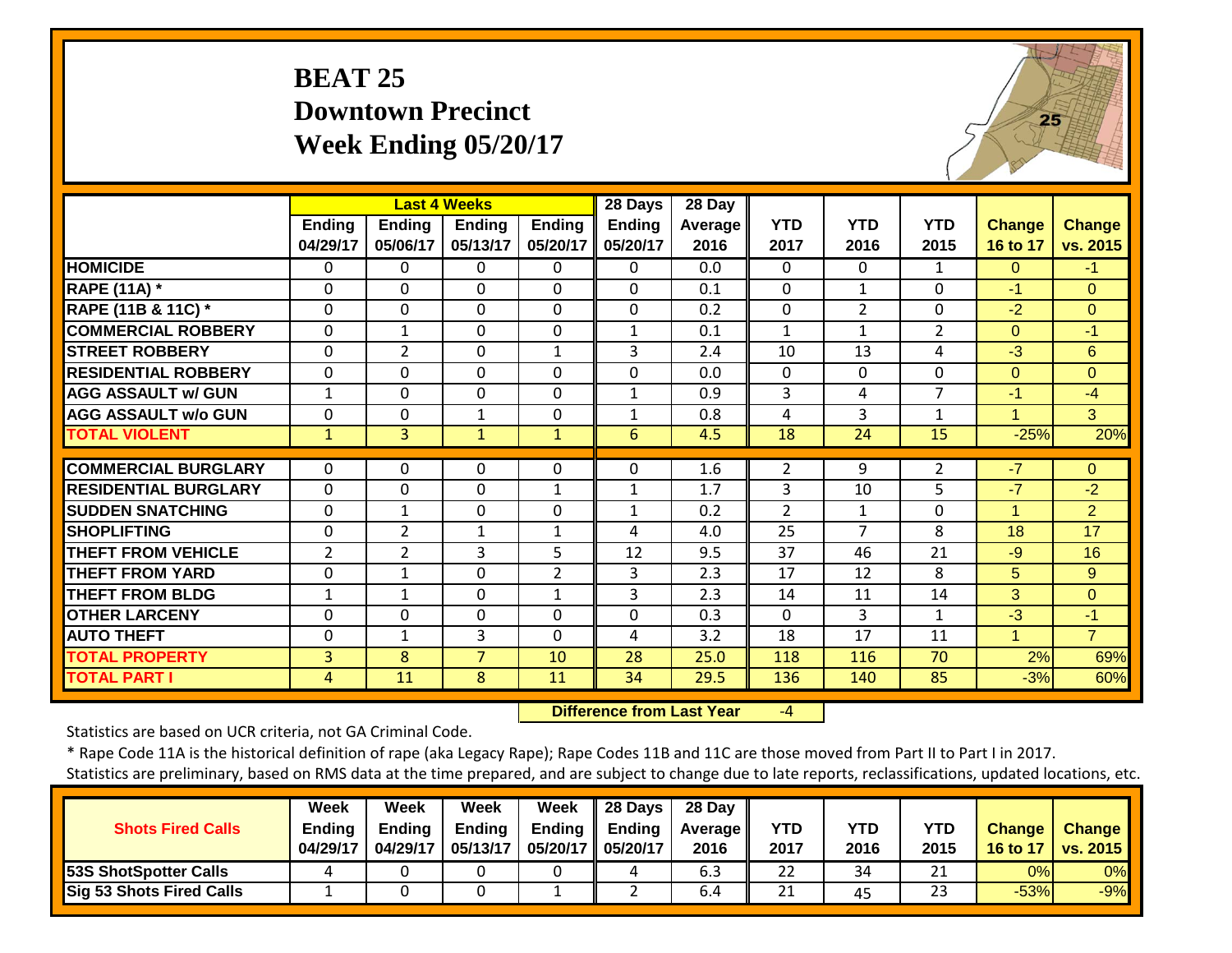#### **BEAT 26 Downtown Precinct Week Ending 05/20/17**



|                             |                           |                           | <b>Last 4 Weeks</b>       |                           | 28 Days                   | 28 Day           |                    |                    |                    |                           |                           |
|-----------------------------|---------------------------|---------------------------|---------------------------|---------------------------|---------------------------|------------------|--------------------|--------------------|--------------------|---------------------------|---------------------------|
|                             | <b>Ending</b><br>04/29/17 | <b>Ending</b><br>05/06/17 | <b>Ending</b><br>05/13/17 | <b>Ending</b><br>05/20/17 | <b>Ending</b><br>05/20/17 | Average<br>2016  | <b>YTD</b><br>2017 | <b>YTD</b><br>2016 | <b>YTD</b><br>2015 | <b>Change</b><br>16 to 17 | <b>Change</b><br>vs. 2015 |
| <b>HOMICIDE</b>             | 0                         | 0                         | $\Omega$                  | $\Omega$                  | 0                         | $\overline{0.2}$ | 1                  | 1                  | $\Omega$           | $\Omega$                  |                           |
| <b>RAPE (11A) *</b>         | $\Omega$                  | $\Omega$                  | $\Omega$                  | $\Omega$                  | 0                         | 0.1              | $\mathbf{0}$       | 0                  | $\Omega$           | $\Omega$                  | $\Omega$                  |
| RAPE (11B & 11C) *          | 0                         | 0                         | $\mathbf 0$               | $\mathbf 0$               | 0                         | 0.5              | $\mathbf{1}$       | $\mathbf{1}$       | $\Omega$           | $\Omega$                  | 1                         |
| <b>COMMERCIAL ROBBERY</b>   | $\Omega$                  | 0                         | $\Omega$                  | $\Omega$                  | 0                         | 0.0              | $\Omega$           | $\Omega$           | $\Omega$           | $\Omega$                  | $\overline{0}$            |
| <b>STREET ROBBERY</b>       | 0                         | 0                         | $\Omega$                  | $\Omega$                  | 0                         | 1.7              | 8                  | 14                 | 6                  | $-6$                      | $\overline{2}$            |
| <b>RESIDENTIAL ROBBERY</b>  | $\Omega$                  | 0                         | $\Omega$                  | $\Omega$                  | $\Omega$                  | 0.1              | $\mathbf{1}$       | $\mathbf{1}$       | $\mathbf{1}$       | $\Omega$                  | $\Omega$                  |
| <b>AGG ASSAULT w/ GUN</b>   | $\Omega$                  | $\Omega$                  | $\mathbf{1}$              | $\Omega$                  | $\mathbf{1}$              | 2.3              | 4                  | 17                 | $\overline{2}$     | $-13$                     | $\overline{2}$            |
| <b>AGG ASSAULT w/o GUN</b>  | $\Omega$                  | 0                         | $\mathbf 0$               | $\Omega$                  | $\mathbf 0$               | 1.1              | 8                  | $\overline{2}$     | 3                  | 6                         | 5                         |
| <b>TOTAL VIOLENT</b>        | $\Omega$                  | $\Omega$                  | $\mathbf{1}$              | $\Omega$                  | $\mathbf{1}$              | 5.9              | 23                 | 36                 | 12                 | $-36%$                    | 92%                       |
| <b>COMMERCIAL BURGLARY</b>  | 0                         | 0                         | 0                         | 0                         | 0                         | 1.3              | 2                  | 4                  |                    | $-2$                      |                           |
| <b>RESIDENTIAL BURGLARY</b> | 2                         | $\mathbf{1}$              | $\Omega$                  | 1                         | 4                         | 4.1              | 13                 | 22                 | 16                 | $-9$                      | $-3$                      |
| <b>SUDDEN SNATCHING</b>     | $\mathbf 0$               | 0                         | $\mathbf 0$               | $\mathbf 0$               | $\mathbf 0$               | 0.0              | 1                  | $\Omega$           | 1                  | 1                         | $\overline{0}$            |
| <b>SHOPLIFTING</b>          | $\Omega$                  | 0                         | $\mathbf{1}$              | $\Omega$                  | $\mathbf{1}$              | 2.4              | 7                  | 11                 | $\overline{7}$     | $-4$                      | $\Omega$                  |
| <b>THEFT FROM VEHICLE</b>   | $\Omega$                  | 0                         | $\Omega$                  | $\Omega$                  | $\mathbf 0$               | 4.6              | 27                 | 12                 | 13                 | 15                        | 14                        |
| <b>THEFT FROM YARD</b>      | 1                         | 0                         | $\Omega$                  | $\overline{2}$            | 3                         | 1.7              | 10                 | 9                  | 12                 | 1                         | $-2$                      |
| <b>THEFT FROM BLDG</b>      | 0                         | 0                         | $\Omega$                  | 0                         | 0                         | 1.9              | 7                  | 14                 | 8                  | $-7$                      | $-1$                      |
| <b>OTHER LARCENY</b>        | $\Omega$                  | $\Omega$                  | $\mathbf{1}$              | $\Omega$                  | $\mathbf{1}$              | 0.5              | 3                  | 3                  | $\Omega$           | $\Omega$                  | 3                         |
| <b>AUTO THEFT</b>           | $\Omega$                  | $\Omega$                  | $\mathbf{1}$              | $\mathbf{1}$              | $\overline{2}$            | 2.1              | 8                  | 8                  | 13                 | $\Omega$                  | $-5$                      |
| <b>TOTAL PROPERTY</b>       | 3                         | $\mathbf{1}$              | 3                         | 4                         | 11                        | 18.7             | 78                 | 83                 | 71                 | $-6%$                     | 10%                       |
| <b>TOTAL PART I</b>         | 3                         | $\mathbf{1}$              | 4                         | 4                         | 12                        | 24.6             | 101                | 119                | 83                 | $-15%$                    | 22%                       |

 **Difference from Last Year**r -18

Statistics are based on UCR criteria, not GA Criminal Code.

|                                 | <b>Week</b>   | Week          | Week          | Week     | 28 Days       | 28 Day            |      |      |            |               |               |
|---------------------------------|---------------|---------------|---------------|----------|---------------|-------------------|------|------|------------|---------------|---------------|
| <b>Shots Fired Calls</b>        | <b>Ending</b> | <b>Ending</b> | <b>Ending</b> | Endina   | <b>Ending</b> | <b>Average</b> II | YTD  | YTD  | <b>YTD</b> | <b>Change</b> | <b>Change</b> |
|                                 | 04/29/17      | 04/29/17      | 05/13/17      | 05/20/17 | 05/20/17      | 2016              | 2017 | 2016 | 2015       | 16 to 17      | vs. 2015      |
| <b>53S ShotSpotter Calls</b>    |               |               |               | _        |               | 15.6              | 38   | 96   | 29         | 0%            | 0%            |
| <b>Sig 53 Shots Fired Calls</b> |               |               |               | <u>.</u> | 11            | 13.3              | 56   | 50   | 39         | 12%           | 44%           |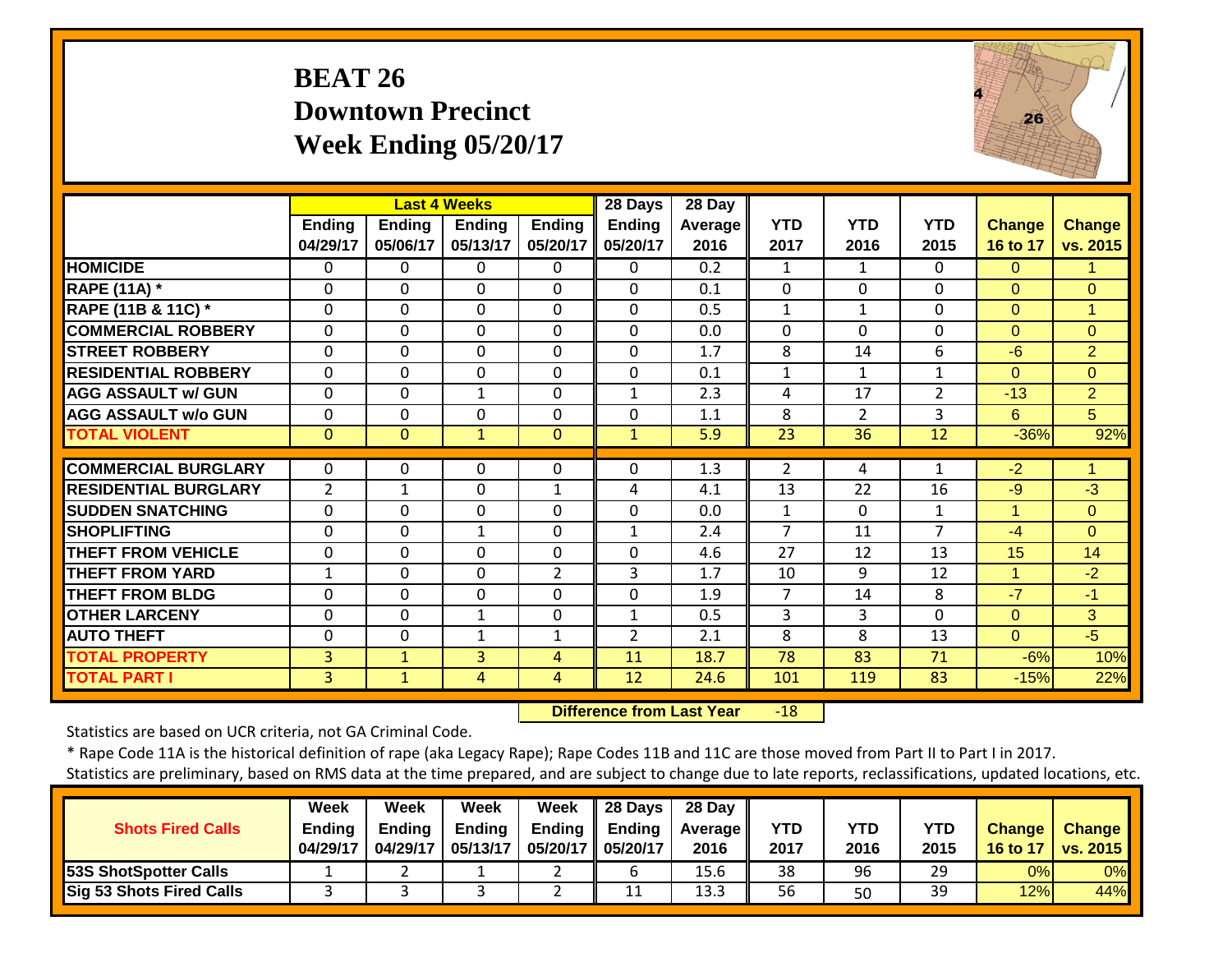

#### **COMPSTATCENTRAL PRECINCTWeek Ending 05/20/17**

**PRECINCT COMMANDER:**

**CAPT. BEN HERRON**



|                             | Week<br><b>Ending</b><br>05/20/17 | Week<br>Ending<br>05/13/17 | <b>Weekly</b><br>Avg<br>2016 | 28-Day<br><b>Ending</b><br>05/20/17 | 28-Day<br><b>Ending</b><br>4/22/17 | Avg<br>28-Day<br>2016 | <b>YTD</b><br>2017 | <b>YTD</b><br>2016 | <b>YTD</b><br>2015 | <b>Change</b><br>16 to 17 | <b>Change</b><br>vs. 2015 |
|-----------------------------|-----------------------------------|----------------------------|------------------------------|-------------------------------------|------------------------------------|-----------------------|--------------------|--------------------|--------------------|---------------------------|---------------------------|
| <b>HOMICIDE</b>             | 0                                 | 0                          | 0                            | 4                                   | 0                                  | 2                     | 5.                 | 11                 | 6                  | $-6$                      | $-1$                      |
| <b>RAPE (11A) *</b>         | 0                                 | $\Omega$                   | 0                            | $\mathbf 2$                         | $\overline{2}$                     |                       | 5                  | 6                  | 3                  | $-1$                      | $\overline{2}$            |
| RAPE (11B & 11C) *          |                                   | 0                          | 0                            |                                     | 0                                  |                       | 6                  | 3                  | 4                  | 3                         | $\overline{2}$            |
| <b>COMMERCIAL ROBBERY</b>   | $\bf{0}$                          | $\Omega$                   | $\Omega$                     | 0                                   | $\overline{A}$                     |                       | 6                  | 8                  | 3                  | $-2$                      | 3                         |
| <b>STREET ROBBERY</b>       | 4                                 | 2                          | $\overline{2}$               | 8                                   | 4                                  | 8                     | 22                 | $\overline{28}$    | $\overline{32}$    | $-6$                      | $-10$                     |
| <b>RESIDENTIAL ROBBERY</b>  | $\bf{0}$                          | 0                          | 0                            |                                     | $\overline{2}$                     |                       | 4                  | 5                  | $\overline{2}$     | $-1$                      | $\overline{2}$            |
| <b>AGG ASSAULT w/ GUN</b>   | 3                                 | 4                          |                              | 15                                  | 12                                 | 5                     | 44                 | 26                 | 35                 | 18                        | $9^{\circ}$               |
| <b>AGG ASSAULT w/o GUN</b>  |                                   | 3                          |                              | 10                                  | 6                                  | 4                     | 30                 | 16                 | 16                 | 14                        | 14                        |
| <b>TOTAL VIOLENT</b>        | 9                                 | 9                          | 6                            | 41                                  | $\overline{27}$                    | 23                    | $122$              | 103                | 101                | 18%                       | 21%                       |
|                             |                                   |                            |                              |                                     |                                    |                       |                    |                    |                    |                           |                           |
| <b>COMMERCIAL BURGLARY</b>  | $\mathbf{0}$                      | 0                          | 2<br>$\overline{7}$          |                                     | 2                                  | 8                     | 10                 | 30                 | 29                 | $-20$                     | $-19$                     |
| <b>RESIDENTIAL BURGLARY</b> | 3                                 | 5                          |                              | 18                                  | 16                                 | 30                    | 81                 | 91                 | 138                | $-10$                     | $-57$                     |
| <b>SUDDEN SNATCHING</b>     | $\bf{0}$                          | 0                          | 0                            |                                     | 3                                  |                       | 11                 | 10                 | 5                  |                           | 6                         |
| <b>SHOPLIFTING</b>          | 7                                 | 5                          | 3                            | 22                                  | 10                                 | 13                    | 91                 | 56                 | 35                 | 35                        | 56                        |
| <b>THEFT FROM VEHICLE</b>   | 14                                | 9                          | 9                            | 46                                  | 42                                 | 35                    | 191                | 174                | 198                | 17                        | $-7$                      |
| <b>THEFT FROM YARD</b>      | 4                                 | 5                          | 4                            | 23                                  | 20                                 | 17                    | 87                 | 66                 | 69                 | 21                        | 18                        |
| <b>THEFT FROM BLDG</b>      | 5                                 | 8                          | 6                            | 20                                  | 12                                 | 23                    | 65                 | 106                | 72                 | $-41$                     | $-7$                      |
| <b>OTHER LARCENY</b>        | 0                                 |                            | $\Omega$                     | $\mathbf{2}$                        | 3                                  | 2                     | 15                 | 8                  | 17                 | $\overline{7}$            | $-2$                      |
| <b>AUTO THEFT</b>           | 5                                 | 4                          | 4                            | 21                                  | 8                                  | 18                    | 77                 | 86                 | 90                 | $-9$                      | $-13$                     |
| <b>TOTAL PROPERTY</b>       | 38                                | 37                         | 37                           | 154                                 | 116                                | 146                   | 628                | 627                | 653                | 0%                        | $-4%$                     |
| <b>TOTAL PART I</b>         | 47                                | 46                         | 42                           | 195                                 | 143                                | 169                   | 750                | 730                | 754                | 3%                        | $-1%$                     |

Statistics are based on UCR criteria, not GA Criminal Code. **Difference from Last Year** 20

Statistics are preliminary, based on RMS data at the time prepared, and are subject to change due to late reports, reclassifications, updated locations, etc.

Cell Shading: white is within 0.6 standard deviation of the mean; red is above; green is below.

| <b>Citizen Initiated Calls</b>  | Week<br>Ending<br>05/20/17 | <b>Week</b><br><b>Ending</b><br>05/13/17 | Weekly<br>Avg<br>2015 | $28-Dav$<br><b>Ending</b><br>05/20/17 | 28-Day<br><b>Ending</b><br>4/22/17 | Avg<br>$28$ -Day<br>2016 | YTD<br>2017 | YTD<br>2016 | <b>YTD</b><br>2015 | <b>Change</b><br>16 to 17 | <b>Change</b><br>vs. 2015 |
|---------------------------------|----------------------------|------------------------------------------|-----------------------|---------------------------------------|------------------------------------|--------------------------|-------------|-------------|--------------------|---------------------------|---------------------------|
| <b>Midnight Shift</b>           | 117                        | 39                                       | 126                   | 532                                   | 433                                | 503                      | 2185        | 2515        | 2370               | $-330$                    | $-185$                    |
| Day Shift                       | 287                        | 254                                      | 271                   | 1007                                  | 1014                               | 1085                     | 4872        | 5099        | 4779               | $-227$                    | 93                        |
| <b>Afternoon Shift</b>          | 314                        | 292                                      | 294                   | 1194                                  | 1130                               | 1176                     | 5271        | 5565        | 5512               | $-294$                    | $-241$                    |
| <b>TOTAL CITIZEN CFS</b>        | 718                        | 685                                      | 691                   | 2733                                  | 2577                               | 2764                     | 12328       | 13179       | 12661              | $-6.5%$                   | $-2.6%$                   |
| <b>53S ShotSpotter Calls</b>    |                            |                                          | 12                    | 42                                    | 42                                 | 49                       | 272         | 320         | 142                | -48                       | 130                       |
| <b>Sig 53 Shots Fired Calls</b> | 19                         | 15                                       | 19                    | 82                                    | $\overline{86}$                    | 74                       | 386         | 368         | 324                | 18                        | 62                        |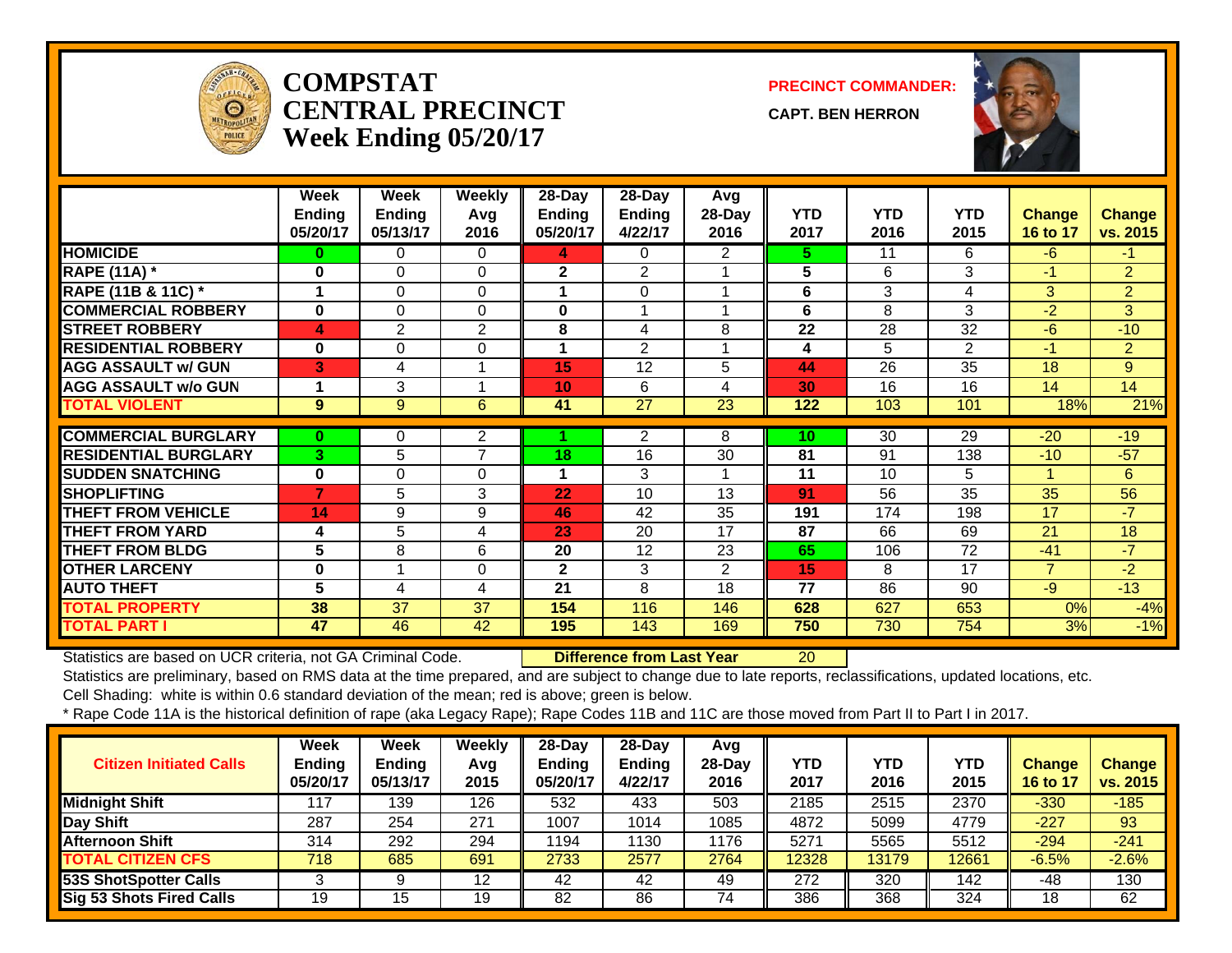## **BEAT 31 Central Precinct Week Ending 05/20/17**

|                             |                    |                           | <b>Last 4 Weeks</b>       |                           | 28 Days                   | 28 Day          |                    |                    |                    |                           |                           |
|-----------------------------|--------------------|---------------------------|---------------------------|---------------------------|---------------------------|-----------------|--------------------|--------------------|--------------------|---------------------------|---------------------------|
|                             | Ending<br>04/29/17 | <b>Ending</b><br>05/06/17 | <b>Ending</b><br>05/13/17 | <b>Ending</b><br>05/20/17 | <b>Ending</b><br>05/20/17 | Average<br>2016 | <b>YTD</b><br>2017 | <b>YTD</b><br>2016 | <b>YTD</b><br>2015 | <b>Change</b><br>16 to 17 | <b>Change</b><br>vs. 2015 |
| <b>HOMICIDE</b>             | 0                  | 0                         | 0                         | 0                         | 0                         | 0.2             | $\mathbf{0}$       | $\mathbf{1}$       | 1                  | $-1$                      | $-1$                      |
| <b>RAPE (11A) *</b>         | $\overline{2}$     | $\mathbf 0$               | $\mathbf 0$               | $\mathbf 0$               | $\overline{2}$            | 0.0             | $\overline{2}$     | 0                  | $\mathbf{1}$       | $\overline{2}$            | 1                         |
| RAPE (11B & 11C) *          | $\mathbf 0$        | $\mathbf 0$               | $\mathbf 0$               | $\mathbf 0$               | 0                         | 0.2             | $\mathbf{0}$       | $\mathbf{1}$       | $\mathbf 0$        | $-1$                      | $\overline{O}$            |
| <b>COMMERCIAL ROBBERY</b>   | $\mathbf 0$        | 0                         | $\mathbf 0$               | $\mathbf 0$               | 0                         | 0.1             | $\Omega$           | $\mathbf{1}$       | $\Omega$           | $-1$                      | $\overline{0}$            |
| <b>STREET ROBBERY</b>       | 0                  | $\Omega$                  | 0                         | $\mathbf{1}$              | 1                         | 0.8             | 3                  | $\overline{2}$     | 8                  | 1                         | $-5$                      |
| <b>RESIDENTIAL ROBBERY</b>  | $\mathbf{1}$       | $\mathbf 0$               | $\mathbf 0$               | $\mathbf 0$               | 1                         | 0.2             | $\overline{2}$     | $\overline{2}$     | $\mathbf{1}$       | $\Omega$                  | 1                         |
| <b>AGG ASSAULT w/ GUN</b>   | 1                  | $\Omega$                  | $\Omega$                  | 0                         | 1                         | 1.5             | 13                 | 8                  | 12                 | 5.                        | 1                         |
| <b>AGG ASSAULT w/o GUN</b>  | 2                  | 2                         | 1                         | $\mathbf{1}$              | 6                         | 0.8             | 11                 | 1                  | 4                  | 10                        | $\overline{7}$            |
| <b>TOTAL VIOLENT</b>        | $6\phantom{1}$     | $\overline{2}$            | $\mathbf{1}$              | $\overline{2}$            | 11                        | 4.0             | 31                 | 16                 | 27                 | 94%                       | 15%                       |
| <b>COMMERCIAL BURGLARY</b>  | 0                  | $\Omega$                  | $\Omega$                  | $\Omega$                  | 0                         | 0.5             | $\overline{2}$     | 3                  | 4                  | -1                        | $-2$                      |
| <b>RESIDENTIAL BURGLARY</b> | 3                  | $\overline{2}$            | 3                         | $\overline{2}$            | 10                        | 6.0             | 37                 | 22                 | 31                 | 15                        | $6\phantom{1}$            |
| <b>SUDDEN SNATCHING</b>     | $\overline{0}$     | 0                         | $\mathbf 0$               | $\mathbf 0$               | $\mathbf 0$               | 0.3             | 4                  | 3                  | $\mathbf{1}$       | 1                         | 3                         |
| <b>SHOPLIFTING</b>          | $\overline{0}$     | $\Omega$                  | $\mathbf 0$               | $\overline{2}$            | $\overline{2}$            | 0.5             | $\overline{2}$     | $\mathbf{1}$       | $\Omega$           | 1                         | $\overline{2}$            |
| THEFT FROM VEHICLE          | 3                  | $\Omega$                  | 3                         | $\Omega$                  | 6                         | 2.8             | 20                 | 15                 | 21                 | 5 <sup>5</sup>            | $-1$                      |
| THEFT FROM YARD             | $\mathbf{1}$       | 0                         | 1                         | $\mathbf 0$               | $\overline{2}$            | 1.8             | 7                  | 8                  | 6                  | $-1$                      | $\mathbf 1$               |
| <b>THEFT FROM BLDG</b>      | $\Omega$           | $\Omega$                  | $\mathbf{1}$              | 0                         | $\mathbf{1}$              | 2.4             | 5                  | 9                  | 10                 | $-4$                      | $-5$                      |
| <b>OTHER LARCENY</b>        | 0                  | $\Omega$                  | 0                         | 0                         | 0                         | 0.3             | 1                  | $\overline{2}$     | $\mathbf{1}$       | $-1$                      | $\overline{0}$            |
| <b>AUTO THEFT</b>           | $\mathbf 0$        | 4                         | $\overline{2}$            | $\mathbf 0$               | 6                         | 3.0             | 15                 | 17                 | 16                 | $-2$                      | $-1$                      |
| <b>TOTAL PROPERTY</b>       | $\overline{7}$     | 6                         | 10                        | $\overline{4}$            | 27                        | 17.6            | 93                 | 80                 | 90                 | 16%                       | 3%                        |
| <b>TOTAL PART I</b>         | 13                 | 8                         | 11                        | 6                         | 38                        | 21.6            | 124                | 96                 | 117                | 29%                       | 6%                        |

 **Difference from Last Year**28  $31$ 

Statistics are based on UCR criteria, not GA Criminal Code.

\* Rape Code 11A is the historical definition of rape (aka Legacy Rape); Rape Codes 11B and 11C are those moved from Part II to Part I in 2017.

|                              | <b>Week</b>   | Week     | Week          | <b>Week</b>   | 28 Days  | 28 Day            |            |            |      |                 |                 |
|------------------------------|---------------|----------|---------------|---------------|----------|-------------------|------------|------------|------|-----------------|-----------------|
| <b>Shots Fired Calls</b>     | <b>Ending</b> | Endina   | <b>Ending</b> | <b>Ending</b> | Ending   | <b>Average</b> II | <b>YTD</b> | <b>YTD</b> | YTD  | <b>Change</b>   | <b>Change</b>   |
|                              | 04/29/17      | 04/29/17 | 05/13/17      | 05/20/17      | 05/20/17 | 2016              | 2017       | 2016       | 2015 | <b>16 to 17</b> | <b>vs. 2015</b> |
| <b>53S ShotSpotter Calls</b> |               |          | 4             |               | 18       | 16.8              | 99         | 108        | 62   | 0%l             | 0%              |
| Sig 53 Shots Fired Calls     | 10            |          |               |               | 23       | 13.7              | 93         | 59         | 67   | 58%             | 39%             |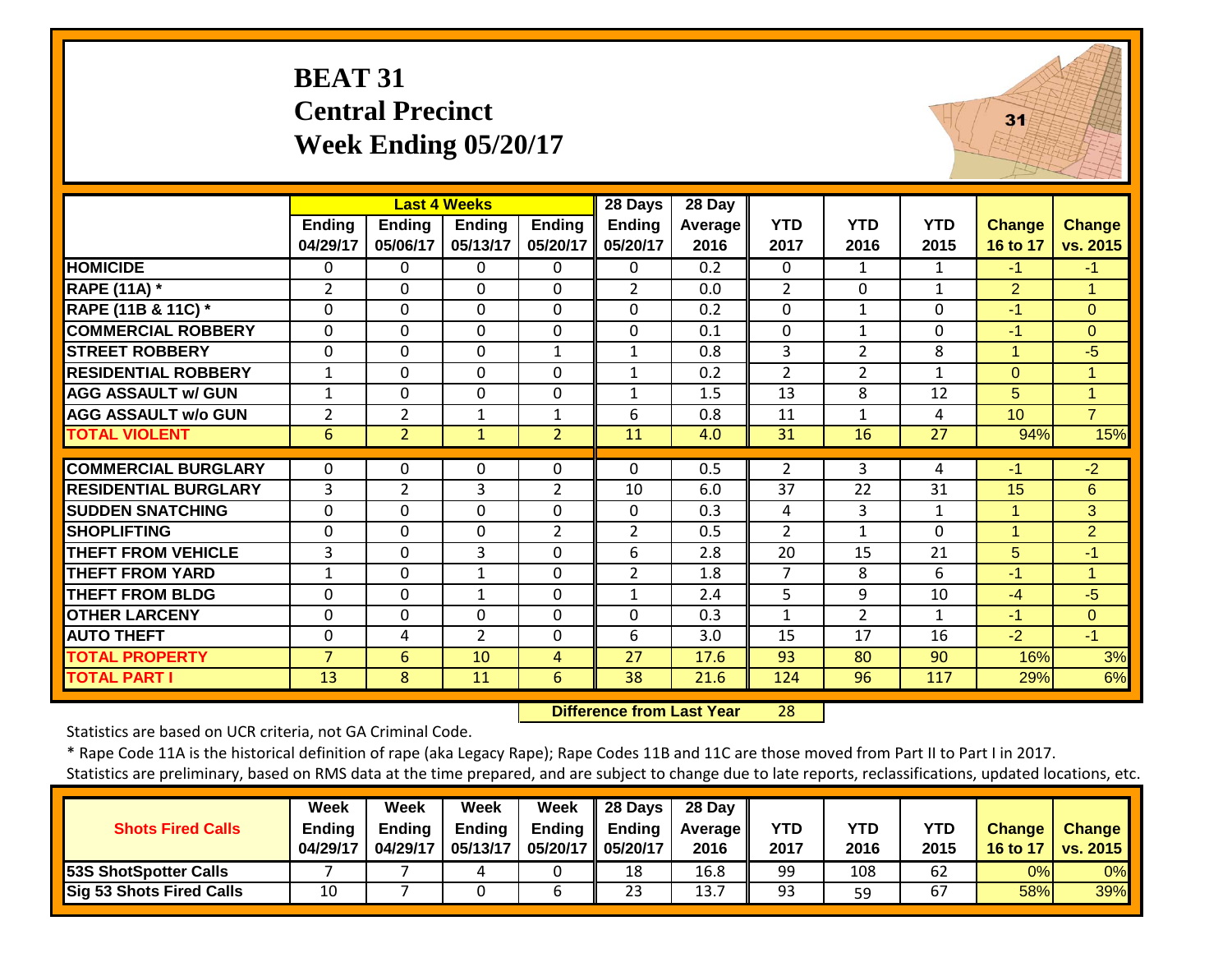## **BEAT 32 Central Precinct Week Ending 05/20/17**

|                             |                           |                           | <b>Last 4 Weeks</b>       |                           | 28 Days                   | 28 Day          |                    |                    |                    |                           |                           |
|-----------------------------|---------------------------|---------------------------|---------------------------|---------------------------|---------------------------|-----------------|--------------------|--------------------|--------------------|---------------------------|---------------------------|
|                             | <b>Ending</b><br>04/29/17 | <b>Ending</b><br>05/06/17 | <b>Ending</b><br>05/13/17 | <b>Ending</b><br>05/20/17 | <b>Ending</b><br>05/20/17 | Average<br>2016 | <b>YTD</b><br>2017 | <b>YTD</b><br>2016 | <b>YTD</b><br>2015 | <b>Change</b><br>16 to 17 | <b>Change</b><br>vs. 2015 |
| <b>HOMICIDE</b>             | 0                         | 0                         | 0                         | 0                         | $\Omega$                  | 0.3             | $\Omega$           | $\overline{2}$     | $\mathbf{1}$       | $-2$                      | $-1$                      |
| <b>RAPE (11A) *</b>         | 0                         | $\Omega$                  | $\Omega$                  | $\mathbf{0}$              | $\Omega$                  | 0.1             | $\Omega$           | $\mathbf{1}$       | 1                  | $-1$                      | $-1$                      |
| RAPE (11B & 11C) *          | $\mathbf 0$               | $\Omega$                  | $\Omega$                  | $\mathbf 0$               | $\Omega$                  | 0.0             | $\mathbf 0$        | $\mathbf 0$        | $\Omega$           | $\overline{0}$            | $\overline{0}$            |
| <b>COMMERCIAL ROBBERY</b>   | $\mathbf{0}$              | $\Omega$                  | $\Omega$                  | $\Omega$                  | $\Omega$                  | 0.4             | $\mathbf{0}$       | 3                  | $\mathbf{1}$       | $-3$                      | $-1$                      |
| <b>STREET ROBBERY</b>       | $\mathbf 0$               | $\Omega$                  | $\Omega$                  | $\mathbf 0$               | $\Omega$                  | 1.1             | $\mathbf{0}$       | 6                  | $\Omega$           | $-6$                      | $\Omega$                  |
| <b>RESIDENTIAL ROBBERY</b>  | $\mathbf 0$               | $\mathbf 0$               | $\Omega$                  | $\mathbf 0$               | $\mathbf 0$               | 0.0             | $\mathbf 0$        | $\mathbf 0$        | $\Omega$           | $\Omega$                  | $\Omega$                  |
| <b>AGG ASSAULT w/ GUN</b>   | 0                         | $\mathbf{1}$              | $\mathbf 0$               | $\mathbf{1}$              | $\overline{2}$            | 1.0             | 5                  | 5                  | 4                  | $\overline{O}$            | $\overline{1}$            |
| <b>AGG ASSAULT w/o GUN</b>  | 1                         | $\mathbf{1}$              | $\Omega$                  | 0                         | $\overline{2}$            | 0.5             | 5                  | $\overline{2}$     | 4                  | 3                         | $\mathbf{1}$              |
| <b>TOTAL VIOLENT</b>        | $\mathbf{1}$              | $\overline{2}$            | $\Omega$                  | $\mathbf{1}$              | 4                         | 3.4             | 10                 | 19                 | 11                 | $-47%$                    | $-9%$                     |
|                             |                           |                           |                           |                           |                           |                 |                    |                    |                    |                           |                           |
| <b>COMMERCIAL BURGLARY</b>  | 0                         | $\mathbf{1}$              | $\Omega$                  | 0                         | $\mathbf{1}$              | 1.8             | 5                  | 4                  | 3                  |                           | $\overline{2}$            |
| <b>RESIDENTIAL BURGLARY</b> | 1                         | $\overline{2}$            | $\mathbf 0$               | $\Omega$                  | 3                         | 4.5             | 12                 | 14                 | 21                 | $-2$                      | $-9$                      |
| <b>SUDDEN SNATCHING</b>     | 0                         | $\Omega$                  | $\Omega$                  | $\Omega$                  | $\Omega$                  | 0.2             | $\mathbf{1}$       | $\overline{2}$     | 1                  | $-1$                      | $\Omega$                  |
| <b>SHOPLIFTING</b>          | 1                         | $\Omega$                  | $\Omega$                  | $\overline{2}$            | 3                         | 2.1             | 16                 | 10                 | 9                  | 6                         | $\overline{7}$            |
| THEFT FROM VEHICLE          | 3                         | 1                         | $\Omega$                  | $\mathbf{1}$              | 5                         | 4.3             | 11                 | 29                 | 14                 | $-18$                     | $-3$                      |
| <b>THEFT FROM YARD</b>      | 3                         | 0                         | $\Omega$                  | $\overline{2}$            | 5                         | 1.8             | 10                 | 5.                 | $\overline{7}$     | 5                         | 3                         |
| <b>THEFT FROM BLDG</b>      | $\mathbf 0$               | $\mathbf{1}$              | 4                         | $\mathbf{0}$              | 5                         | 2.7             | 14                 | 17                 | 11                 | $-3$                      | 3                         |
| <b>OTHER LARCENY</b>        | 0                         | $\mathbf 0$               | $\mathbf{1}$              | $\mathbf 0$               | $\mathbf{1}$              | 0.1             | $\overline{3}$     | $\mathbf{1}$       | 3                  | $\overline{2}$            | $\overline{0}$            |
| <b>AUTO THEFT</b>           | $\overline{2}$            | $\mathbf{1}$              | $\mathbf 0$               | $\mathbf{1}$              | 4                         | 2.8             | 10                 | 13                 | 14                 | $-3$                      | $-4$                      |
| <b>TOTAL PROPERTY</b>       | 10                        | 6                         | 5                         | $6\phantom{1}$            | 27                        | 20.2            | 82                 | 95                 | 83                 | $-14%$                    | $-1%$                     |
| <b>TOTAL PART I</b>         | 11                        | 8                         | 5                         | $\overline{7}$            | 31                        | 23.6            | 92                 | 114                | 94                 | $-19%$                    | $-2%$                     |

 **Difference from Last Year** $-22$ 

Statistics are based on UCR criteria, not GA Criminal Code.

\* Rape Code 11A is the historical definition of rape (aka Legacy Rape); Rape Codes 11B and 11C are those moved from Part II to Part I in 2017.

Statistics are preliminary, based on RMS data at the time prepared, and are subject to change due to late reports, reclassifications, updated locations, etc.

|                                 | Week          | Week          | Week          | Week                | 28 Davs | 28 Day            |            |      |            |               |                 |
|---------------------------------|---------------|---------------|---------------|---------------------|---------|-------------------|------------|------|------------|---------------|-----------------|
| <b>Shots Fired Calls</b>        | <b>Endina</b> | <b>Ending</b> | <b>Ending</b> | Endina              | Ending  | <b>Average</b> II | <b>YTD</b> | YTD  | <b>YTD</b> | <b>Change</b> | <b>Change</b>   |
|                                 | 04/29/17      | 04/29/17      | 05/13/17      | 05/20/17   05/20/17 |         | 2016              | 2017       | 2016 | 2015       | 16 to 17      | <b>vs. 2015</b> |
| <b>53S ShotSpotter Calls</b>    |               |               |               |                     |         | 0.1               |            |      |            | 0%            | 0%              |
| <b>Sig 53 Shots Fired Calls</b> |               |               |               |                     | 10      | 9.4               | 39         | 25   | 34         | 56%           | 15%             |

 $32$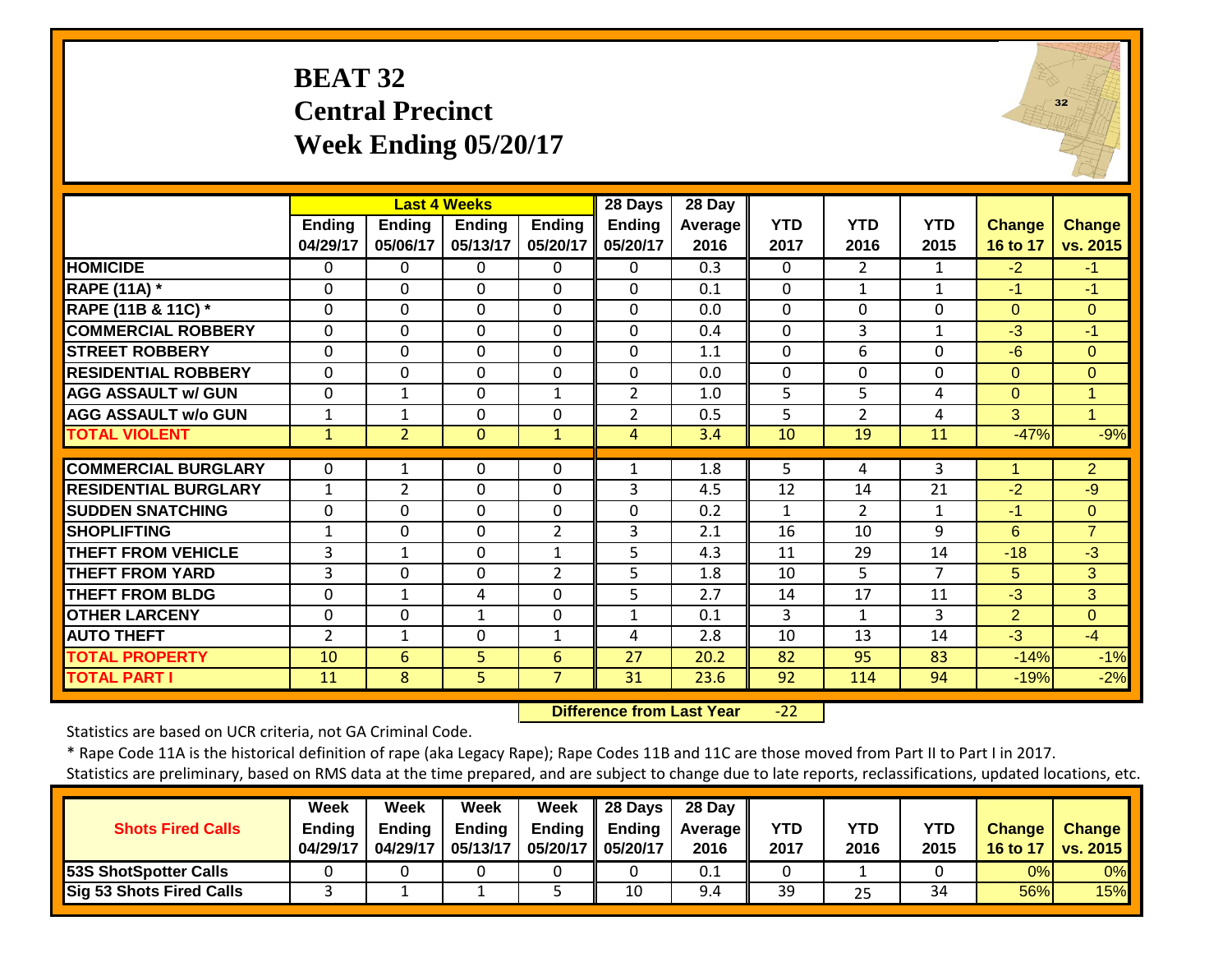## **BEAT 33 Central Precinct Week Ending 05/20/17**



|                             |                           |                           | <b>Last 4 Weeks</b>       |                           | 28 Days                   | 28 Day          |                    |                    |                    |                           |                           |
|-----------------------------|---------------------------|---------------------------|---------------------------|---------------------------|---------------------------|-----------------|--------------------|--------------------|--------------------|---------------------------|---------------------------|
|                             | <b>Ending</b><br>04/29/17 | <b>Ending</b><br>05/06/17 | <b>Ending</b><br>05/13/17 | <b>Ending</b><br>05/20/17 | <b>Ending</b><br>05/20/17 | Average<br>2016 | <b>YTD</b><br>2017 | <b>YTD</b><br>2016 | <b>YTD</b><br>2015 | <b>Change</b><br>16 to 17 | <b>Change</b><br>vs. 2015 |
| <b>HOMICIDE</b>             | 0                         | $\Omega$                  | $\Omega$                  | $\Omega$                  | $\Omega$                  | 0.8             | $\Omega$           | 5                  | $\mathbf{1}$       | $-5$                      | $-1$                      |
| <b>RAPE (11A)</b> *         | 0                         | $\Omega$                  | $\Omega$                  | $\Omega$                  | $\Omega$                  | 0.4             | $\mathbf 0$        | $\overline{2}$     | $\mathbf{1}$       | $-2$                      | $-1$                      |
| RAPE (11B & 11C) *          | 0                         | $\Omega$                  | $\Omega$                  | $\mathbf 0$               | $\mathbf 0$               | 0.2             | $\overline{2}$     | $\mathbf{0}$       | $\Omega$           | $\overline{2}$            | $\overline{2}$            |
| <b>COMMERCIAL ROBBERY</b>   | $\Omega$                  | 0                         | $\Omega$                  | $\mathbf{0}$              | 0                         | 0.2             | $\overline{2}$     | $\overline{2}$     | $\Omega$           | $\Omega$                  | $\overline{2}$            |
| <b>STREET ROBBERY</b>       | $\mathbf 0$               | $\mathbf 1$               | $\mathbf{1}$              | $\mathbf{1}$              | 3                         | 2.1             | 11                 | $\overline{7}$     | 9                  | 4                         | $\overline{2}$            |
| <b>RESIDENTIAL ROBBERY</b>  | $\Omega$                  | $\Omega$                  | $\Omega$                  | $\Omega$                  | 0                         | 0.1             | $\Omega$           | 1                  | 1                  | $-1$                      | $-1$                      |
| <b>AGG ASSAULT w/ GUN</b>   | $\overline{2}$            | 0                         | $\Omega$                  | $\mathbf{1}$              | $\overline{3}$            | 0.4             | 6                  | $\overline{2}$     | 6                  | 4                         | $\mathbf{0}$              |
| <b>AGG ASSAULT w/o GUN</b>  | 0                         | 0                         | 0                         | $\Omega$                  | $\Omega$                  | 0.8             | 6                  | 5                  | $\mathbf{1}$       | 1                         | 5 <sup>5</sup>            |
| <b>TOTAL VIOLENT</b>        | $\overline{2}$            | 1                         | $\mathbf{1}$              | $\overline{2}$            | 6                         | 5.0             | 27                 | 24                 | 19                 | 13%                       | 42%                       |
| <b>COMMERCIAL BURGLARY</b>  | $\Omega$                  | 0                         | $\Omega$                  | 0                         | $\Omega$                  | 2.4             | $\overline{2}$     | 12                 | 14                 | $-10$                     | $-12$                     |
| <b>RESIDENTIAL BURGLARY</b> | $\mathbf 0$               | $\Omega$                  | $\mathbf{0}$              | $\Omega$                  | $\mathbf 0$               | 3.8             | 5                  | 11                 | 14                 | $-6$                      | $-9$                      |
| <b>SUDDEN SNATCHING</b>     | $\mathbf 1$               | 0                         | $\Omega$                  | $\Omega$                  | $\mathbf{1}$              | 0.5             | 2                  | 4                  | 2                  | $-2$                      | $\Omega$                  |
| <b>SHOPLIFTING</b>          | 0                         | $\Omega$                  | $\mathbf{0}$              | $\Omega$                  | 0                         | 2.1             | 15                 | 11                 | 8                  | 4                         | $\overline{7}$            |
| <b>THEFT FROM VEHICLE</b>   | 3                         | 1                         | 1                         | $\overline{2}$            | $\overline{7}$            | 8.1             | 49                 | 43                 | 38                 | 6                         | 11                        |
| <b>THEFT FROM YARD</b>      | $\overline{2}$            | $\mathbf{1}$              | $\mathbf{1}$              | 1                         | 5                         | 6.0             | 27                 | 31                 | 21                 | $-4$                      | 6                         |
| <b>THEFT FROM BLDG</b>      | 0                         | $\mathbf{1}$              | 1                         | 2                         | 4                         | 4.8             | 10                 | 28                 | 9                  | $-18$                     | $\mathbf{1}$              |
| <b>OTHER LARCENY</b>        | 0                         | $\Omega$                  | $\Omega$                  | $\Omega$                  | 0                         | 0.5             | $\overline{2}$     | 3                  | 4                  | $-1$                      | $-2$                      |
| <b>AUTO THEFT</b>           | $\mathbf{1}$              | $\overline{2}$            | $\Omega$                  | 0                         | 3                         | 3.4             | 11                 | 18                 | 18                 | $-7$                      | $-7$                      |
| <b>TOTAL PROPERTY</b>       | $\overline{7}$            | 5                         | 3                         | 5 <sup>1</sup>            | 20                        | 31.7            | 123                | 161                | 128                | $-24%$                    | $-4%$                     |
| <b>TOTAL PART I</b>         | 9                         | $6\phantom{1}$            | 4                         | $\overline{7}$            | 26                        | 36.6            | 150                | 185                | 147                | $-19%$                    | 2%                        |

 **Difference from Last Year** $-35$ 

Statistics are based on UCR criteria, not GA Criminal Code.

|                                 | Grandier of the minimary, based on Kivis data at the time prepared, and are subject to change due to face reports, reclassifications, updated locations, etc. |               |               |                      |                           |                   |      |      |            |               |                 |  |  |
|---------------------------------|---------------------------------------------------------------------------------------------------------------------------------------------------------------|---------------|---------------|----------------------|---------------------------|-------------------|------|------|------------|---------------|-----------------|--|--|
|                                 | Week                                                                                                                                                          | Week          | Week          | Week                 | <b>28 Days</b>            | 28 Dav            |      |      |            |               |                 |  |  |
| <b>Shots Fired Calls</b>        | Ending                                                                                                                                                        | <b>Ending</b> | <b>Ending</b> |                      | Ending $\parallel$ Ending | <b>Average II</b> | YTD  | YTD  | <b>YTD</b> | <b>Change</b> | <b>Change</b>   |  |  |
|                                 | 04/29/17                                                                                                                                                      | 04/29/17      | 05/13/17      | 05/20/17    05/20/17 |                           | 2016              | 2017 | 2016 | 2015       | 16 to 17      | <b>vs. 2015</b> |  |  |
| <b>53S ShotSpotter Calls</b>    |                                                                                                                                                               |               |               |                      |                           | 5.4               | 29   | 35   | 16         | 0%l           | 0%              |  |  |
| <b>Sig 53 Shots Fired Calls</b> |                                                                                                                                                               |               |               |                      | 12                        | 12.8              | 56   | 80   | 54         | $-30%$        | 4%              |  |  |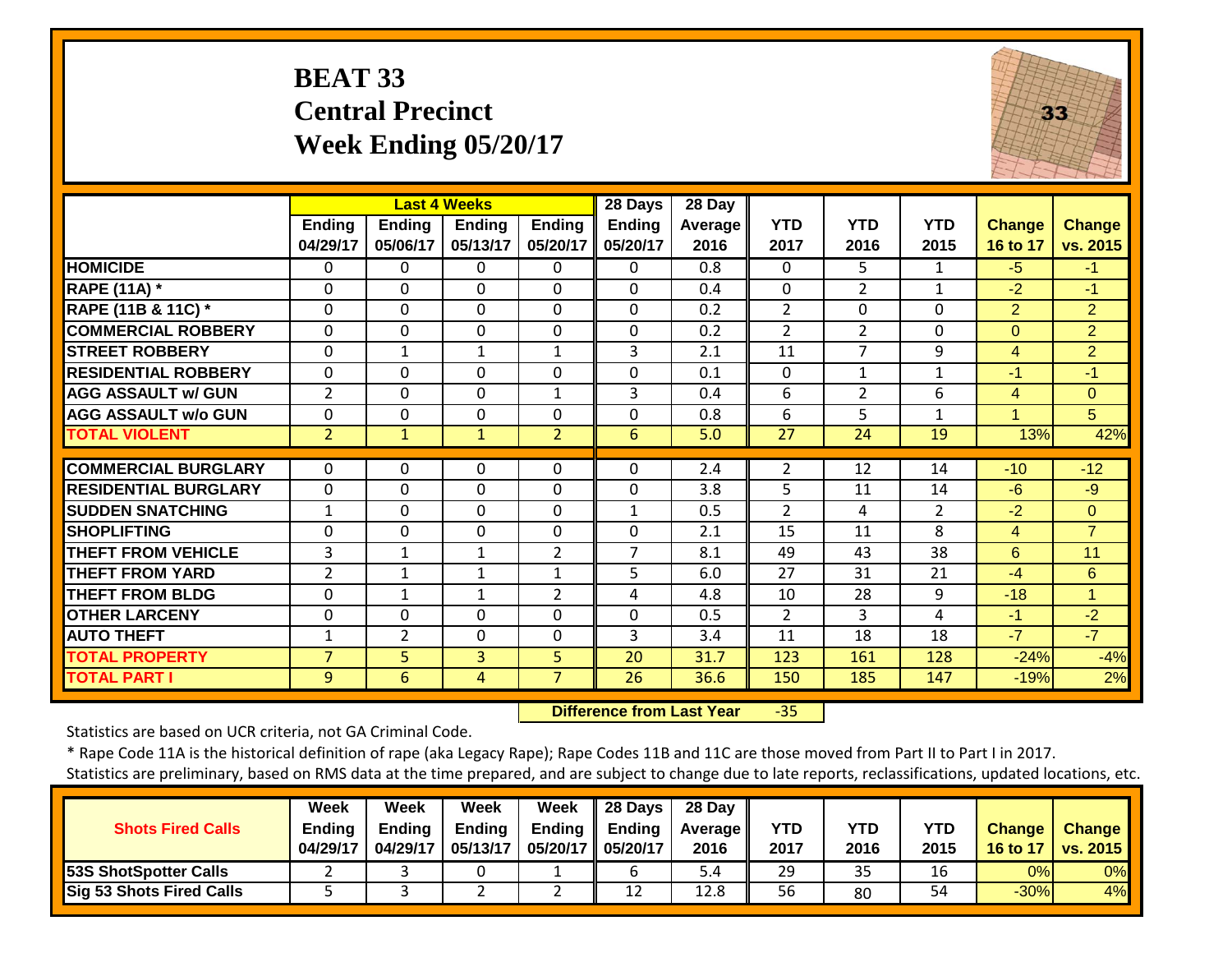## **BEAT 34 Central Precinct Week Ending 05/20/17**



|                             |                    | <b>Last 4 Weeks</b>       |                    |                    | 28 Days                   | 28 Day          |                    |                    |                    |                           |                           |
|-----------------------------|--------------------|---------------------------|--------------------|--------------------|---------------------------|-----------------|--------------------|--------------------|--------------------|---------------------------|---------------------------|
|                             | Ending<br>04/29/17 | <b>Ending</b><br>05/06/17 | Ending<br>05/13/17 | Ending<br>05/20/17 | <b>Ending</b><br>05/20/17 | Average<br>2016 | <b>YTD</b><br>2017 | <b>YTD</b><br>2016 | <b>YTD</b><br>2015 | <b>Change</b><br>16 to 17 | <b>Change</b><br>vs. 2015 |
| <b>HOMICIDE</b>             | 0                  | 1                         | 0                  | 0                  | $\mathbf{1}$              | 0.0             | $\mathbf{1}$       | $\mathbf{0}$       | $\Omega$           | 1                         | 1.                        |
| <b>RAPE (11A)</b> *         | $\Omega$           | $\Omega$                  | $\Omega$           | $\Omega$           | $\mathbf 0$               | 0.1             | $\overline{2}$     | $\mathbf{1}$       | $\mathbf 0$        | 1                         | $\overline{2}$            |
| RAPE (11B & 11C) *          | 0                  | $\Omega$                  | $\mathbf{0}$       | $\mathbf{1}$       | $\mathbf{1}$              | 0.2             | $\overline{2}$     | $\mathbf{1}$       | 3                  | 1                         | $-1$                      |
| <b>COMMERCIAL ROBBERY</b>   | $\mathbf 0$        | $\mathbf 0$               | $\mathbf{0}$       | $\Omega$           | $\mathbf 0$               | 0.2             | 3                  | $\mathbf{1}$       | $\mathbf 1$        | $\overline{2}$            | $\overline{2}$            |
| <b>STREET ROBBERY</b>       | 1                  | $\mathbf 0$               | $\mathbf{0}$       | $\mathbf{1}$       | $\overline{2}$            | 0.8             | 3                  | $\mathbf{1}$       | 4                  | $\overline{2}$            | $-1$                      |
| <b>RESIDENTIAL ROBBERY</b>  | $\mathbf 0$        | $\Omega$                  | $\mathbf 0$        | $\Omega$           | $\mathbf 0$               | 0.2             | $\mathbf 0$        | 0                  | $\Omega$           | $\mathbf{0}$              | $\overline{0}$            |
| <b>AGG ASSAULT w/ GUN</b>   | $\mathbf{1}$       | $\mathbf 0$               | $\mathbf{0}$       | 0                  | $\mathbf{1}$              | 0.5             | 5                  | $\mathbf{1}$       | 4                  | $\overline{4}$            | $\overline{1}$            |
| <b>AGG ASSAULT w/o GUN</b>  | $\mathbf 0$        | 0                         | $\mathbf{0}$       | 0                  | $\mathbf 0$               | 0.5             | 3                  | 5                  | $\mathbf{1}$       | $-2$                      | $\overline{2}$            |
| <b>TOTAL VIOLENT</b>        | $\overline{2}$     | $\mathbf{1}$              | $\mathbf{0}$       | $\overline{2}$     | 5                         | 2.4             | 19                 | 10                 | 13                 | 90%                       | 46%                       |
| <b>COMMERCIAL BURGLARY</b>  |                    | 0                         |                    | 0                  | $\Omega$                  |                 |                    | 5                  | 3                  |                           | $\overline{3}$            |
|                             | 0                  |                           | 0                  |                    |                           | 1.4             | 0                  |                    |                    | $-5$                      |                           |
| <b>RESIDENTIAL BURGLARY</b> | $\Omega$           | $\mathbf{1}$              | $\Omega$           | $\Omega$           | $\mathbf{1}$              | 4.4             | 6                  | 9                  | 13                 | $-3$                      | $-7$                      |
| <b>SUDDEN SNATCHING</b>     | $\Omega$           | $\Omega$                  | $\Omega$           | $\Omega$           | $\Omega$                  | 0.1             | $\overline{2}$     | $\Omega$           | $\Omega$           | 2                         | $\overline{2}$            |
| <b>SHOPLIFTING</b>          | 0                  | 3                         | $\overline{2}$     | $\overline{2}$     | $\overline{7}$            | 4.4             | 32                 | 22                 | 9                  | 10 <sup>°</sup>           | 23                        |
| <b>THEFT FROM VEHICLE</b>   | 3                  | 4                         | $\overline{2}$     | 4                  | 13                        | 7.0             | 43                 | 30                 | 40                 | 13                        | 3                         |
| <b>THEFT FROM YARD</b>      | 0                  | $\mathbf{1}$              | 3                  | $\Omega$           | 4                         | 2.6             | 23                 | 4                  | 17                 | 19                        | 6                         |
| <b>THEFT FROM BLDG</b>      | 1                  | $\Omega$                  | $\overline{2}$     | 1                  | 4                         | 5.3             | 19                 | 29                 | 11                 | $-10$                     | 8                         |
| <b>OTHER LARCENY</b>        | $\Omega$           | $\Omega$                  | $\Omega$           | $\Omega$           | 0                         | 0.3             | 3                  | $\mathbf{1}$       | $\overline{2}$     | 2                         | $\mathbf{1}$              |
| <b>AUTO THEFT</b>           | 0                  | $\mathbf{1}$              | $\mathbf{0}$       | $\mathbf{1}$       | $\overline{2}$            | 3.4             | 13                 | 19                 | 12                 | $-6$                      | $\blacktriangleleft$      |
| <b>TOTAL PROPERTY</b>       | 4                  | 10                        | 9                  | 8                  | 31                        | 28.8            | 141                | 119                | 107                | 18%                       | 32%                       |
| <b>TOTAL PART I</b>         | 6                  | 11                        | 9                  | 10                 | 36                        | 31.1            | 160                | 129                | 120                | 24%                       | 33%                       |

 **Difference from Last Year**31

Statistics are based on UCR criteria, not GA Criminal Code.

|                                 | Week          | Week          | Week          | Week     | 28 Days  | 28 Day     |            |      |            |               |                 |
|---------------------------------|---------------|---------------|---------------|----------|----------|------------|------------|------|------------|---------------|-----------------|
| <b>Shots Fired Calls</b>        | <b>Ending</b> | <b>Ending</b> | <b>Ending</b> | Ending   | Ending   | Average II | <b>YTD</b> | YTD  | <b>YTD</b> | <b>Change</b> | <b>Change</b>   |
|                                 | 04/29/17      | 04/29/17      | 05/13/17      | 05/20/17 | 05/20/17 | 2016       | 2017       | 2016 | 2015       | 16 to 17      | <b>vs. 2015</b> |
| <b>53S ShotSpotter Calls</b>    |               |               |               |          |          | 0.2        |            |      |            | 0%            | 0%              |
| <b>Sig 53 Shots Fired Calls</b> |               |               |               |          |          | 7.4        | 41         | 35   | 42         | 17%           | $-2%$           |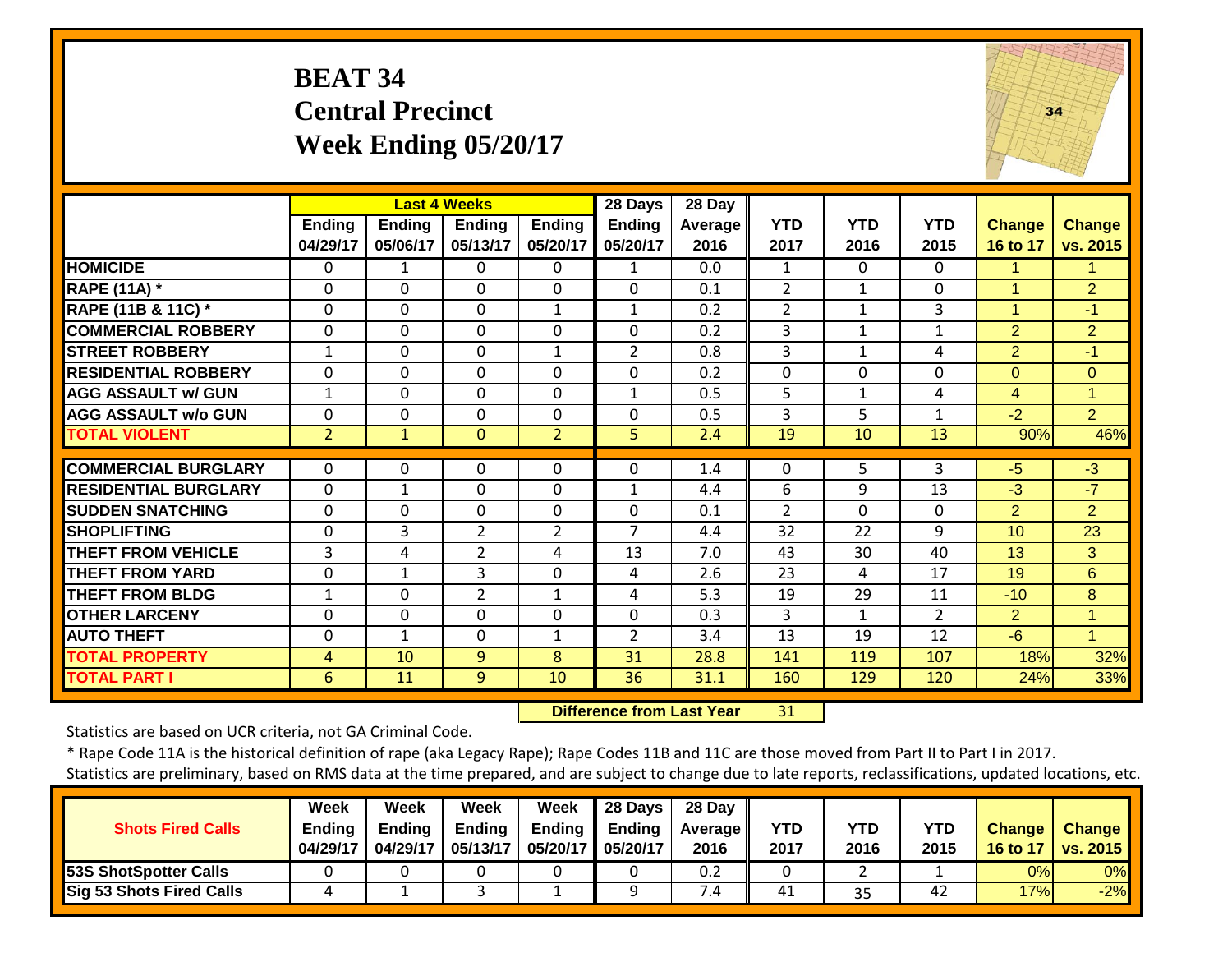## **BEAT 35 Central Precinct Week Ending 05/20/17**



|                             |                           | <b>Last 4 Weeks</b>       |                           |                           | 28 Days                   | 28 Day                 |                    |                    |                    |                           |                           |
|-----------------------------|---------------------------|---------------------------|---------------------------|---------------------------|---------------------------|------------------------|--------------------|--------------------|--------------------|---------------------------|---------------------------|
|                             | <b>Ending</b><br>04/29/17 | <b>Ending</b><br>05/06/17 | <b>Ending</b><br>05/13/17 | <b>Ending</b><br>05/20/17 | <b>Ending</b><br>05/20/17 | <b>Average</b><br>2016 | <b>YTD</b><br>2017 | <b>YTD</b><br>2016 | <b>YTD</b><br>2015 | <b>Change</b><br>16 to 17 | <b>Change</b><br>vs. 2015 |
| <b>HOMICIDE</b>             | 3                         | 0                         | $\Omega$                  | $\Omega$                  | 3                         | 0.5                    | 4                  | 3                  | 3                  | $\mathbf{1}$              | $\mathbf{1}$              |
| <b>RAPE (11A)</b> *         | $\Omega$                  | $\Omega$                  | $\Omega$                  | $\Omega$                  | $\Omega$                  | 0.2                    | $\mathbf{1}$       | $\mathbf{1}$       | $\Omega$           | $\Omega$                  | 1                         |
| RAPE (11B & 11C) *          | 0                         | 0                         | $\Omega$                  | $\Omega$                  | $\Omega$                  | 0.2                    | $\overline{2}$     | $\mathbf{1}$       | $\mathbf{1}$       | $\overline{1}$            | $\mathbf{1}$              |
| <b>COMMERCIAL ROBBERY</b>   | 0                         | 0                         | $\mathbf 0$               | $\Omega$                  | 0                         | 0.1                    | $\Omega$           | $\Omega$           | $\Omega$           | $\Omega$                  | $\Omega$                  |
| <b>STREET ROBBERY</b>       | 0                         | 0                         | 1                         | $\Omega$                  | $\mathbf{1}$              | 1.5                    | $\overline{2}$     | 5                  | 6                  | $-3$                      | $-4$                      |
| <b>RESIDENTIAL ROBBERY</b>  | 0                         | 0                         | 0                         | 0                         | $\Omega$                  | 0.4                    | $\overline{2}$     | $\overline{2}$     | $\Omega$           | $\Omega$                  | $\overline{2}$            |
| <b>AGG ASSAULT w/ GUN</b>   | $\mathbf{1}$              | $\mathbf{1}$              | 4                         | $\mathbf{1}$              | $\overline{7}$            | 1.2                    | 11                 | 4                  | 7                  | $\overline{7}$            | 4                         |
| <b>AGG ASSAULT w/o GUN</b>  | 0                         | 0                         | 1                         | 0                         | 1                         | 1.2                    | 4                  | $\overline{2}$     | 3                  | $\overline{2}$            | 1                         |
| <b>TOTAL VIOLENT</b>        | 4                         | $\mathbf{1}$              | 6                         | $\mathbf{1}$              | 12                        | 5.3                    | 26                 | 18                 | 20                 | 44%                       | 30%                       |
|                             |                           |                           |                           |                           |                           |                        |                    |                    |                    |                           |                           |
| <b>COMMERCIAL BURGLARY</b>  | 0                         | 0                         | 0                         | 0                         | 0                         | 1.0                    | 0                  | 1                  | 4                  | -1                        | $-4$                      |
| <b>RESIDENTIAL BURGLARY</b> | $\mathbf 0$               | 0                         | $\overline{2}$            | $\mathbf{1}$              | 3                         | 8.0                    | 18                 | 27                 | 43                 | $-9$                      | $-25$                     |
| <b>ISUDDEN SNATCHING</b>    | 0                         | 0                         | $\Omega$                  | 0                         | $\Omega$                  | 0.2                    | $\mathbf{1}$       | $\mathbf{1}$       | $\Omega$           | $\Omega$                  | 1                         |
| <b>SHOPLIFTING</b>          | $\Omega$                  | 0                         | $\Omega$                  | $\Omega$                  | $\Omega$                  | 0.3                    | 3                  | 2                  | 4                  | 1                         | $-1$                      |
| <b>THEFT FROM VEHICLE</b>   | $\Omega$                  | $\mathbf{1}$              | 1                         | $\mathbf{1}$              | 3                         | 5.0                    | 21                 | 23                 | 26                 | $-2$                      | $-5$                      |
| <b>THEFT FROM YARD</b>      | 4                         | 2                         | $\Omega$                  | 1                         | 7                         | 2.1                    | 15                 | 8                  | 7                  | $\overline{7}$            | 8                         |
| <b>THEFT FROM BLDG</b>      | $\mathbf 1$               | $\overline{2}$            | $\Omega$                  | $\overline{2}$            | 5                         | 4.9                    | 10                 | 15                 | 14                 | $-5$                      | $-4$                      |
| <b>OTHER LARCENY</b>        | 0                         | $\Omega$                  | $\Omega$                  | 0                         | $\Omega$                  | 0.3                    | 3                  | $\mathbf{1}$       | $\overline{2}$     | 2                         | 1                         |
| <b>AUTO THEFT</b>           | 0                         | 0                         | $\mathbf{1}$              | $\overline{2}$            | 3                         | 3.9                    | 14                 | 12                 | 19                 | $\overline{2}$            | $-5$                      |
| <b>TOTAL PROPERTY</b>       | 5                         | 5                         | 4                         | $\overline{7}$            | 21                        | 25.6                   | 85                 | 90                 | 119                | $-6%$                     | $-29%$                    |
| <b>TOTAL PART I</b>         | 9                         | 6                         | 10                        | 8                         | 33                        | 30.9                   | 111                | 108                | 139                | 3%                        | $-20%$                    |

 **Difference from Last Year**3

Statistics are based on UCR criteria, not GA Criminal Code.

\* Rape Code 11A is the historical definition of rape (aka Legacy Rape); Rape Codes 11B and 11C are those moved from Part II to Part I in 2017.

|                                 | Week          | Week          | Week          | Week                | 28 Days | 28 Day            |            |      |            |               |                     |
|---------------------------------|---------------|---------------|---------------|---------------------|---------|-------------------|------------|------|------------|---------------|---------------------|
| <b>Shots Fired Calls</b>        | <b>Ending</b> | <b>Endina</b> | <b>Ending</b> | Ending              | Ending  | <b>Average</b> II | <b>YTD</b> | YTD  | <b>YTD</b> | <b>Change</b> | <b>Change</b>       |
|                                 | 04/29/17      | 04/29/17      | 05/13/17      | 05/20/17   05/20/17 |         | 2016              | 2017       | 2016 | 2015       |               | 16 to 17   vs. 2015 |
| <b>53S ShotSpotter Calls</b>    |               |               |               |                     | 14      | 23.4              | 120        | 146  | 49         | $0\%$         | 0%                  |
| <b>Sig 53 Shots Fired Calls</b> | 10            |               |               |                     | 18      | 18.2              | 100        | 105  | 67         | $-5%$         | 49%                 |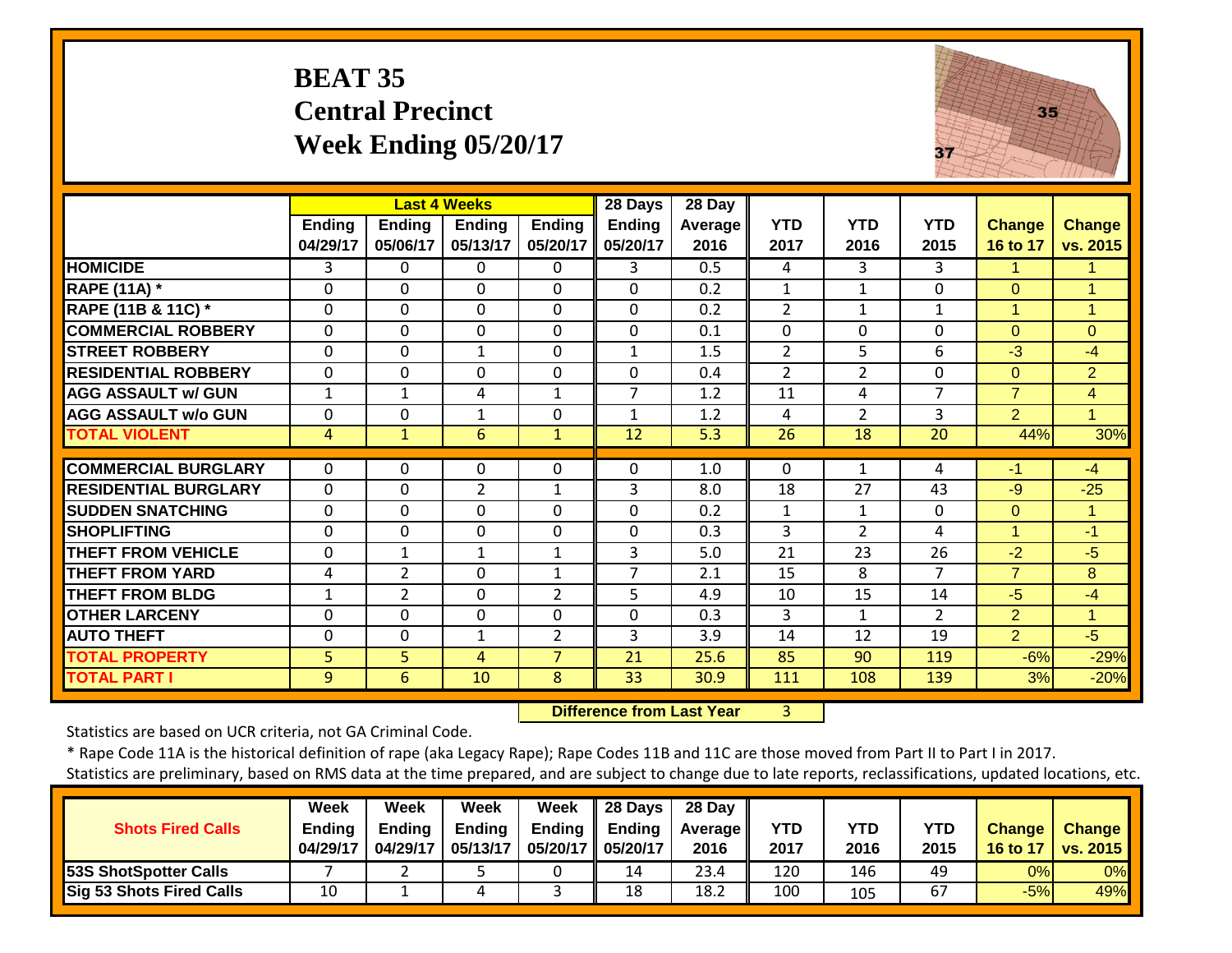|                             | <b>BEAT 37</b>     | <b>Central Precinct</b><br>Week Ending 05/20/17 |                           |                    |                    |                 |                    |                    | 37                 |                           |                           |
|-----------------------------|--------------------|-------------------------------------------------|---------------------------|--------------------|--------------------|-----------------|--------------------|--------------------|--------------------|---------------------------|---------------------------|
|                             |                    |                                                 | <b>Last 4 Weeks</b>       |                    | 28 Days            | 28 Day          |                    |                    |                    |                           |                           |
|                             | Ending<br>04/29/17 | Ending<br>05/06/17                              | <b>Ending</b><br>05/13/17 | Ending<br>05/20/17 | Ending<br>05/20/17 | Average<br>2016 | <b>YTD</b><br>2017 | <b>YTD</b><br>2016 | <b>YTD</b><br>2015 | <b>Change</b><br>16 to 17 | <b>Change</b><br>vs. 2015 |
| <b>HOMICIDE</b>             | $\Omega$           | 0                                               | $\Omega$                  | $\Omega$           | $\Omega$           | 0.1             | $\Omega$           | $\Omega$           | $\Omega$           | $\overline{0}$            | $\mathbf{0}$              |
| <b>RAPE (11A) *</b>         | $\mathbf 0$        | $\mathbf 0$                                     | $\mathbf 0$               | $\Omega$           | $\mathbf{0}$       | 0.1             | $\mathbf{0}$       | $\mathbf{1}$       | $\mathbf 0$        | $-1$                      | $\mathbf{0}$              |
| RAPE (11B & 11C) *          | $\mathbf 0$        | $\overline{0}$                                  | $\mathbf 0$               | $\Omega$           | $\mathbf{0}$       | 0.2             | $\mathbf{0}$       | $\mathbf{0}$       | $\mathbf 0$        | $\Omega$                  | $\mathbf{0}$              |
| <b>COMMERCIAL ROBBERY</b>   | $\Omega$           | 0                                               | $\Omega$                  | $\Omega$           | 0                  | 0.1             | $\mathbf{1}$       | $\mathbf{1}$       | $\mathbf{1}$       | $\overline{0}$            | $\mathbf{0}$              |
| <b>STREET ROBBERY</b>       | $\Omega$           | $\Omega$                                        | $\Omega$                  | $\mathbf{1}$       | $\mathbf{1}$       | 1.5             | $\overline{3}$     | $\overline{7}$     | 5                  | $-4$                      | $-2$                      |
| <b>RESIDENTIAL ROBBERY</b>  | $\Omega$           | $\Omega$                                        | $\Omega$                  | $\Omega$           | $\mathbf 0$        | 0.0             | $\Omega$           | $\mathbf{0}$       | $\Omega$           | $\Omega$                  | $\Omega$                  |
| <b>AGG ASSAULT w/ GUN</b>   | $\mathbf{1}$       | 0                                               | $\mathbf 0$               | $\mathbf 0$        | $\mathbf{1}$       | 0.5             | 4                  | 6                  | $\overline{2}$     | $-2$                      | $\overline{2}$            |
| <b>AGG ASSAULT w/o GUN</b>  | 0                  | 0                                               | $\mathbf{1}$              | $\mathbf 0$        | $\mathbf{1}$       | 0.2             | $\mathbf{1}$       | $\mathbf{1}$       | 3                  | $\Omega$                  | $-2$                      |
| <b>TOTAL VIOLENT</b>        | $\mathbf{1}$       | $\Omega$                                        | $\mathbf{1}$              | $\mathbf{1}$       | $\overline{3}$     | 2.6             | 9                  | 16                 | 11                 | $-44%$                    | $-18%$                    |
| <b>COMMERCIAL BURGLARY</b>  | $\Omega$           | 0                                               | $\Omega$                  | 0                  | 0                  | 1.3             | 1                  | 5.                 | 1                  | $-4$                      | $\Omega$                  |
| <b>RESIDENTIAL BURGLARY</b> | $\mathbf 0$        | 1                                               | $\Omega$                  | $\Omega$           | $\mathbf{1}$       | 3.1             | 3                  | 8                  | 16                 | $-5$                      | $-13$                     |
| <b>SUDDEN SNATCHING</b>     | 0                  | 0                                               | $\Omega$                  | $\Omega$           | $\Omega$           | 0.2             | $\mathbf{1}$       | $\Omega$           | 1                  | 1                         | $\Omega$                  |
| <b>SHOPLIFTING</b>          | 5                  | $\mathbf{1}$                                    | $\overline{3}$            | $\mathbf{1}$       | 10                 | 3.3             | $\overline{23}$    | 10                 | 5                  | 13                        | 18                        |
| <b>THEFT FROM VEHICLE</b>   | 3                  | 1                                               | $\overline{2}$            | 6                  | 12                 | 7.3             | 47                 | 34                 | 59                 | 13                        | $-12$                     |
| <b>THEFT FROM YARD</b>      | $\mathbf 0$        | $\mathbf 0$                                     | $\mathbf 0$               | $\Omega$           | 0                  | 3.1             | 5                  | 10                 | 11                 | $-5$                      | $-6$                      |
| <b>THEFT FROM BLDG</b>      | $\mathbf 0$        | $\mathbf{1}$                                    | $\Omega$                  | $\Omega$           | $\mathbf{1}$       | 2.4             | $\overline{7}$     | 8                  | 17                 | $-1$                      | $-10$                     |
| <b>OTHER LARCENY</b>        | 1                  | 0                                               | $\Omega$                  | $\Omega$           | $\mathbf{1}$       | 0.2             | 3                  | 0                  | 5                  | 3                         | $-2$                      |
| <b>AUTO THEFT</b>           | $\mathbf{1}$       | $\Omega$                                        | $\mathbf{1}$              | $\mathbf{1}$       | 3                  | 1.4             | 14                 | $\overline{7}$     | 11                 | $\overline{7}$            | 3                         |

 **Difference from Last Year**15

**Y** | 10 | 4 | 6 | 8 || 28 | 22.2 || 104 | 82 | 126 | 27%| -17%

 $-17%$ 

15% -18%

Statistics are based on UCR criteria, not GA Criminal Code.

**TOTAL PROPERTY**

**TOTAL PART I**

\* Rape Code 11A is the historical definition of rape (aka Legacy Rape); Rape Codes 11B and 11C are those moved from Part II to Part I in 2017. Statistics are preliminary, based on RMS data at the time prepared, and are subject to change due to late reports, reclassifications, updated locations, etc.

11 4 7 9 31 24.8 113 98 137

|                                 | Week          | Week     | Week          | Week                | 28 Days | 28 Day            |            |      |            |               |               |
|---------------------------------|---------------|----------|---------------|---------------------|---------|-------------------|------------|------|------------|---------------|---------------|
| <b>Shots Fired Calls</b>        | <b>Endina</b> | Endina   | <b>Ending</b> | Ending              | Endina  | <b>Average II</b> | <b>YTD</b> | YTD  | <b>YTD</b> | <b>Change</b> | <b>Change</b> |
|                                 | 04/29/17      | 04/29/17 | 05/13/17      | 05/20/17   05/20/17 |         | 2016              | 2017       | 2016 | 2015       | 16 to 17      | vs. 2015      |
| 53S ShotSpotter Calls           |               |          |               |                     |         | 3.5               | 24         | 28   | 14         | 0%            | 0%            |
| <b>Sig 53 Shots Fired Calls</b> |               |          |               |                     | 10      | 12.7              | 57         | 64   | 60         | $-11%$        | $-5%$         |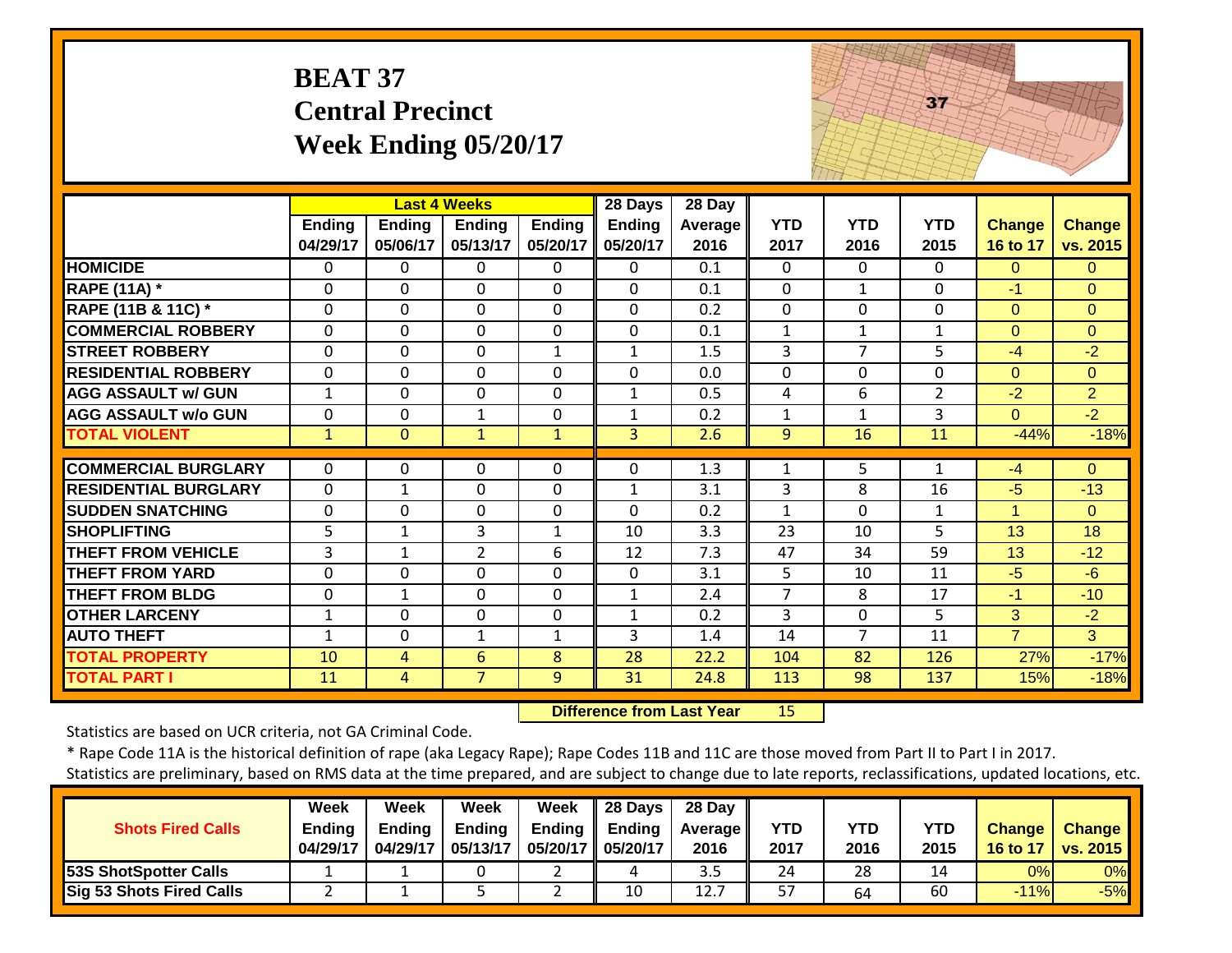

#### **COMPSTATSOUTHSIDE PRECINCT CAPT. ASHLEY BROWNWeek Ending 05/20/17**

**PRECINCT COMMANDER:**



|                             | Week           | Week           | <b>Weekly</b>  | 28-Day         | 28-Day         | Avg            |            |                |                |                |                 |
|-----------------------------|----------------|----------------|----------------|----------------|----------------|----------------|------------|----------------|----------------|----------------|-----------------|
|                             | Ending         | <b>Ending</b>  | Avg            | <b>Ending</b>  | <b>Ending</b>  | 28-Day         | <b>YTD</b> | <b>YTD</b>     | <b>YTD</b>     | <b>Change</b>  | <b>Change</b>   |
|                             | 05/20/17       | 05/13/17       | 2016           | 05/20/17       | 4/22/17        | 2016           | 2017       | 2016           | 2015           | 16 to 17       | vs. 2015        |
| <b>HOMICIDE</b>             | $\bf{0}$       | 0              | 0              | 0              | 0              | 0              |            | 2              | $\overline{2}$ | $-1$           | $-1$            |
| <b>RAPE (11A) *</b>         | $\bf{0}$       | $\Omega$       | $\Omega$       | 0              | $\Omega$       |                | 1          | 6              | 2              | $-5$           | $-1$            |
| RAPE (11B & 11C) *          | $\bf{0}$       | $\Omega$       | 0              | 0              | $\Omega$       |                | 1          | 4              | $\Omega$       | $-3$           |                 |
| <b>COMMERCIAL ROBBERY</b>   | $\bf{0}$       |                |                | $\mathbf{2}$   | $\Omega$       | $\overline{2}$ | 12         | 12             | 5              | $\Omega$       | $\overline{7}$  |
| <b>STREET ROBBERY</b>       | $\overline{1}$ |                |                | 4              | $\overline{2}$ | $\overline{2}$ | 11         | 13             | 16             | $-2$           | $-5$            |
| <b>RESIDENTIAL ROBBERY</b>  | $\bf{0}$       | $\Omega$       | $\Omega$       | 0              | $\Omega$       | $\Omega$       | 1          |                | 3              | $\Omega$       | $-2$            |
| <b>AGG ASSAULT w/ GUN</b>   | $\bf{0}$       | 3              | $\Omega$       | 5              | 3              | $\overline{2}$ | 16         | 6              | 6              | 10             | 10 <sup>1</sup> |
| <b>AGG ASSAULT w/o GUN</b>  | $\bf{0}$       | $\Omega$       |                | $\bf{0}$       | 2              | $\overline{2}$ | 5          | 16             | 10             | $-11$          | $-5$            |
| <b>TOTAL VIOLENT</b>        | 4              | 5              | $\mathbf{3}$   | 11             | $\overline{7}$ | 12             | 48         | 60             | 44             | $-20%$         | 9%              |
| <b>COMMERCIAL BURGLARY</b>  | 0              | 0              |                | 0              | 10             | 5.             | 19         | 18             | 16             |                | 3               |
| <b>RESIDENTIAL BURGLARY</b> |                | 3              | 4              | 11             | 12             | 15             | 64         | 63             | 92             |                | $-28$           |
| <b>SUDDEN SNATCHING</b>     | $\bf{0}$       |                | $\Omega$       | $\overline{2}$ | $\Omega$       |                | 3          | 3              | 7              | $\Omega$       | $-4$            |
| <b>SHOPLIFTING</b>          | 14             | 12             | 12             | 49             | 49             | 49             |            |                |                | $-5$           |                 |
|                             |                |                |                |                |                |                | 264        | 269            | 273            |                | -9              |
| <b>THEFT FROM VEHICLE</b>   | 20             | 12             | 5              | 50             | 35             | 20             | 170        | 98             | 119            | 72             | 51              |
| <b>THEFT FROM YARD</b>      | 4              |                | $\overline{2}$ | 5.             | 3              | 9              | 29         | 40             | 41             | $-11$          | $-12$           |
| <b>THEFT FROM BLDG</b>      | 4              | $\overline{ }$ | 3              | 18             | 16             | 13             | 82         | 52             | 84             | 30             | $-2$            |
| <b>OTHER LARCENY</b>        | 1              | $\Omega$       | 0              | $\mathbf{2}$   | 2              | $\overline{2}$ | 11         | $\overline{7}$ | 11             | $\overline{4}$ | $\overline{0}$  |
| <b>AUTO THEFT</b>           | 6              | 2              | 2              | 16             | 10             | 9              | 58         | 43             | 70             | 15             | $-12$           |
| <b>TOTAL PROPERTY</b>       | 50             | 38             | 30             | 153            | 137            | 120            | 700        | 593            | 713            | 18%            | $-2%$           |
| <b>TOTAL PART I</b>         | 51             | 43             | 33             | 164            | 144            | 132            | 748        | 653            | 757            | 15%            | $-1%$           |

Statistics are based on UCR criteria, not GA Criminal Code. **Difference from Last Year** 95

Statistics are preliminary, based on RMS data at the time prepared, and are subject to change due to late reports, reclassifications, updated locations, etc.

Cell Shading: white is within 0.6 standard deviation of the mean; red is above; green is below.

| <b>Citizen Initiated Calls</b>  | Week<br><b>Ending</b><br>05/20/17 | <b>Week</b><br><b>Ending</b><br>05/13/17 | Weekly<br>Avg<br>2016 | 28-Dav<br><b>Endina</b><br>05/20/17 | 28-Dav<br><b>Endina</b><br>4/22/17 | Avg<br>$28-Dav$<br>2016 | YTD<br>2017 | YTD<br>2016 | YTD<br>2015 | <b>Change</b><br>16 to 17 | <b>Change</b><br>vs. 2015 |
|---------------------------------|-----------------------------------|------------------------------------------|-----------------------|-------------------------------------|------------------------------------|-------------------------|-------------|-------------|-------------|---------------------------|---------------------------|
| <b>Midnight Shift</b>           | 86                                | 101                                      | 91                    | 333                                 | 313                                | 364                     | 1672        | 1697        | 1737        | $-25$                     | $-65$                     |
| <b>Day Shift</b>                | 235                               | 254                                      | 247                   | 957                                 | 921                                | 986                     | 4577        | 4776        | 4779        | $-199$                    | $-202$                    |
| <b>Afternoon Shift</b>          | 242                               | 244                                      | 246                   | 919                                 | 1019                               | 982                     | 4597        | 4624        | 4689        | $-27$                     | $-92$                     |
| <b>TOTAL CITIZEN CFS</b>        | 563                               | 599                                      | 583                   | 2209                                | 2253                               | 2332                    | 10846       | 11097       | 11205       | $-2.3%$                   | $-3.2%$                   |
| <b>53S ShotSpotter Calls</b>    | 10                                |                                          |                       | 10                                  |                                    |                         |             |             |             |                           | 0                         |
| <b>Sig 53 Shots Fired Calls</b> |                                   |                                          | 9                     | 26                                  | 38                                 | 35                      | 159         | 162         | 137         | -3                        | 22                        |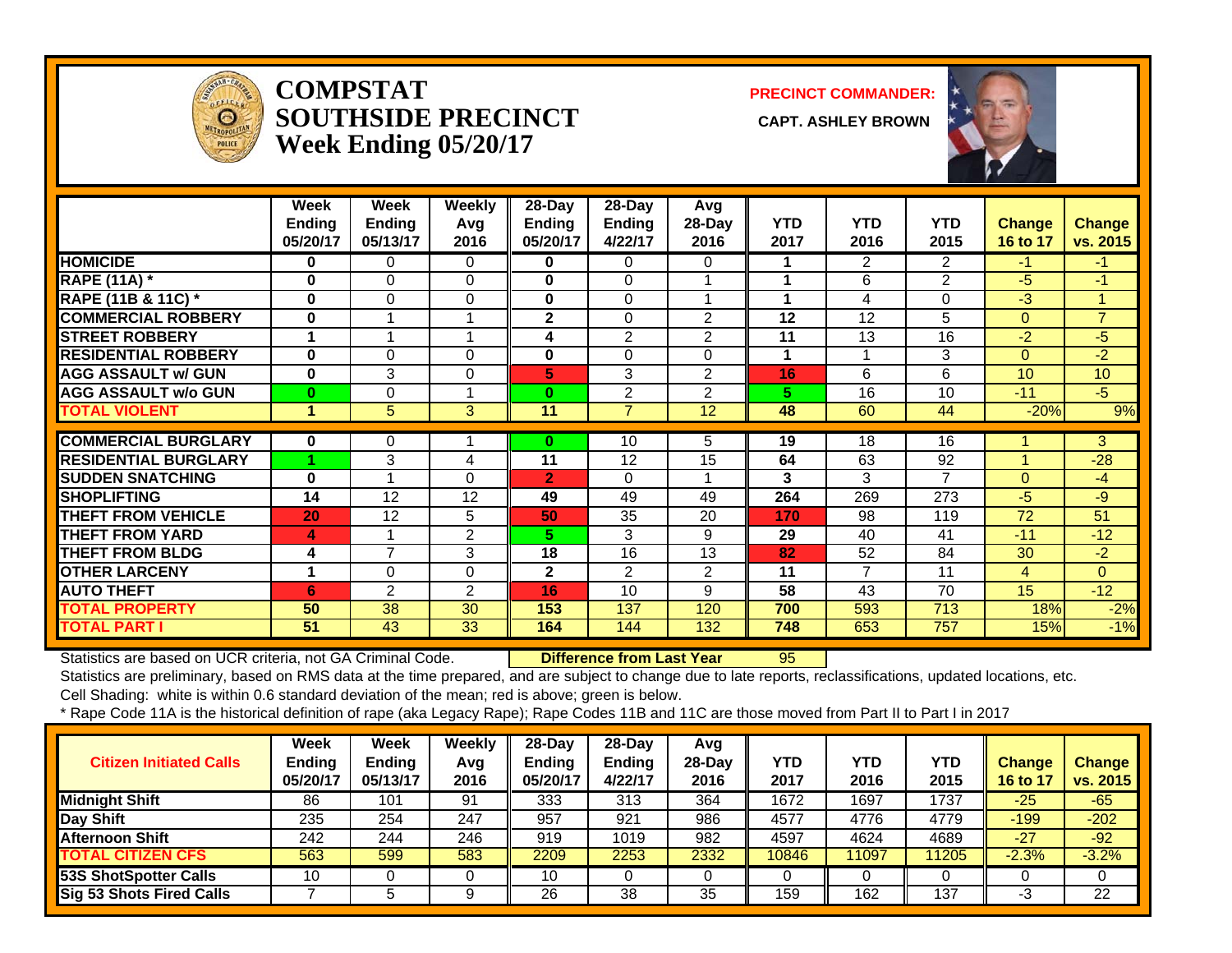## **BEAT 41 Southside Precinct Week Ending 05/20/17**



|                                               |                           |                           | <b>Last 4 Weeks</b>       |                           | 28 Days                          | 28 Day                 |                    |                    |                    |                           |                           |
|-----------------------------------------------|---------------------------|---------------------------|---------------------------|---------------------------|----------------------------------|------------------------|--------------------|--------------------|--------------------|---------------------------|---------------------------|
|                                               | <b>Ending</b><br>04/29/17 | <b>Ending</b><br>05/06/17 | <b>Ending</b><br>05/13/17 | <b>Ending</b><br>05/20/17 | <b>Ending</b><br>05/20/17        | <b>Average</b><br>2016 | <b>YTD</b><br>2017 | <b>YTD</b><br>2016 | <b>YTD</b><br>2015 | <b>Change</b><br>16 to 17 | <b>Change</b><br>vs. 2015 |
| <b>HOMICIDE</b>                               | 0                         | 0                         | $\Omega$                  | $\Omega$                  | 0                                | 0.0                    | $\mathbf{0}$       | $\Omega$           | $\Omega$           | $\Omega$                  | $\Omega$                  |
| <b>RAPE (11A) *</b>                           | 0                         | $\Omega$                  | $\Omega$                  | $\Omega$                  | $\Omega$                         | 0.2                    | $\Omega$           | 3                  | $\Omega$           | $-3$                      | $\Omega$                  |
| RAPE (11B & 11C) *                            | 0                         | $\Omega$                  | $\Omega$                  | $\Omega$                  | 0                                | 0.0                    | $\mathbf 0$        | $\Omega$           | 0                  | $\Omega$                  | $\Omega$                  |
| <b>COMMERCIAL ROBBERY</b>                     | 0                         | $\Omega$                  | $\mathbf{1}$              | $\Omega$                  | 1                                | 0.4                    | 6                  | 3                  | 1                  | 3                         | 5 <sup>5</sup>            |
| <b>STREET ROBBERY</b>                         | 0                         | 1                         | $\Omega$                  | 1                         | $\overline{2}$                   | 0.3                    | $\overline{2}$     | 3                  | 1                  | $-1$                      | 1                         |
| <b>RESIDENTIAL ROBBERY</b>                    | 0                         | $\Omega$                  | $\Omega$                  | $\Omega$                  | $\Omega$                         | 0.1                    | $\mathbf 0$        | $\Omega$           | 1                  | $\Omega$                  | $-1$                      |
| <b>AGG ASSAULT w/ GUN</b>                     | 0                         | $\Omega$                  | $\Omega$                  | $\Omega$                  | $\Omega$                         | 0.3                    | $\mathbf 0$        | $\mathbf{1}$       | 0                  | $-1$                      | $\Omega$                  |
| <b>AGG ASSAULT w/o GUN</b>                    | 0                         | 0                         | $\Omega$                  | $\Omega$                  | $\mathbf 0$                      | 0.5                    | $\mathbf 0$        | 3                  | $\mathbf 0$        | $-3$                      | $\Omega$                  |
| <b>TOTAL VIOLENT</b>                          | $\mathbf{0}$              | $\mathbf{1}$              | $\mathbf{1}$              | $\mathbf{1}$              | 3                                | 1.8                    | 8                  | 13                 | 3                  | $-38%$                    | 167%                      |
| <b>COMMERCIAL BURGLARY</b>                    | 0                         | 0                         | 0                         | 0                         | 0                                | 1.8                    | 5                  | 10                 | $\overline{2}$     | $-5$                      | 3                         |
| <b>RESIDENTIAL BURGLARY</b>                   | 0                         | $\Omega$                  | $\Omega$                  | $\Omega$                  | 0                                | 1.1                    | 5                  | 7                  | 5                  | $-2$                      | $\Omega$                  |
|                                               |                           |                           |                           |                           |                                  |                        |                    |                    |                    | 1                         | $\mathbf{1}$              |
| <b>SUDDEN SNATCHING</b><br><b>SHOPLIFTING</b> | 0                         | 0                         | $\mathbf{1}$              | $\Omega$                  | $\mathbf{1}$                     | 0.0                    | $\mathbf{1}$       | 0                  | $\mathbf 0$        |                           |                           |
|                                               | $\mathbf{1}$              | $\Omega$                  | $\Omega$                  | $\mathbf{1}$              | $\overline{2}$<br>$\overline{7}$ | 2.4                    | 13                 | 5                  | 5                  | 8                         | 8<br>1                    |
| <b>THEFT FROM VEHICLE</b>                     | 0                         | 1                         | 5                         | $\mathbf{1}$              |                                  | 4.6                    | 29                 | 26                 | 28                 | 3                         |                           |
| <b>THEFT FROM YARD</b>                        | 0                         | $\Omega$                  | $\Omega$                  | $\mathbf{1}$              | $\mathbf{1}$                     | 1.7                    | 5                  | 5                  | 20                 | $\Omega$                  | $-15$                     |
| <b>THEFT FROM BLDG</b>                        | $\mathbf{1}$              | 1                         | $\Omega$                  | $\Omega$                  | 2                                | 2.3                    | 14                 | 6                  | 25                 | 8                         | $-11$                     |
| <b>OTHER LARCENY</b>                          | 0                         | $\mathbf{1}$              | $\Omega$                  | 0                         | $\mathbf{1}$                     | 0.2                    | 2                  | 0                  | 3                  | 2                         | $-1$                      |
| <b>AUTO THEFT</b>                             | 2                         | $\mathbf{1}$              | $\Omega$                  | $\Omega$                  | 3                                | 1.5                    | 7                  | 7                  | 13                 | $\Omega$                  | $-6$                      |
| <b>TOTAL PROPERTY</b>                         | 4                         | 4                         | 6                         | 3                         | 17                               | 15.5                   | 81                 | 66                 | 101                | 23%                       | $-20%$                    |
| <b>TOTAL PART I</b>                           | 4                         | 5                         | 7                         | 4                         | 20                               | 17.2                   | 89                 | 79                 | 104                | 13%                       | $-14%$                    |

 **Difference from Last Year**10

Statistics are based on UCR criteria, not GA Criminal Code.

\* Rape Code 11A is the historical definition of rape (aka Legacy Rape); Rape Codes 11B and 11C are those moved from Part II to Part I in 2017.

|                                 | Week          | Week          | <b>Week</b>   | Week                | $\parallel$ 28 Days | 28 Dav     |      |      |      |               |                     |
|---------------------------------|---------------|---------------|---------------|---------------------|---------------------|------------|------|------|------|---------------|---------------------|
| <b>Shots Fired Calls</b>        | <b>Ending</b> | <b>Ending</b> | <b>Ending</b> | Ending              | <b>Ending</b>       | Average II | YTD  | YTD  | YTD  | <b>Change</b> | <b>Change</b>       |
|                                 | 04/29/17      | 04/29/17      | 05/13/17      | 05/20/17   05/20/17 |                     | 2016       | 2017 | 2016 | 2015 |               | 16 to 17   vs. 2015 |
| <b>53S ShotSpotter Calls</b>    |               |               |               |                     |                     | 0.1        |      |      |      | 0%            | 0%                  |
| <b>Sig 53 Shots Fired Calls</b> |               |               |               |                     |                     | 1.8        |      | 12   |      | $-50%$        | 0%                  |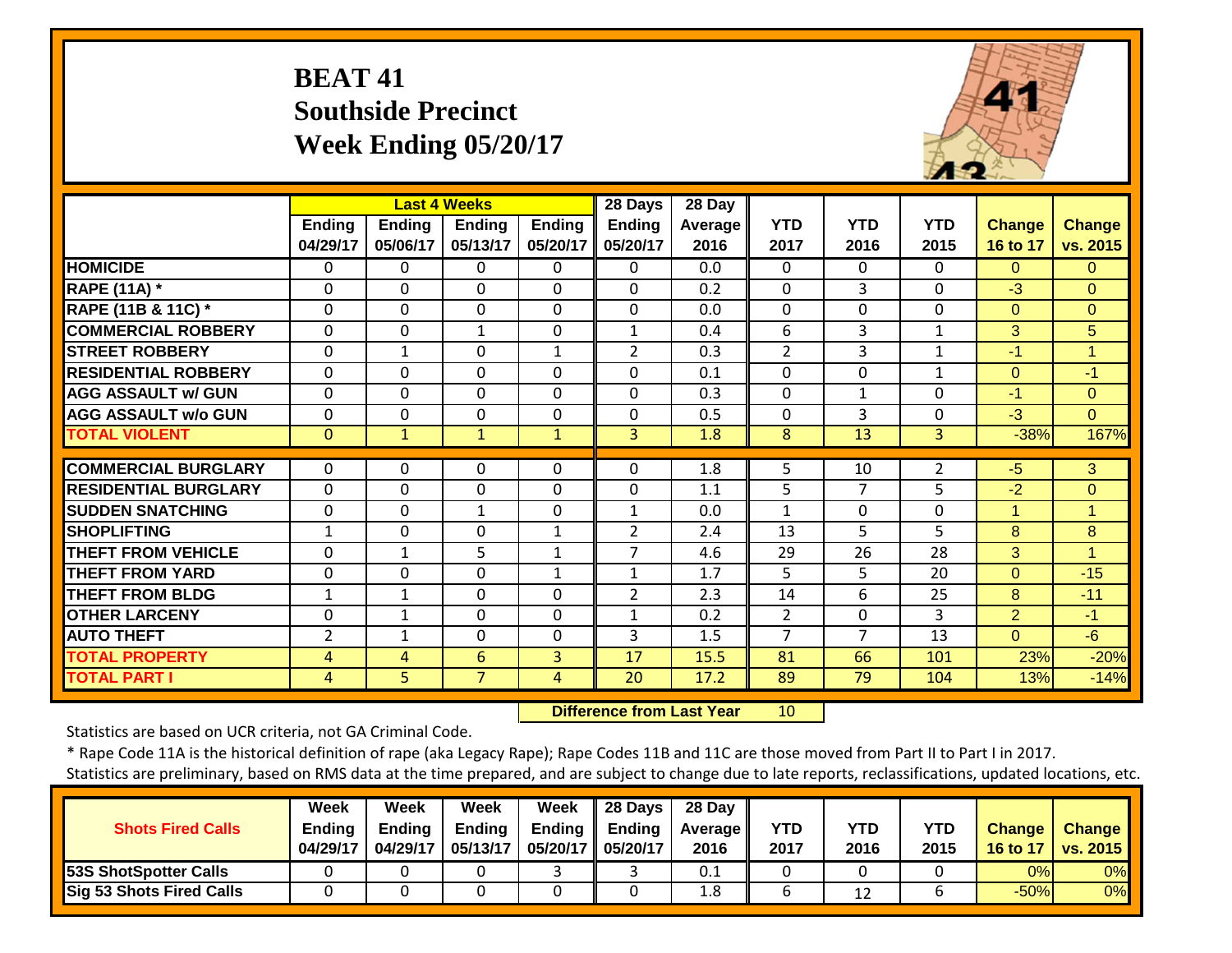## **BEAT 42 Southside Precinct Week Ending 05/20/17**



|                             |                    |                    | <b>Last 4 Weeks</b>       |                           | 28 Days                   | 28 Day          |                    |                    |                    |                                  |                           |
|-----------------------------|--------------------|--------------------|---------------------------|---------------------------|---------------------------|-----------------|--------------------|--------------------|--------------------|----------------------------------|---------------------------|
|                             | Ending<br>04/29/17 | Ending<br>05/06/17 | <b>Ending</b><br>05/13/17 | <b>Ending</b><br>05/20/17 | <b>Ending</b><br>05/20/17 | Average<br>2016 | <b>YTD</b><br>2017 | <b>YTD</b><br>2016 | <b>YTD</b><br>2015 | <b>Change</b><br><b>16 to 17</b> | <b>Change</b><br>vs. 2015 |
| <b>HOMICIDE</b>             | 0                  | 0                  | $\Omega$                  | $\Omega$                  | 0                         | 0.1             | $\Omega$           | $\mathbf{0}$       | $\Omega$           | $\Omega$                         | $\Omega$                  |
| <b>RAPE (11A)</b> *         | $\Omega$           | 0                  | $\mathbf{0}$              | $\Omega$                  | $\Omega$                  | 0.2             | $\Omega$           | $\mathbf{0}$       | $\Omega$           | $\Omega$                         | $\Omega$                  |
| RAPE (11B & 11C) *          | $\Omega$           | 0                  | $\mathbf 0$               | $\Omega$                  | $\Omega$                  | 0.4             | $\mathbf{1}$       | $\mathbf{1}$       | $\Omega$           | $\Omega$                         | $\mathbf{1}$              |
| <b>COMMERCIAL ROBBERY</b>   | $\mathbf 0$        | $\mathbf{1}$       | $\mathbf{0}$              | $\Omega$                  | $\mathbf{1}$              | 0.6             | $\overline{2}$     | 4                  | $\Omega$           | $-2$                             | $\overline{2}$            |
| <b>STREET ROBBERY</b>       | $\Omega$           | 0                  | $\mathbf 0$               | $\mathbf 0$               | 0                         | 0.9             | 3                  | 4                  | 5                  | $-1$                             | $-2$                      |
| <b>RESIDENTIAL ROBBERY</b>  | 0                  | 0                  | $\mathbf 0$               | $\mathbf 0$               | 0                         | 0.2             | $\mathbf{1}$       | $\mathbf{1}$       | $\overline{2}$     | $\Omega$                         | $-1$                      |
| <b>AGG ASSAULT w/ GUN</b>   | 0                  | 0                  | 1                         | $\Omega$                  | $\mathbf{1}$              | 0.5             | 4                  | 3                  | $\mathbf{1}$       | $\overline{1}$                   | 3 <sup>1</sup>            |
| <b>AGG ASSAULT w/o GUN</b>  | 0                  | 0                  | $\Omega$                  | $\mathbf 0$               | $\Omega$                  | 0.7             | 5                  | 6                  | 6                  | $-1$                             | $-1$                      |
| <b>TOTAL VIOLENT</b>        | $\mathbf 0$        | $\mathbf{1}$       | $\mathbf{1}$              | $\mathbf{0}$              | $\overline{2}$            | 3.7             | 16                 | 19                 | 14                 | $-16%$                           | 14%                       |
|                             |                    |                    |                           |                           |                           |                 |                    |                    |                    |                                  |                           |
| <b>COMMERCIAL BURGLARY</b>  | 0                  | 0                  | 0                         | 0                         | 0                         | 1.4             | 6                  | 3                  | $\overline{7}$     | 3                                | $-1$                      |
| <b>RESIDENTIAL BURGLARY</b> | $\mathbf{1}$       | 0                  | $\mathbf{1}$              | $\mathbf{1}$              | 3                         | 4.5             | 12                 | 24                 | 25                 | $-12$                            | $-13$                     |
| <b>SUDDEN SNATCHING</b>     | 0                  | 0                  | $\Omega$                  | $\Omega$                  | $\Omega$                  | 0.1             | $\Omega$           | $\Omega$           | 3                  | $\Omega$                         | $-3$                      |
| <b>SHOPLIFTING</b>          | $\Omega$           | $\overline{2}$     | $\mathbf{1}$              | $\Omega$                  | 3                         | 9.0             | 37                 | 42                 | 73                 | $-5$                             | $-36$                     |
| <b>THEFT FROM VEHICLE</b>   | 8                  | $\overline{2}$     | $\overline{2}$            | 9                         | 21                        | 5.8             | 47                 | 30                 | 33                 | 17                               | 14                        |
| <b>THEFT FROM YARD</b>      | $\mathbf 0$        | 0                  | $\mathbf 0$               | $\mathbf{1}$              | 1                         | 2.3             | 7                  | 14                 | 9                  | $-7$                             | $-2$                      |
| <b>THEFT FROM BLDG</b>      | 1                  | 1                  | $\overline{2}$            | $\mathbf{1}$              | 5                         | 3.0             | 19                 | 14                 | 16                 | 5                                | 3                         |
| <b>OTHER LARCENY</b>        | 0                  | 0                  | $\Omega$                  | $\mathbf{1}$              | $\mathbf{1}$              | 0.5             | $\overline{2}$     | $\overline{2}$     | 3                  | $\Omega$                         | $-1$                      |
| <b>AUTO THEFT</b>           | $\mathbf{1}$       | $\overline{2}$     | $\mathbf{1}$              | $\overline{2}$            | 6                         | 2.3             | 25                 | 16                 | 27                 | $9^{\circ}$                      | $-2$                      |
| <b>TOTAL PROPERTY</b>       | 11                 | $\overline{7}$     | $\overline{7}$            | 15                        | 40                        | 28.8            | 155                | 145                | 196                | 7%                               | $-21%$                    |
| <b>TOTAL PART I</b>         | 11                 | 8                  | 8                         | 15                        | 42                        | 32.4            | 171                | 164                | 210                | 4%                               | $-19%$                    |

 **Difference from Last Year**

7

Statistics are based on UCR criteria, not GA Criminal Code.

\* Rape Code 11A is the historical definition of rape (aka Legacy Rape); Rape Codes 11B and 11C are those moved from Part II to Part I in 2017.

|                                 | Week     | Week     | Week          | Week                | $\parallel$ 28 Days | 28 Day            |            |            |            |               |                 |
|---------------------------------|----------|----------|---------------|---------------------|---------------------|-------------------|------------|------------|------------|---------------|-----------------|
| <b>Shots Fired Calls</b>        | Endina   | Endina   | <b>Ending</b> | Endina              | Ending              | <b>Average</b> II | <b>YTD</b> | <b>YTD</b> | <b>YTD</b> | <b>Change</b> | <b>Change</b>   |
|                                 | 04/29/17 | 04/29/17 | 05/13/17      | 05/20/17   05/20/17 |                     | 2016              | 2017       | 2016       | 2015       | 16 to 17      | <b>vs. 2015</b> |
| <b>53S ShotSpotter Calls</b>    |          |          |               |                     |                     | 0.0               |            |            |            | 0%l           | 0%              |
| <b>Sig 53 Shots Fired Calls</b> |          |          |               |                     |                     | 7.6               | 30         | 34         | 33         | $-12%$        | $-9%$           |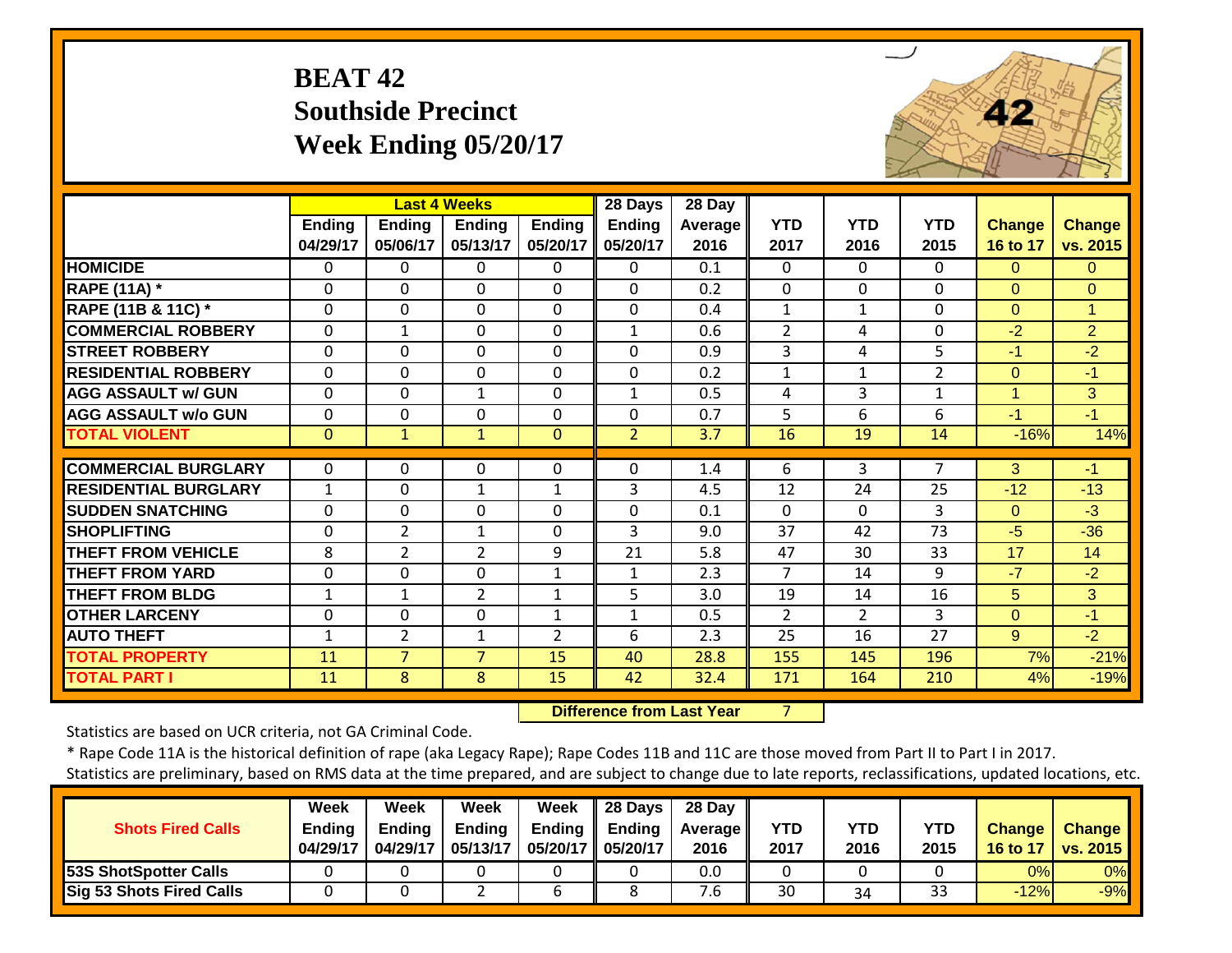## **BEAT 43 Southside Precinct Week Ending 05/20/17**



|                             |                           |                    | <b>Last 4 Weeks</b>       |                           | 28 Days                   | 28 Day          |                    |                    |                    |                           |                      |
|-----------------------------|---------------------------|--------------------|---------------------------|---------------------------|---------------------------|-----------------|--------------------|--------------------|--------------------|---------------------------|----------------------|
|                             | <b>Ending</b><br>04/29/17 | Ending<br>05/06/17 | <b>Ending</b><br>05/13/17 | <b>Ending</b><br>05/20/17 | <b>Ending</b><br>05/20/17 | Average<br>2016 | <b>YTD</b><br>2017 | <b>YTD</b><br>2016 | <b>YTD</b><br>2015 | <b>Change</b><br>16 to 17 | Change<br>vs. 2015   |
| <b>HOMICIDE</b>             | $\Omega$                  | 0                  | $\Omega$                  | 0                         | $\Omega$                  | 0.2             | $\Omega$           | $\mathbf{1}$       | $\Omega$           | $-1$                      | $\Omega$             |
| <b>RAPE (11A)</b> *         | $\mathbf 0$               | $\Omega$           | $\Omega$                  | $\Omega$                  | $\mathbf 0$               | 0.1             | $\Omega$           | $\Omega$           | $\Omega$           | $\Omega$                  | $\Omega$             |
| RAPE (11B & 11C) *          | $\mathbf 0$               | $\Omega$           | $\mathbf 0$               | $\Omega$                  | $\mathbf 0$               | 0.1             | $\mathbf 0$        | $\mathbf{1}$       | $\Omega$           | $-1$                      | $\Omega$             |
| <b>COMMERCIAL ROBBERY</b>   | $\mathbf 0$               | $\Omega$           | $\Omega$                  | $\Omega$                  | $\Omega$                  | 0.8             | $\mathbf{1}$       | 3                  | 4                  | $-2$                      | $-3$                 |
| <b>STREET ROBBERY</b>       | $\mathbf 0$               | $\Omega$           | $\mathbf 0$               | $\Omega$                  | 0                         | 0.5             | $\overline{2}$     | 3                  | $\overline{7}$     | $-1$                      | $-5$                 |
| <b>RESIDENTIAL ROBBERY</b>  | $\mathbf 0$               | $\Omega$           | $\mathbf 0$               | 0                         | $\mathbf 0$               | 0.1             | $\Omega$           | $\Omega$           | 0                  | $\Omega$                  | $\Omega$             |
| <b>AGG ASSAULT w/ GUN</b>   | $\Omega$                  | $\Omega$           | 0                         | $\Omega$                  | $\mathbf 0$               | 0.1             | $\mathbf{1}$       | $\mathbf{1}$       | $\mathbf{1}$       | $\Omega$                  | $\Omega$             |
| <b>AGG ASSAULT w/o GUN</b>  | 0                         | $\mathbf 0$        | $\mathbf{0}$              | $\Omega$                  | $\mathbf 0$               | 0.5             | 0                  | 3                  | $\mathbf 1$        | $-3$                      | $-1$                 |
| <b>TOTAL VIOLENT</b>        | $\mathbf{0}$              | $\overline{0}$     | $\Omega$                  | $\Omega$                  | $\Omega$                  | 2.3             | 4                  | 12                 | 13                 | $-67%$                    | $-69%$               |
| <b>COMMERCIAL BURGLARY</b>  | $\Omega$                  | 0                  | 0                         | 0                         | $\Omega$                  | 1.1             | $\overline{2}$     | 4                  | 6                  | $-2$                      | $-4$                 |
| <b>RESIDENTIAL BURGLARY</b> |                           | 2                  |                           | $\Omega$                  | 3                         | 2.1             | 12                 | 7                  | 10                 | 5                         | $\overline{2}$       |
| <b>ISUDDEN SNATCHING</b>    | 0<br>$\mathbf{1}$         | $\Omega$           | 1<br>$\Omega$             | $\Omega$                  | $\mathbf{1}$              | 0.3             | 1                  | 1                  | 1                  | $\Omega$                  | $\Omega$             |
| <b>SHOPLIFTING</b>          | $\overline{7}$            |                    |                           |                           | 31                        |                 |                    |                    |                    | $-19$                     |                      |
|                             |                           | 6                  | 9                         | 9                         |                           | 25.6            | 142                | 161                | 139                |                           | 3                    |
| <b>THEFT FROM VEHICLE</b>   | $\Omega$                  | $\Omega$           | 1                         | 1                         | $\overline{2}$            | 2.8             | 29                 | 16                 | 10                 | 13                        | 19                   |
| <b>THEFT FROM YARD</b>      | $\Omega$                  | $\Omega$           | $\Omega$                  | $\overline{2}$            | $\overline{2}$            | 1.3             | 7                  | 10                 | 4                  | $-3$                      | 3                    |
| <b>THEFT FROM BLDG</b>      | $\Omega$                  | $\Omega$           | $\overline{2}$            | $\overline{2}$            | 4                         | 2.9             | 24                 | 15                 | 15                 | 9                         | 9                    |
| <b>OTHER LARCENY</b>        | 0                         | 0                  | $\Omega$                  | 0                         | 0                         | 0.2             | $\overline{2}$     | $\mathbf{1}$       | 1                  | 1                         | $\blacktriangleleft$ |
| <b>AUTO THEFT</b>           | 0                         | $\Omega$           | $\mathbf{1}$              | $\Omega$                  | $\mathbf{1}$              | 1.1             | 8                  | 4                  | 9                  | 4                         | $-1$                 |
| <b>TOTAL PROPERTY</b>       | 8                         | 8                  | 14                        | 14                        | 44                        | 37.5            | 227                | 219                | 195                | 4%                        | 16%                  |
| <b>TOTAL PART I</b>         | 8                         | 8                  | 14                        | 14                        | 44                        | 39.8            | 231                | 231                | 208                | 0%                        | 11%                  |

 **Difference from Last Year** $\overline{0}$ 

Statistics are based on UCR criteria, not GA Criminal Code.

\* Rape Code 11A is the historical definition of rape (aka Legacy Rape); Rape Codes 11B and 11C are those moved from Part II to Part I in 2017.

|                                 | Week          | Week          | <b>Week</b>   | Week                | 28 Days | 28 Day     |            |      |            |               |                 |
|---------------------------------|---------------|---------------|---------------|---------------------|---------|------------|------------|------|------------|---------------|-----------------|
| <b>Shots Fired Calls</b>        | <b>Ending</b> | <b>Ending</b> | <b>Ending</b> | Ending              | Ending  | Average II | <b>YTD</b> | YTD  | <b>YTD</b> | <b>Change</b> | <b>Change</b>   |
|                                 | 04/29/17      | 04/29/17      | 05/13/17      | 05/20/17   05/20/17 |         | 2016       | 2017       | 2016 | 2015       | 16 to 17      | <b>vs. 2015</b> |
| <b>53S ShotSpotter Calls</b>    |               |               |               |                     |         | 0.0        |            |      |            | 0%            | 0%              |
| <b>Sig 53 Shots Fired Calls</b> |               |               |               |                     |         | 5.4        | 20         | 20   | 20         | 0%            | 0%              |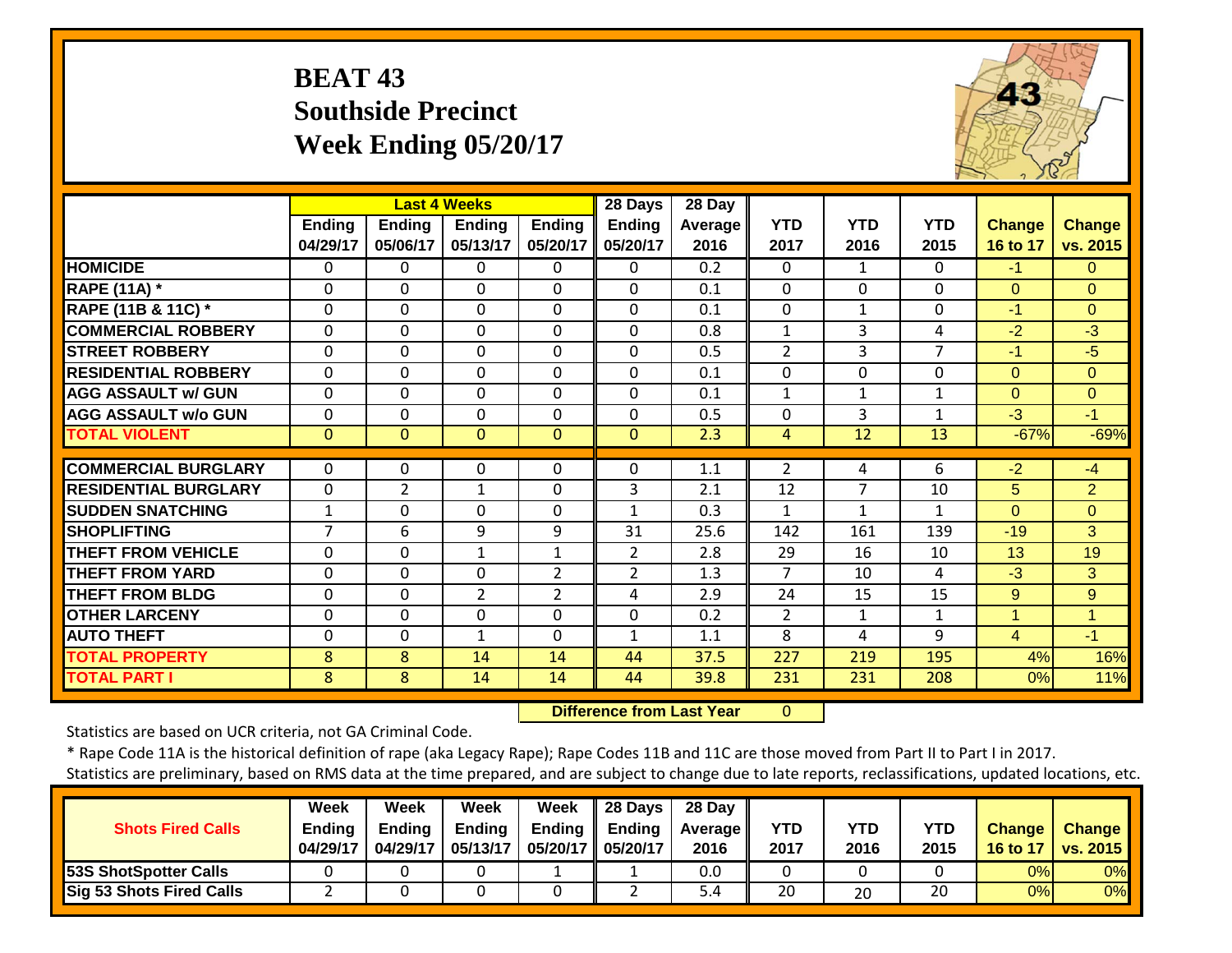## **BEAT 44 Southside PrecinctWeek Ending 05/20/17**



|                             |                           |                           | <b>Last 4 Weeks</b>       |                           | 28 Days                   | 28 Day          |                    |                    |                    |                           |                           |
|-----------------------------|---------------------------|---------------------------|---------------------------|---------------------------|---------------------------|-----------------|--------------------|--------------------|--------------------|---------------------------|---------------------------|
|                             | <b>Ending</b><br>04/29/17 | <b>Ending</b><br>05/06/17 | <b>Ending</b><br>05/13/17 | <b>Ending</b><br>05/20/17 | <b>Ending</b><br>05/20/17 | Average<br>2016 | <b>YTD</b><br>2017 | <b>YTD</b><br>2016 | <b>YTD</b><br>2015 | <b>Change</b><br>16 to 17 | <b>Change</b><br>vs. 2015 |
| <b>HOMICIDE</b>             | 0                         | 0                         | $\Omega$                  | 0                         | $\Omega$                  | 0.1             | $\mathbf{1}$       | $\Omega$           | 1                  | $\mathbf{1}$              | $\Omega$                  |
| <b>RAPE (11A) *</b>         | 0                         | $\Omega$                  | $\Omega$                  | $\Omega$                  | $\mathbf 0$               | 0.2             | $\mathbf{1}$       | $\overline{2}$     | 1                  | $-1$                      | $\overline{0}$            |
| RAPE (11B & 11C) *          | 0                         | 0                         | $\Omega$                  | $\mathbf{0}$              | 0                         | 0.3             | $\Omega$           | $\overline{2}$     | $\Omega$           | $-2$                      | $\mathbf{0}$              |
| <b>COMMERCIAL ROBBERY</b>   | 0                         | $\Omega$                  | $\Omega$                  | $\Omega$                  | 0                         | 0.2             | $\mathbf{1}$       | 1                  | $\mathbf 0$        | $\Omega$                  | 1                         |
| <b>STREET ROBBERY</b>       | 0                         | 0                         | 1                         | $\Omega$                  | 1                         | 0.2             | 3                  | 1                  | 2                  | $\overline{2}$            | $\mathbf{1}$              |
| <b>RESIDENTIAL ROBBERY</b>  | 0                         | 0                         | $\Omega$                  | $\Omega$                  | $\Omega$                  | 0.1             | $\mathbf{0}$       | $\Omega$           | $\Omega$           | $\Omega$                  | $\Omega$                  |
| <b>AGG ASSAULT w/ GUN</b>   | $\mathbf 1$               | 1                         | $\mathbf 1$               | $\Omega$                  | 3                         | 0.5             | 9                  | 1                  | 2                  | 8                         | $\overline{7}$            |
| <b>AGG ASSAULT w/o GUN</b>  | 0                         | 0                         | $\Omega$                  | 0                         | 0                         | 0.6             | $\Omega$           | 4                  | 3                  | $-4$                      | $-3$                      |
| <b>TOTAL VIOLENT</b>        | $\mathbf{1}$              | 1                         | $\overline{2}$            | $\Omega$                  | 4                         | 2.3             | 15                 | 11                 | 9                  | 36%                       | 67%                       |
| <b>COMMERCIAL BURGLARY</b>  | 0                         | 0                         | 0                         | 0                         | $\Omega$                  | 0.2             | 4                  | 1                  | 0                  | 3                         | 4                         |
| <b>RESIDENTIAL BURGLARY</b> | $\Omega$                  | $\overline{2}$            | $\Omega$                  | $\Omega$                  | $\overline{2}$            | 3.7             | 22                 | 12                 | 38                 | 10                        | $-16$                     |
| <b>SUDDEN SNATCHING</b>     | 0                         | 0                         | $\Omega$                  | $\Omega$                  | 0                         | 0.2             | $\Omega$           | 1                  | $\overline{2}$     | $-1$                      | $-2$                      |
| <b>SHOPLIFTING</b>          | 0                         | 0                         | $\Omega$                  | $\overline{2}$            | $\overline{2}$            | 1.1             | 9                  | 5                  | 4                  | 4                         | 5                         |
| <b>THEFT FROM VEHICLE</b>   | 4                         | 1                         | $\overline{2}$            | 4                         | 11                        | 4.1             | 36                 | 15                 | 37                 | 21                        | $-1$                      |
| <b>THEFT FROM YARD</b>      | 0                         | $\Omega$                  | $\mathbf{1}$              | $\Omega$                  | $\mathbf{1}$              | 1.6             | 8                  | $\overline{7}$     | 5                  | 1                         | 3                         |
| <b>THEFT FROM BLDG</b>      | $\overline{2}$            | $\mathbf{1}$              | $\Omega$                  | $\mathbf{1}$              | 4                         | 2.8             | 13                 | 11                 | 17                 | $\overline{2}$            | $-4$                      |
| <b>OTHER LARCENY</b>        | 0                         | 0                         | $\Omega$                  | $\Omega$                  | $\mathbf 0$               | 0.2             | 3                  | $\overline{2}$     | 4                  | $\overline{1}$            | $-1$                      |
| <b>AUTO THEFT</b>           | $\mathbf{1}$              | 0                         | $\mathbf{0}$              | 3                         | 4                         | 2.1             | 11                 | 12                 | 15                 | $-1$                      | $-4$                      |
| <b>TOTAL PROPERTY</b>       | $\overline{7}$            | 4                         | 3                         | 10                        | 24                        | 16.1            | 106                | 66                 | 122                | 61%                       | $-13%$                    |
| <b>TOTAL PART I</b>         | 8                         | 5                         | 5                         | 10                        | 28                        | 18.4            | 121                | 77                 | 131                | 57%                       | $-8%$                     |

 **Difference from Last Year**44

Statistics are based on UCR criteria, not GA Criminal Code.

\* Rape Code 11A is the historical definition of rape (aka Legacy Rape); Rape Codes 11B and 11C are those moved from Part II to Part I in 2017. Statistics are preliminary, based on RMS data at the time prepared, and are subject to change due to late reports, reclassifications, updated locations, etc.

**Week Week Week Week 28 Days 28 Day**

| <b>Shots Fired Calls</b>     | <b>Ending</b><br>04/29/17 | <b>Ending</b><br>04/29/17 | Ending<br>05/13/17 | <b>Ending</b><br>05/20/17 | <b>Ending</b><br>05/20/17 | <b>Average</b> II<br>2016 | YTD<br>2017 | YTD<br>2016   | YTD<br>2015 | <b>Change</b><br>16 to 17 | <b>Change</b><br><b>VS. 2015</b> |
|------------------------------|---------------------------|---------------------------|--------------------|---------------------------|---------------------------|---------------------------|-------------|---------------|-------------|---------------------------|----------------------------------|
| <b>53S ShotSpotter Calls</b> |                           |                           |                    |                           |                           | 0.0                       |             |               |             | 0%l                       | 0%                               |
| Sig 53 Shots Fired Calls     |                           |                           |                    |                           | ᆠᆂ                        | 8.2                       | -46         | $\sim$<br>ر ر | 30          | 39%                       | 53%                              |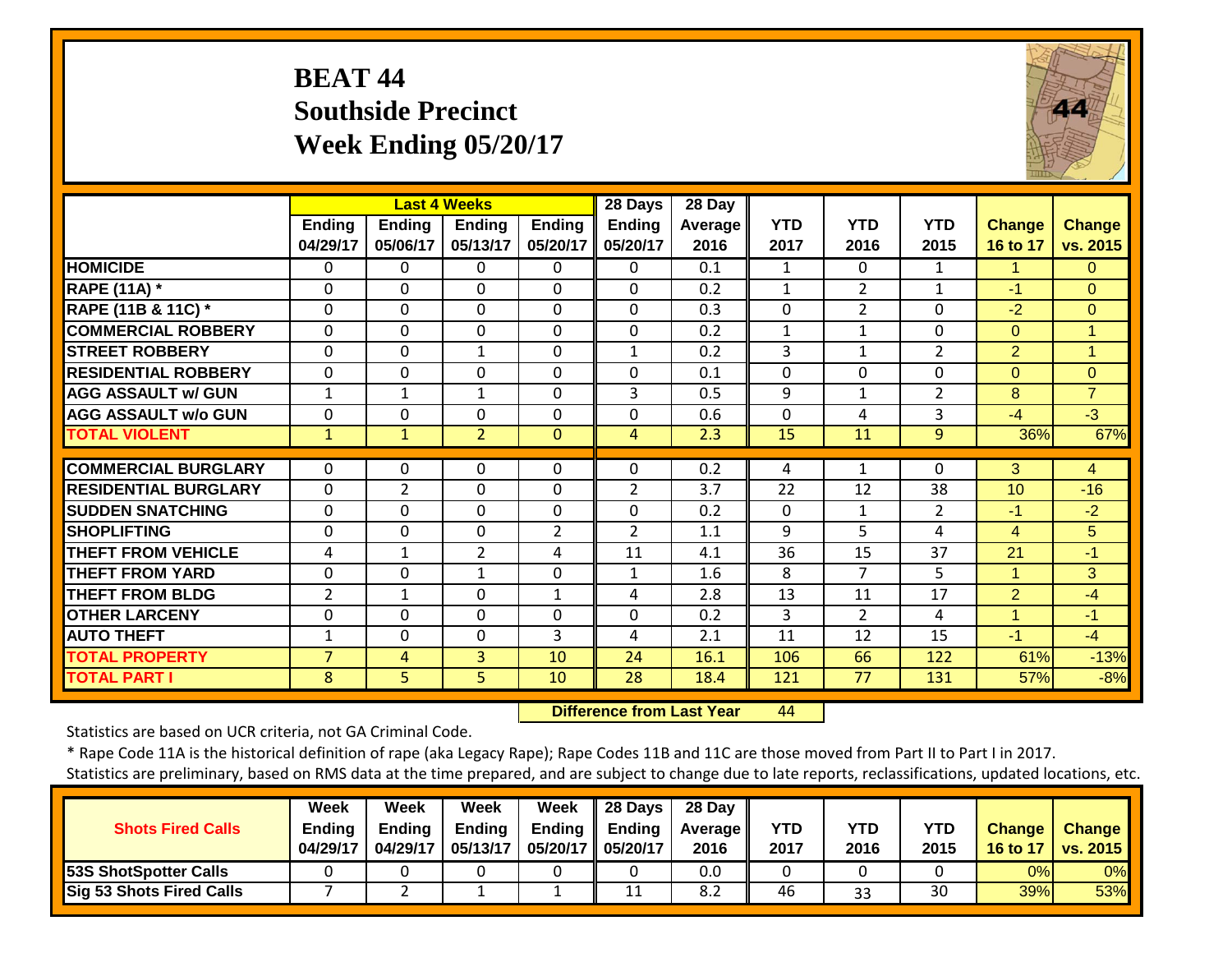## **BEAT 45 Southside Precinct Week Ending 05/20/17**



|                             |                           |                    | <b>Last 4 Weeks</b>       |                           | 28 Days                   | 28 Day          |                    |                    |                    |                           |                      |
|-----------------------------|---------------------------|--------------------|---------------------------|---------------------------|---------------------------|-----------------|--------------------|--------------------|--------------------|---------------------------|----------------------|
|                             | <b>Ending</b><br>04/29/17 | Ending<br>05/06/17 | <b>Ending</b><br>05/13/17 | <b>Ending</b><br>05/20/17 | <b>Ending</b><br>05/20/17 | Average<br>2016 | <b>YTD</b><br>2017 | <b>YTD</b><br>2016 | <b>YTD</b><br>2015 | <b>Change</b><br>16 to 17 | Change<br>vs. 2015   |
| <b>HOMICIDE</b>             | 0                         | 0                  | $\Omega$                  | 0                         | 0                         | 0.1             | $\Omega$           | 1                  | $\Omega$           | $-1$                      | $\Omega$             |
| <b>RAPE (11A) *</b>         | $\Omega$                  | 0                  | $\Omega$                  | $\Omega$                  | $\Omega$                  | 0.0             | $\Omega$           | 0                  | $\Omega$           | $\Omega$                  | $\Omega$             |
| RAPE (11B & 11C) *          | $\mathbf 0$               | 0                  | $\mathbf 0$               | $\mathbf 0$               | $\mathbf 0$               | 0.2             | 0                  | $\Omega$           | $\mathbf 0$        | $\Omega$                  | $\Omega$             |
| <b>COMMERCIAL ROBBERY</b>   | $\Omega$                  | $\Omega$           | $\Omega$                  | $\Omega$                  | $\Omega$                  | 0.0             | $\Omega$           | $\Omega$           | $\Omega$           | $\Omega$                  | $\Omega$             |
| <b>STREET ROBBERY</b>       | $\Omega$                  | $\mathbf 0$        | $\mathbf 0$               | $\Omega$                  | $\mathbf 0$               | 0.2             | $\Omega$           | $\Omega$           | $\mathbf 0$        | $\Omega$                  | $\Omega$             |
| <b>RESIDENTIAL ROBBERY</b>  | $\Omega$                  | $\Omega$           | $\Omega$                  | 0                         | $\mathbf 0$               | 0.0             | $\Omega$           | 0                  | $\Omega$           | $\Omega$                  | $\Omega$             |
| <b>AGG ASSAULT w/ GUN</b>   | $\Omega$                  | $\Omega$           | $\mathbf 0$               | $\Omega$                  | $\mathbf 0$               | 0.0             | $\Omega$           | 0                  | $\Omega$           | $\Omega$                  | $\Omega$             |
| <b>AGG ASSAULT w/o GUN</b>  | $\Omega$                  | 0                  | $\Omega$                  | $\Omega$                  | $\Omega$                  | 0.1             | $\Omega$           | 0                  | $\Omega$           | $\Omega$                  | $\Omega$             |
| <b>TOTAL VIOLENT</b>        | $\Omega$                  | $\overline{0}$     | $\mathbf{0}$              | $\Omega$                  | $\mathbf{0}$              | 0.5             | $\Omega$           | $\mathbf{1}$       | $\mathbf{0}$       | $-100%$                   | #DIV/0!              |
| <b>COMMERCIAL BURGLARY</b>  | 0                         | 0                  | $\Omega$                  | 0                         | 0                         | 0.0             | $\Omega$           | 0                  | 1                  | $\Omega$                  | $-1$                 |
| <b>RESIDENTIAL BURGLARY</b> | $\Omega$                  | 0                  | $\Omega$                  | $\Omega$                  | 0                         | 1.4             | 7                  |                    | 8                  | 3                         | $-1$                 |
|                             |                           |                    |                           |                           |                           |                 |                    | 4                  | $\Omega$           |                           |                      |
| <b>SUDDEN SNATCHING</b>     | $\Omega$                  | 0                  | $\mathbf 0$               | $\Omega$                  | $\Omega$                  | 0.0             | $\Omega$           | 0                  |                    | $\Omega$                  | $\Omega$             |
| <b>SHOPLIFTING</b>          | 0                         | $\Omega$           | $\Omega$                  | $\Omega$                  | $\Omega$                  | 0.0             | 0                  | 0                  | $\Omega$           | $\Omega$                  | $\Omega$             |
| <b>THEFT FROM VEHICLE</b>   | 1                         | $\Omega$           | 1                         | 1                         | 3                         | 0.7             | 4                  | 3                  | 1                  | 1                         | 3                    |
| <b>THEFT FROM YARD</b>      | $\Omega$                  | $\Omega$           | $\Omega$                  | 0                         | $\Omega$                  | 0.3             | 0                  | 1                  | 1                  | $-1$                      | $-1$                 |
| <b>THEFT FROM BLDG</b>      | 0                         | $\mathbf 0$        | $\mathbf{1}$              | $\Omega$                  | $\mathbf{1}$              | 0.2             | $\overline{2}$     | $\Omega$           | $\overline{2}$     | $\overline{2}$            | $\overline{0}$       |
| <b>OTHER LARCENY</b>        | $\Omega$                  | $\Omega$           | $\Omega$                  | $\Omega$                  | $\Omega$                  | 0.2             | $\mathbf{1}$       | $\mathbf{1}$       | $\Omega$           | $\Omega$                  | $\blacktriangleleft$ |
| <b>AUTO THEFT</b>           | 0                         | $\mathbf 0$        | $\mathbf 0$               | $\mathbf{1}$              | $\mathbf{1}$              | 0.4             | $\overline{2}$     | $\mathbf{1}$       | $\Omega$           | 1                         | $\overline{2}$       |
| <b>TOTAL PROPERTY</b>       | $\mathbf{1}$              | $\overline{0}$     | $\overline{2}$            | $\overline{2}$            | 5                         | 3.2             | 16                 | 10                 | 13                 | 60%                       | 23%                  |
| <b>TOTAL PART I</b>         | $\mathbf{1}$              | $\mathbf{0}$       | $\overline{2}$            | $\overline{2}$            | 5                         | 3.7             | 16                 | 11                 | 13                 | 45%                       | 23%                  |

 **Difference from Last Year**5

Statistics are based on UCR criteria, not GA Criminal Code.

|                              | Week     | Week          | Week          | Week          | 28 Days  | 28 Dav            |      |      |      |               |               |
|------------------------------|----------|---------------|---------------|---------------|----------|-------------------|------|------|------|---------------|---------------|
| <b>Shots Fired Calls</b>     | Endina   | <b>Endina</b> | <b>Ending</b> | <b>Ending</b> | Endina   | <b>Average II</b> | YTD  | YTD  | YTD  | <b>Change</b> | <b>Change</b> |
|                              | 04/29/17 | 04/29/17      | 05/13/17      | 05/20/17      | 05/20/17 | 2016              | 2017 | 2016 | 2015 | 16 to 17      | vs. 2015      |
| <b>53S ShotSpotter Calls</b> |          |               |               |               |          | 0.0               |      |      |      | 0%            | 0%            |
| Sig 53 Shots Fired Calls     |          |               |               |               |          | 4.2               | 18   | 21   | 15   | $-14%$        | 20%           |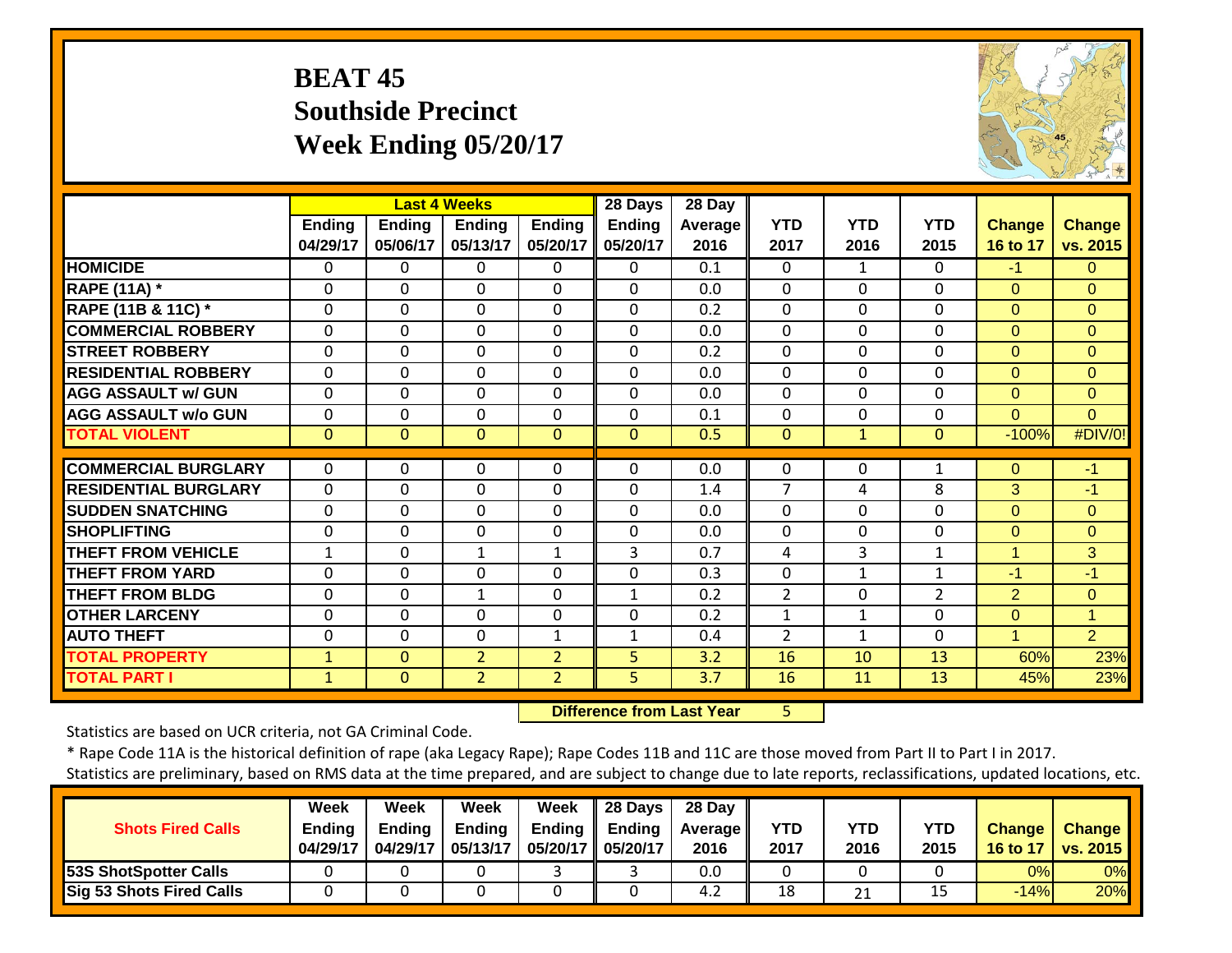## **BEAT 46 Southside Precinct Week Ending 05/20/17**



|                               |                           |                           | <b>Last 4 Weeks</b> |                    | 28 Days                   | 28 Day          |                    |                    |                    |                    |                           |
|-------------------------------|---------------------------|---------------------------|---------------------|--------------------|---------------------------|-----------------|--------------------|--------------------|--------------------|--------------------|---------------------------|
|                               | <b>Ending</b><br>04/29/17 | <b>Ending</b><br>05/06/17 | Ending<br>05/13/17  | Ending<br>05/20/17 | <b>Ending</b><br>05/20/17 | Average<br>2016 | <b>YTD</b><br>2017 | <b>YTD</b><br>2016 | <b>YTD</b><br>2015 | Change<br>16 to 17 | <b>Change</b><br>vs. 2015 |
| <b>HOMICIDE</b>               | 0                         | 0                         | $\Omega$            | 0                  | $\Omega$                  | 0.0             | $\Omega$           | $\Omega$           | 1                  | $\Omega$           | $-1$                      |
| <b>RAPE (11A) *</b>           | $\Omega$                  | $\Omega$                  | $\Omega$            | $\Omega$           | 0                         | 0.1             | $\Omega$           | $\mathbf{1}$       | 1                  | $-1$               | $-1$                      |
| <b>RAPE (11B &amp; 11C)</b> * | 0                         | 0                         | $\Omega$            | 0                  | 0                         | 0.1             | $\Omega$           | $\Omega$           | 0                  | $\Omega$           | $\Omega$                  |
| <b>COMMERCIAL ROBBERY</b>     | 0                         | $\Omega$                  | $\mathbf{0}$        | $\mathbf 0$        | 0                         | 0.4             | $\overline{2}$     | 1                  | 0                  | $\overline{1}$     | $\overline{2}$            |
| <b>STREET ROBBERY</b>         | $\mathbf{1}$              | 0                         | 0                   | $\Omega$           | $\mathbf{1}$              | 0.3             | $\mathbf{1}$       | $\overline{2}$     | $\mathbf 1$        | $-1$               | $\overline{0}$            |
| <b>RESIDENTIAL ROBBERY</b>    | $\Omega$                  | $\Omega$                  | $\Omega$            | $\Omega$           | $\Omega$                  | 0.0             | 0                  | $\Omega$           | $\Omega$           | $\Omega$           | $\Omega$                  |
| <b>AGG ASSAULT w/ GUN</b>     | $\Omega$                  | $\Omega$                  | 1                   | $\Omega$           | 1                         | 0.2             | $\overline{2}$     | $\mathbf 0$        | 2                  | $\overline{2}$     | $\overline{0}$            |
| <b>AGG ASSAULT w/o GUN</b>    | 0                         | 0                         | $\Omega$            | $\Omega$           | 0                         | 0.1             | $\Omega$           | 0                  | $\mathbf 0$        | $\Omega$           | $\Omega$                  |
| <b>TOTAL VIOLENT</b>          | $\mathbf{1}$              | $\Omega$                  | $\mathbf{1}$        | $\Omega$           | $\overline{2}$            | 1.1             | 5                  | 4                  | 5                  | 25%                | 0%                        |
| <b>COMMERCIAL BURGLARY</b>    | $\Omega$                  | 0                         | 0                   | 0                  | $\Omega$                  | 0.0             | $\overline{2}$     | $\Omega$           | $\Omega$           | 2                  | $\overline{2}$            |
| <b>RESIDENTIAL BURGLARY</b>   | $\Omega$                  | $\overline{2}$            | 1                   | $\Omega$           | 3                         | 1.8             | 6                  | 9                  | 6                  | $-3$               | $\overline{0}$            |
| <b>SUDDEN SNATCHING</b>       | $\Omega$                  | $\Omega$                  | $\Omega$            | $\Omega$           | $\Omega$                  | 0.2             | 1                  | $\mathbf{1}$       | 1                  | $\Omega$           | $\Omega$                  |
| <b>SHOPLIFTING</b>            | 5                         | $\overline{2}$            | $\overline{2}$      | $\overline{2}$     | 11                        | 10.9            | 63                 | 56                 | 52                 | $\overline{7}$     | 11                        |
| <b>THEFT FROM VEHICLE</b>     | 1                         | $\Omega$                  | 1                   | 4                  | 6                         | 2.0             | 25                 | 8                  | 10                 | 17                 | 15                        |
| <b>THEFT FROM YARD</b>        | 0                         | 0                         | $\mathbf 0$         | $\Omega$           | 0                         | 1.5             | 2                  | 3                  | $\overline{2}$     | $-1$               | $\Omega$                  |
| <b>THEFT FROM BLDG</b>        | 0                         | 0                         | $\overline{2}$      | 0                  | $\overline{2}$            | 1.6             | 10                 | 6                  | 9                  | 4                  | 1                         |
| <b>OTHER LARCENY</b>          | 0                         | $\Omega$                  | $\Omega$            | $\Omega$           | 0                         | 0.4             | 1                  | 1                  | $\Omega$           | $\Omega$           | $\blacktriangleleft$      |
| <b>AUTO THEFT</b>             | 1                         | 0                         | $\Omega$            | $\Omega$           | $\mathbf{1}$              | 1.1             | 5                  | 3                  | 6                  | $\overline{2}$     | $-1$                      |
| <b>TOTAL PROPERTY</b>         | $\overline{7}$            | 4                         | 6                   | 6                  | 23                        | 19.5            | 115                | 87                 | 86                 | 32%                | 34%                       |
| <b>TOTAL PART I</b>           | 8                         | 4                         | $\overline{7}$      | 6                  | 25                        | 20.7            | 120                | 91                 | 91                 | 32%                | 32%                       |

 **Difference from Last Year**29

Statistics are based on UCR criteria, not GA Criminal Code.

\* Rape Code 11A is the historical definition of rape (aka Legacy Rape); Rape Codes 11B and 11C are those moved from Part II to Part I in 2017.

|                                 | Week          | Week          | <b>Week</b>   | Week                | 28 Days | 28 Day            |            |      |      |        |                     |
|---------------------------------|---------------|---------------|---------------|---------------------|---------|-------------------|------------|------|------|--------|---------------------|
| <b>Shots Fired Calls</b>        | <b>Ending</b> | <b>Endina</b> | <b>Ending</b> | Ending              | Ending  | <b>Average</b> II | <b>YTD</b> | YTD  | YTD  | Change | <b>Change</b>       |
|                                 | 04/29/17      | 04/29/17      | 05/13/17      | 05/20/17   05/20/17 |         | 2016              | 2017       | 2016 | 2015 |        | 16 to 17   vs. 2015 |
| <b>53S ShotSpotter Calls</b>    |               |               |               |                     |         | 0.0               |            |      |      | 0%I    | 0%                  |
| <b>Sig 53 Shots Fired Calls</b> |               |               |               |                     |         | 8.0               | 39         | 42   | 33   | $-7%$  | 18%                 |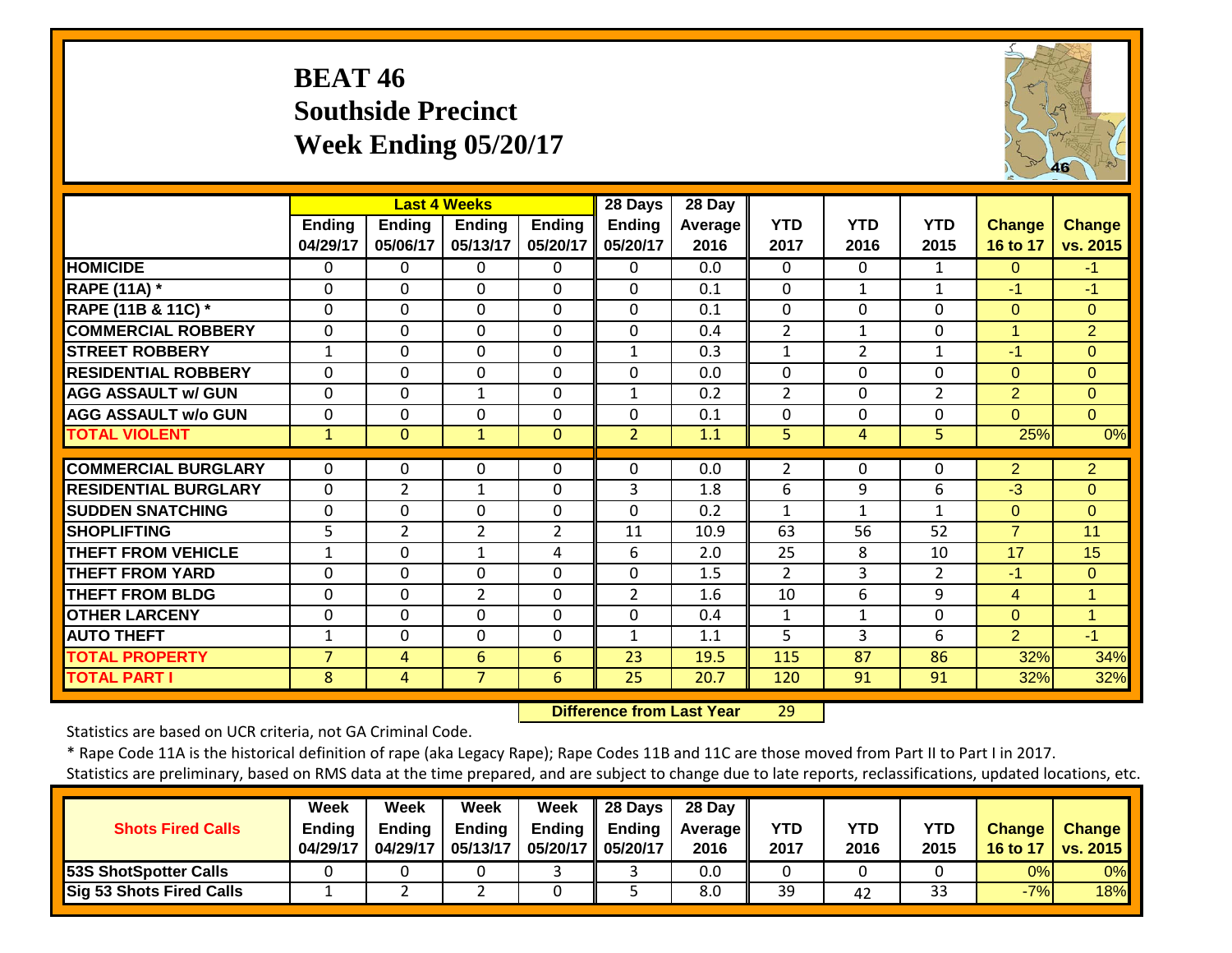

#### **COMPSTATISLANDS PRECINCT** CAPT. CARY HILL **Week Ending 05/20/17**

**PRECINCT COMMANDER:**



|                             | Week           | Week           | <b>Weekly</b>           | $28 - Day$    | $28 - Day$     | <b>Avg</b>     |              |            |                 |                |                |
|-----------------------------|----------------|----------------|-------------------------|---------------|----------------|----------------|--------------|------------|-----------------|----------------|----------------|
|                             | <b>Ending</b>  | <b>Ending</b>  | Avg                     | <b>Ending</b> | <b>Ending</b>  | 28-Day         | YTD          | <b>YTD</b> | <b>YTD</b>      | <b>Change</b>  | <b>Change</b>  |
|                             | 05/20/17       | 05/13/17       | 2016                    | 05/20/17      | 4/22/17        | 2016           | 2017         | 2016       | 2015            | 16 to 17       | vs. 2015       |
| <b>HOMICIDE</b>             | 0              | 0              | 0                       | $\mathbf{2}$  | 0              | 0              | 4            | 5          | 3               | $-1$           |                |
| <b>RAPE (11A) *</b>         | $\bf{0}$       | $\Omega$       | $\Omega$                | 0             | $\Omega$       | 0              | $\mathbf{2}$ |            | 3               | 1              | $-1$           |
| RAPE (11B & 11C) *          | $\bf{0}$       | $\Omega$       | $\Omega$                | 1             | 1              |                | 4            | 3          | $\overline{2}$  | 4              | $\overline{2}$ |
| <b>COMMERCIAL ROBBERY</b>   |                | $\Omega$       | $\Omega$                | 5             | 4              |                | 19           | 6          | 2               | 13             | 17             |
| <b>STREET ROBBERY</b>       | 1              | $\overline{2}$ | $\overline{\mathbf{A}}$ | 4             | 1              | 3              | 8            | 19         | 19              | $-11$          | $-11$          |
| <b>RESIDENTIAL ROBBERY</b>  | $\bf{0}$       | $\Omega$       | $\Omega$                | 1             | $\overline{ }$ | 0              | 3            | $\Omega$   | 3               | 3              | $\Omega$       |
| <b>AGG ASSAULT w/ GUN</b>   | $\bf{0}$       | $\overline{2}$ |                         | 3             | 3              | 4              | 19           | 25         | $\overline{23}$ | $-6$           | $-4$           |
| <b>AGG ASSAULT w/o GUN</b>  | $\bf{0}$       |                |                         | 5             | 6              | 3              | 18           | 12         | 10              | 6              | 8              |
| <b>TOTAL VIOLENT</b>        | $\overline{2}$ | $\overline{5}$ | $\overline{3}$          | 21            | 16             | 14             | 77           | 71         | 65              | 8%             | 18%            |
|                             |                |                |                         |               |                |                |              |            |                 |                |                |
| <b>COMMERCIAL BURGLARY</b>  | $\bf{0}$       | 0              | 0                       | 0             | 1              | $\overline{2}$ | 3            | 16         | 4               | $-13$          | -1             |
| <b>RESIDENTIAL BURGLARY</b> | 5              | 4              | 6                       | 23            | 20             | 24             | 98           | 105        | 72              | $-7$           | 26             |
| <b>SUDDEN SNATCHING</b>     | $\bf{0}$       |                | $\Omega$                |               | $\Omega$       |                | 4            | 4          | $\overline{2}$  | $\Omega$       | $\overline{2}$ |
| <b>SHOPLIFTING</b>          | 10             | $\overline{7}$ | 6                       | 28            | 25             | 23             | 120          | 120        | 91              | $\Omega$       | 29             |
| <b>THEFT FROM VEHICLE</b>   | $\overline{7}$ |                | 5                       | 17            | 13             | 20             | 100          | 93         | 70              | $\overline{7}$ | 30             |
| <b>THEFT FROM YARD</b>      | 4              | 3              | 2                       | 13            | 8              | 8              | 37           | 31         | 38              | 6.             | $-1$           |
| <b>THEFT FROM BLDG</b>      | $\overline{7}$ |                | 4                       | 12            | 8              | 16             | 58           | 78         | 68              | $-20$          | $-10$          |
| <b>OTHER LARCENY</b>        | 3              | 2              |                         | 6             | $\overline{ }$ | $\overline{2}$ | 15           | 17         | 9               | $-2$           | 6              |
| <b>AUTO THEFT</b>           | $\mathbf{2}$   | $\Omega$       | 3                       | 7             | 9              | 11             | 48           | 55         | 38              | $-7$           | 10             |
| <b>TOTAL PROPERTY</b>       | 38             | 19             | 27                      | 107           | 85             | 107            | 483          | 519        | 392             | $-7%$          | 23%            |
| <b>TOTAL PART I</b>         | 40             | 24             | 30                      | 128           | 101            | 120            | 560          | 590        | 457             | $-5%$          | 23%            |

Statistics are based on UCR criteria, not GA Criminal Code. **Difference from Last Year** -30

Statistics are preliminary, based on RMS data at the time prepared, and are subject to change due to late reports, reclassifications, updated locations, etc.

Cell Shading: white is within 0.6 standard deviation of the mean; red is above; green is below.

| <b>Citizen Initiated Calls</b> | <b>Week</b><br><b>Ending</b><br>05/20/17 | <b>Week</b><br><b>Ending</b><br>05/13/17 | Weekly<br>Avg<br>2016 | $28-Dav$<br><b>Ending</b><br>05/20/17 | $28 - Day$<br>Ending<br>4/22/17 | Avg<br>28-Day<br>2016 | <b>YTD</b><br>2017 | YTD<br>2016 | YTD<br>2015 | <b>Change</b><br>16 to 17 | <b>Change</b><br>vs. 2015 |
|--------------------------------|------------------------------------------|------------------------------------------|-----------------------|---------------------------------------|---------------------------------|-----------------------|--------------------|-------------|-------------|---------------------------|---------------------------|
| <b>Midnight Shift</b>          |                                          | 54                                       | 82                    | 247                                   | 321                             | $\overline{330}$      | 1449               | 1528        | 1512        | $-79$                     | $-63$                     |
| Day Shift                      | 177                                      | 186                                      | 190                   | 745                                   | 767                             | 761                   | 3658               | 3824        | 3748        | -166                      | $-90$                     |
| Afternoon Shift                | 223                                      | 207                                      | 219                   | 879                                   | 852                             | 876                   | 4040               | 4423        | 4255        | $-383$                    | $-215$                    |
| <b>TOTAL CITIZEN CFS</b>       | 471                                      | 447                                      | 492                   | 1871                                  | 1940                            | 1966                  | 9147               | 9775        | 9515        | $-6.4%$                   | $-3.9%$                   |
| <b>53S ShotSpotter Calls</b>   |                                          |                                          | ว<br>ບ                |                                       |                                 | 12                    | 57                 | 70          | 23          | $-13$                     | 34                        |
| Sig 53 Shots Fired Calls       |                                          | 16                                       | 16                    | 42                                    | 45                              | 62                    | 245                | 347         | 253         | -102                      | -8                        |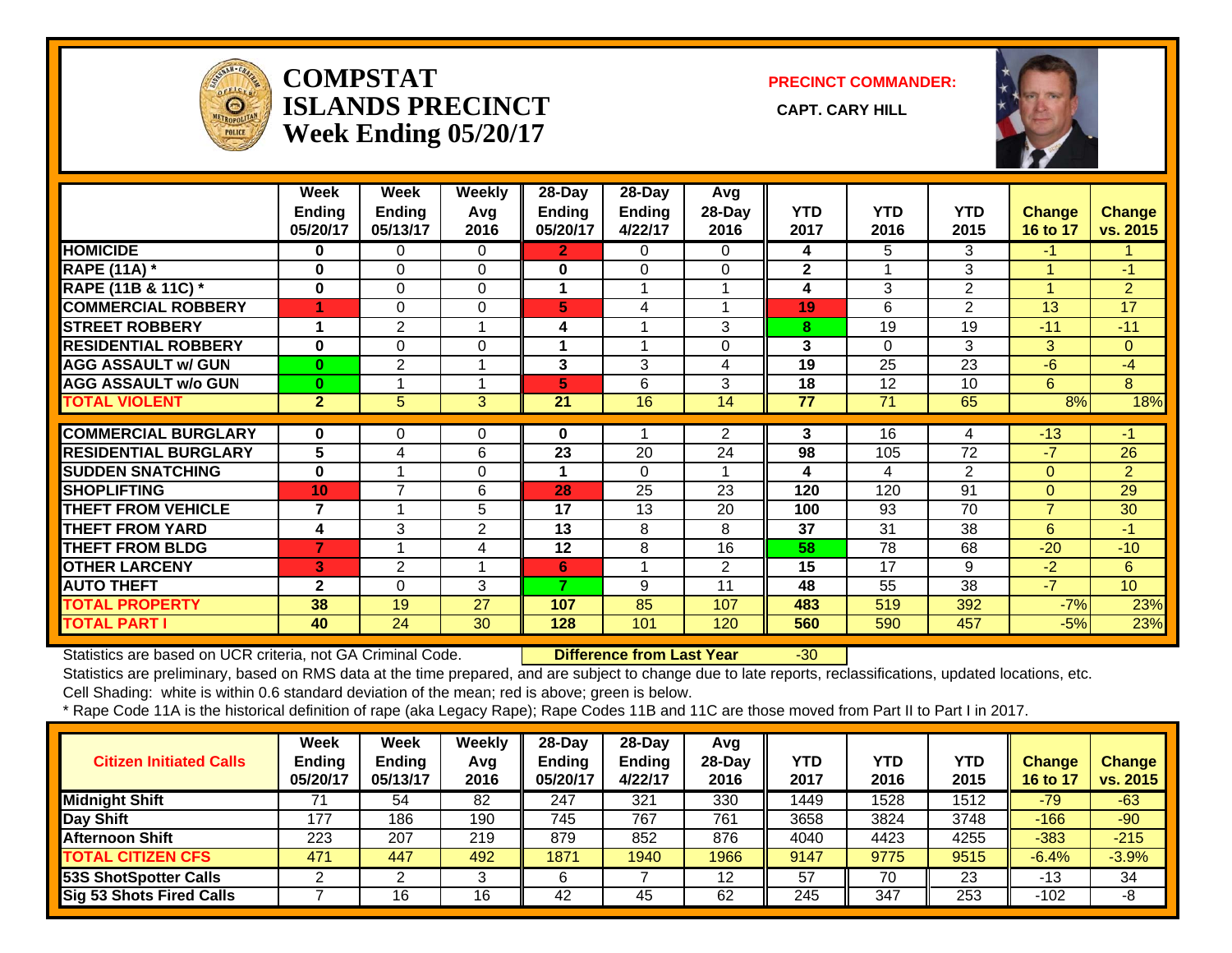## **BEAT 51 Islands Precinct Week Ending 05/20/17**



|                             |                           |                           | <b>Last 4 Weeks</b>       |                           | 28 Days            | 28 Day                 |                    |                    |                    |                           |                           |
|-----------------------------|---------------------------|---------------------------|---------------------------|---------------------------|--------------------|------------------------|--------------------|--------------------|--------------------|---------------------------|---------------------------|
|                             | <b>Ending</b><br>04/29/17 | <b>Ending</b><br>05/06/17 | <b>Ending</b><br>05/13/17 | <b>Ending</b><br>05/20/17 | Ending<br>05/20/17 | <b>Average</b><br>2016 | <b>YTD</b><br>2017 | <b>YTD</b><br>2016 | <b>YTD</b><br>2015 | <b>Change</b><br>16 to 17 | <b>Change</b><br>vs. 2015 |
| <b>HOMICIDE</b>             | $\Omega$                  | $\mathbf{2}$              | $\Omega$                  | $\mathbf{0}$              | $\overline{2}$     | 0.2                    | $\overline{2}$     | $\overline{2}$     | $\Omega$           | $\Omega$                  | $\overline{2}$            |
| <b>RAPE (11A)</b> *         | $\Omega$                  | 0                         | $\Omega$                  | $\Omega$                  | $\Omega$           | 0.2                    | $\Omega$           | $\Omega$           | $\Omega$           | $\Omega$                  | $\Omega$                  |
| RAPE (11B & 11C) *          | $\mathbf 0$               | $\mathbf 0$               | $\Omega$                  | $\mathbf 0$               | 0                  | 0.2                    | $\Omega$           | $\mathbf{1}$       | $\Omega$           | $-1$                      | $\overline{O}$            |
| <b>COMMERCIAL ROBBERY</b>   | $\mathbf{1}$              | 0                         | $\mathbf{0}$              | $\mathbf{1}$              | $\overline{2}$     | 0.4                    | 10                 | 1                  | 1                  | 9                         | 9                         |
| <b>STREET ROBBERY</b>       | $\Omega$                  | $\mathbf{1}$              | $\mathbf{1}$              | $\Omega$                  | $\overline{2}$     | 1.5                    | 4                  | 9                  | 8                  | $-5$                      | $-4$                      |
| <b>RESIDENTIAL ROBBERY</b>  | $\Omega$                  | 0                         | $\Omega$                  | $\Omega$                  | $\Omega$           | 0.3                    | $\Omega$           | $\Omega$           | $\overline{2}$     | $\Omega$                  | $-2$                      |
| <b>AGG ASSAULT w/ GUN</b>   | $\mathbf 0$               | 0                         | $\mathbf{0}$              | 0                         | 0                  | 1.6                    | 5                  | 14                 | 7                  | $-9$                      | $-2$                      |
| <b>AGG ASSAULT w/o GUN</b>  | $\Omega$                  | 0                         | 1                         | 0                         | 1                  | 0.7                    | 4                  | 2                  | 1                  | 2                         | 3 <sup>1</sup>            |
| <b>TOTAL VIOLENT</b>        | $\mathbf{1}$              | $\overline{3}$            | $\overline{2}$            | $\mathbf{1}$              | $\overline{7}$     | 5.0                    | 25                 | 29                 | 19                 | $-14%$                    | 32%                       |
| <b>COMMERCIAL BURGLARY</b>  | $\Omega$                  | 0                         | 0                         | $\Omega$                  | 0                  | 1.1                    | $\overline{2}$     | 11                 | 0                  | $-9$                      | $\overline{2}$            |
| <b>RESIDENTIAL BURGLARY</b> | $\mathbf{1}$              | 1                         | $\mathbf{0}$              | $\mathbf{1}$              | 3                  | 6.8                    | 20                 | 38                 | 17                 | $-18$                     | 3                         |
| <b>ISUDDEN SNATCHING</b>    | $\Omega$                  | 0                         | $\Omega$                  | 0                         | 0                  | 0.2                    | $\Omega$           | $\Omega$           | $\Omega$           | $\Omega$                  | $\Omega$                  |
| <b>SHOPLIFTING</b>          | 3                         | 5                         | 5                         | 8                         | 21                 | 13.7                   | 84                 | 67                 | 73                 | 17                        | 11                        |
| <b>THEFT FROM VEHICLE</b>   | $\mathbf{1}$              | $\overline{2}$            | $\Omega$                  | 2                         | 5                  | 5.7                    | 39                 | 29                 | 22                 | 10 <sup>1</sup>           | 17                        |
| <b>THEFT FROM YARD</b>      | 1                         | 3                         | $\mathbf{1}$              | 2                         | 7                  | 2.1                    | 11                 | 9                  | 11                 | 2                         | $\Omega$                  |
| <b>THEFT FROM BLDG</b>      | $\Omega$                  | $\Omega$                  | $\Omega$                  | 1                         | 1                  | 4.1                    | 13                 | 17                 | 22                 | $-4$                      | $-9$                      |
| <b>OTHER LARCENY</b>        | $\Omega$                  | $\Omega$                  | $\Omega$                  | $\mathbf{1}$              | 1                  | 0.5                    | 3                  | 3                  | $\Omega$           | $\Omega$                  | 3                         |
| <b>AUTO THEFT</b>           | $\mathbf{1}$              | $\mathbf{1}$              | $\mathbf{0}$              | $\Omega$                  | $\overline{2}$     | 3.1                    | 14                 | 14                 | 16                 | $\Omega$                  | $-2$                      |
| <b>TOTAL PROPERTY</b>       | $\overline{7}$            | 12                        | $6\phantom{1}$            | 15                        | 40                 | 37.3                   | 186                | 188                | 161                | $-1%$                     | 16%                       |
| <b>TOTAL PART I</b>         | 8                         | 15                        | 8                         | 16                        | 47                 | 42.3                   | 211                | 217                | 180                | $-3%$                     | 17%                       |

 **Difference from Last Year**‐6

Statistics are based on UCR criteria, not GA Criminal Code.

\* Rape Code 11A is the historical definition of rape (aka Legacy Rape); Rape Codes 11B and 11C are those moved from Part II to Part I in 2017.

|                                 | Week     | Week     | Week          | Week                | $\parallel$ 28 Days | 28 Day            |            |            |      |               |                 |
|---------------------------------|----------|----------|---------------|---------------------|---------------------|-------------------|------------|------------|------|---------------|-----------------|
| <b>Shots Fired Calls</b>        | Ending   | Endina   | <b>Ending</b> | Endina              | <b>Ending</b>       | <b>Average</b> II | <b>YTD</b> | <b>YTD</b> | YTD  | <b>Change</b> | <b>Change</b>   |
|                                 | 04/29/17 | 04/29/17 | 05/13/17      | 05/20/17   05/20/17 |                     | 2016              | 2017       | 2016       | 2015 | 16 to 17      | <b>vs. 2015</b> |
| <b>53S ShotSpotter Calls</b>    |          |          |               |                     |                     | 10.8              | 40         | 64         | 21   | 0%            | 0%              |
| <b>Sig 53 Shots Fired Calls</b> |          |          |               |                     | 10                  | 20.9              | 66         | 142        | 73   | $-54%$        | $-10%$          |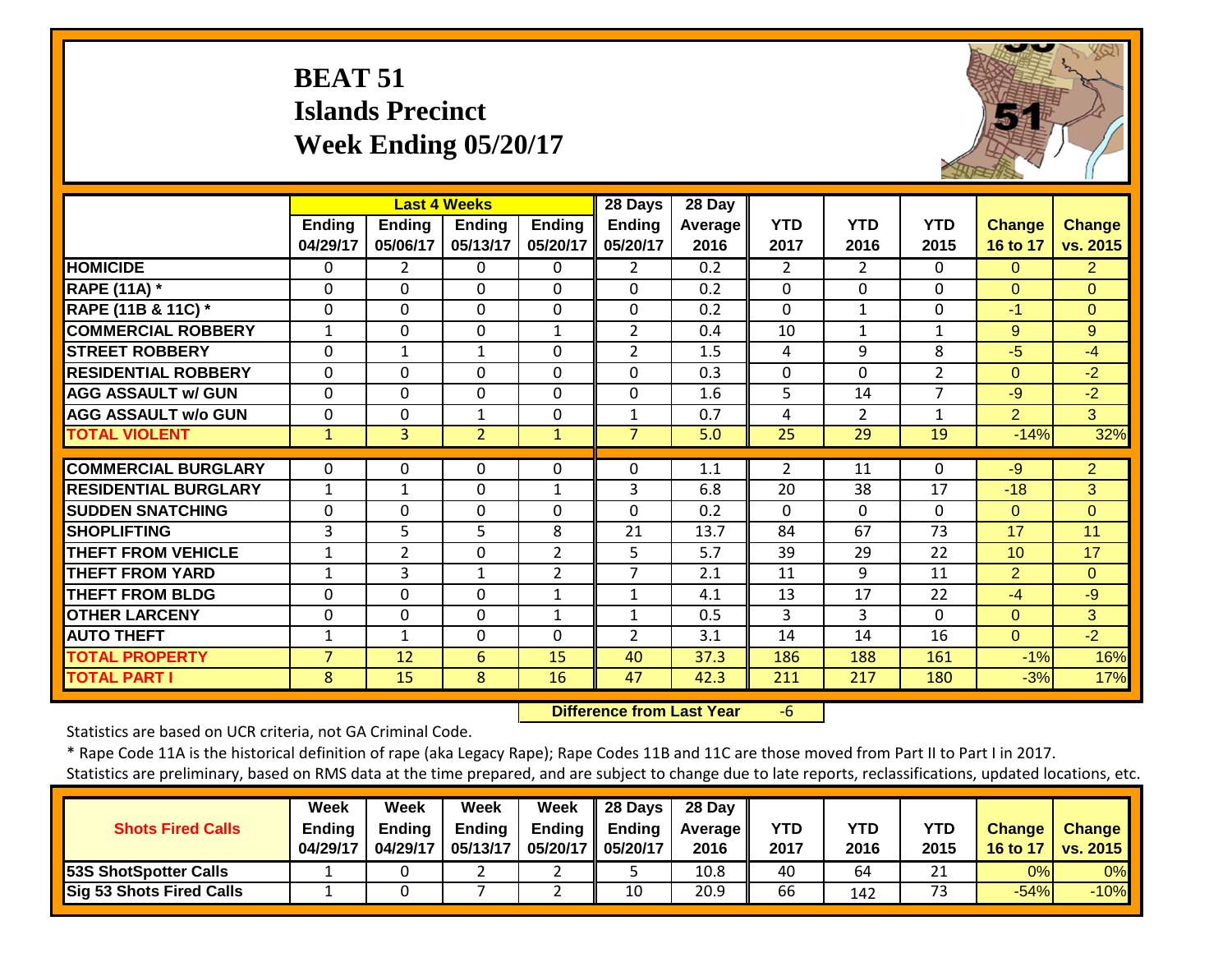## **BEAT 52 Islands Precinct Week Ending 05/20/17**



|                               |                    |                           | <b>Last 4 Weeks</b> |                    | 28 Days                   | 28 Day          |                    |                    |                    |                                  |                      |
|-------------------------------|--------------------|---------------------------|---------------------|--------------------|---------------------------|-----------------|--------------------|--------------------|--------------------|----------------------------------|----------------------|
|                               | Ending<br>04/29/17 | <b>Ending</b><br>05/06/17 | Ending<br>05/13/17  | Ending<br>05/20/17 | <b>Ending</b><br>05/20/17 | Average<br>2016 | <b>YTD</b><br>2017 | <b>YTD</b><br>2016 | <b>YTD</b><br>2015 | <b>Change</b><br><b>16 to 17</b> | Change<br>vs. 2015   |
| <b>HOMICIDE</b>               | $\Omega$           | $\Omega$                  | $\Omega$            | 0                  | $\Omega$                  | 0.2             | $\Omega$           | $\overline{2}$     | $\Omega$           | $-2$                             | $\Omega$             |
| <b>RAPE (11A)</b> *           | $\Omega$           | $\Omega$                  | $\Omega$            | $\Omega$           | 0                         | 0.0             | $\Omega$           | 0                  | 1                  | $\Omega$                         | $-1$                 |
| <b>RAPE (11B &amp; 11C)</b> * | $\mathbf 0$        | 0                         | $\Omega$            | 0                  | 0                         | 0.3             | $\mathbf{1}$       | $\overline{2}$     | $\mathbf 1$        | $-1$                             | $\Omega$             |
| <b>COMMERCIAL ROBBERY</b>     | $\mathbf 0$        | $\Omega$                  | $\mathbf 0$         | $\mathbf 0$        | 0                         | 0.2             | $\Omega$           | $\overline{2}$     | $\Omega$           | $-2$                             | $\Omega$             |
| <b>STREET ROBBERY</b>         | $\mathbf 0$        | $\mathbf 0$               | $\mathbf 0$         | $\mathbf 0$        | $\mathbf 0$               | 0.5             | 0                  | 3                  | $\mathbf{1}$       | $-3$                             | $-1$                 |
| <b>RESIDENTIAL ROBBERY</b>    | $\mathbf 0$        | $\Omega$                  | $\mathbf 0$         | $\Omega$           | $\Omega$                  | 0.1             | $\Omega$           | $\Omega$           | $\Omega$           | $\Omega$                         | $\Omega$             |
| <b>AGG ASSAULT w/ GUN</b>     | $\Omega$           | 1                         | $\Omega$            | $\Omega$           | 1                         | 0.3             | 2                  | 1                  | 6                  | 1                                | $-4$                 |
| <b>AGG ASSAULT w/o GUN</b>    | $\Omega$           | $\Omega$                  | $\Omega$            | $\Omega$           | 0                         | 0.5             | 4                  | $\overline{2}$     | 5                  | $\overline{2}$                   | $-1$                 |
| <b>TOTAL VIOLENT</b>          | $\mathbf{0}$       | $\mathbf{1}$              | $\Omega$            | $\Omega$           | $\mathbf{1}$              | 2.1             | 7                  | 12                 | 14                 | $-42%$                           | $-50%$               |
| <b>COMMERCIAL BURGLARY</b>    | $\Omega$           | 0                         | $\Omega$            | 0                  | 0                         | 0.1             | 0                  | 1                  | 1                  | -1                               | $-1$                 |
| <b>RESIDENTIAL BURGLARY</b>   | $\Omega$           | $\Omega$                  | $\Omega$            | $\mathbf{1}$       | 1                         | 2.6             | 5                  | 15                 | 13                 | $-10$                            | $-8$                 |
| <b>SUDDEN SNATCHING</b>       | 0                  | $\Omega$                  | $\Omega$            | $\Omega$           | 0                         | 0.2             | 1                  | 0                  | $\Omega$           | 1                                | $\blacktriangleleft$ |
| <b>SHOPLIFTING</b>            | 0                  | $\Omega$                  | $\Omega$            | $\Omega$           | 0                         | 0.2             | $\Omega$           | $\mathbf{1}$       | $\Omega$           | $-1$                             | $\Omega$             |
| <b>THEFT FROM VEHICLE</b>     | 0                  | $\mathbf{1}$              | $\Omega$            | $\mathbf{1}$       | $\overline{2}$            | 1.9             | 10                 | 8                  | 7                  | $\overline{2}$                   | 3                    |
| <b>THEFT FROM YARD</b>        | $\Omega$           | $\Omega$                  | $\Omega$            | 0                  | 0                         | 0.7             | 2                  | 4                  | 7                  | $-2$                             | $-5$                 |
| <b>THEFT FROM BLDG</b>        | $\overline{2}$     | $\mathbf{1}$              | $\Omega$            | 2                  | 5                         | 3.1             | 13                 | 20                 | 6                  | $-7$                             | $\overline{7}$       |
| <b>OTHER LARCENY</b>          | $\mathbf 0$        | $\Omega$                  | $\Omega$            | $\Omega$           | $\Omega$                  | 0.2             | $\overline{2}$     | $\mathbf{1}$       | $\mathbf{1}$       | 1                                | 1                    |
| <b>AUTO THEFT</b>             | $\mathbf 0$        | $\mathbf 0$               | $\Omega$            | $\mathbf 0$        | 0                         | 1.4             | 5.                 | 9                  | 4                  | $-4$                             | $\overline{1}$       |
| <b>TOTAL PROPERTY</b>         | $\overline{2}$     | $\overline{2}$            | $\mathbf{0}$        | 4                  | 8                         | 10.3            | 38                 | 59                 | 39                 | $-36%$                           | $-3%$                |
| <b>TOTAL PART I</b>           | $\overline{2}$     | $\overline{3}$            | $\mathbf{0}$        | $\overline{4}$     | 9 <sup>°</sup>            | 12.4            | 45                 | 71                 | 53                 | $-37%$                           | $-15%$               |

 **Difference from Last Year**r -26

Statistics are based on UCR criteria, not GA Criminal Code.

\* Rape Code 11A is the historical definition of rape (aka Legacy Rape); Rape Codes 11B and 11C are those moved from Part II to Part I in 2017.

|                                 | Week     | Week     | Week          | Week                | $\parallel$ 28 Days | 28 Day            |            |            |            |               |                 |
|---------------------------------|----------|----------|---------------|---------------------|---------------------|-------------------|------------|------------|------------|---------------|-----------------|
| <b>Shots Fired Calls</b>        | Endina   | Endina   | <b>Ending</b> | Endina              | Ending              | <b>Average</b> II | <b>YTD</b> | <b>YTD</b> | <b>YTD</b> | <b>Change</b> | <b>Change</b>   |
|                                 | 04/29/17 | 04/29/17 | 05/13/17      | 05/20/17   05/20/17 |                     | 2016              | 2017       | 2016       | 2015       | 16 to 17      | <b>vs. 2015</b> |
| <b>53S ShotSpotter Calls</b>    |          |          |               |                     |                     | 0.0               |            |            |            | 0%I           | 0%              |
| <b>Sig 53 Shots Fired Calls</b> |          |          |               |                     |                     | 6.3               | 42         | 26         | 40         | 62%           | 5%              |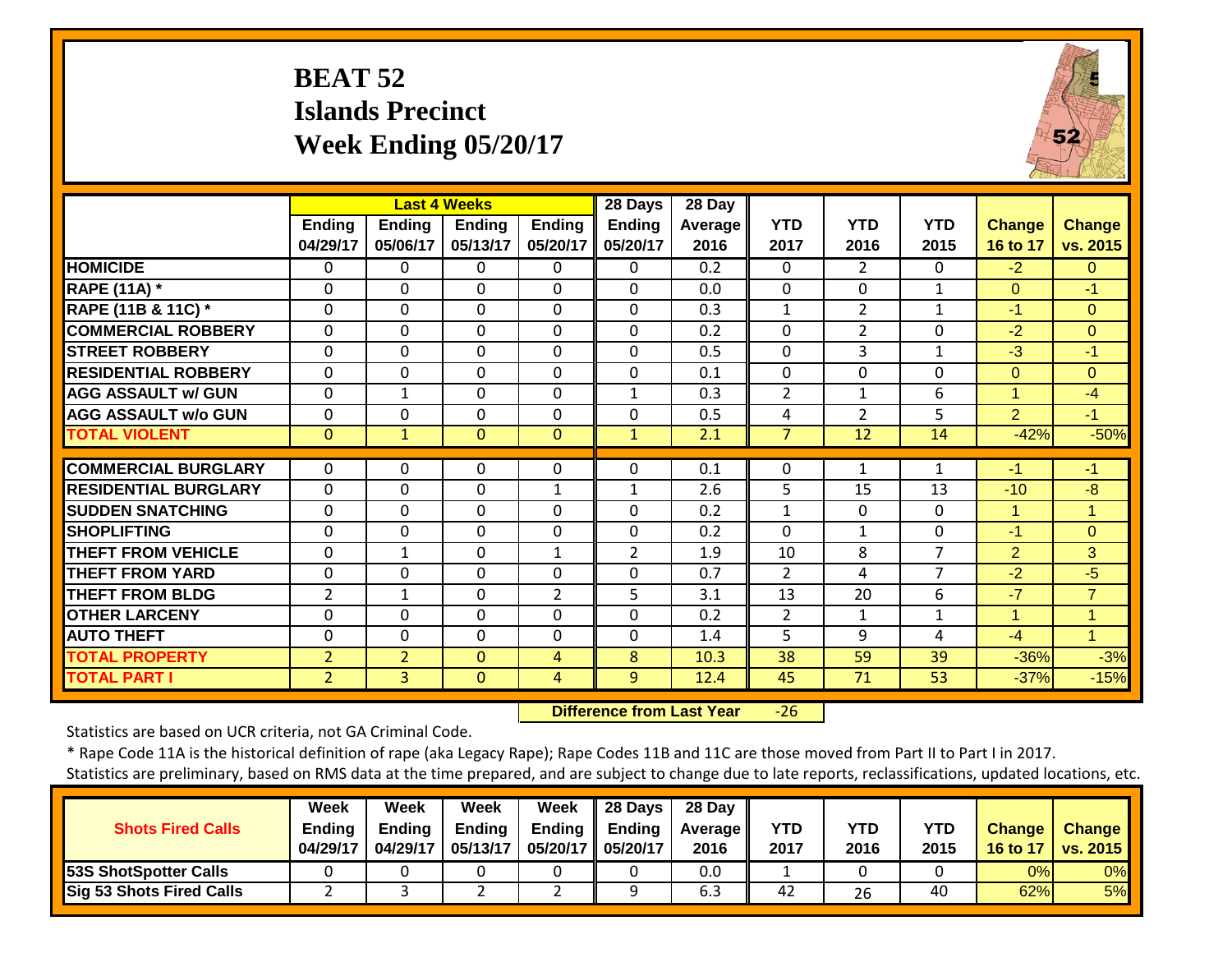## **BEAT 53 Islands Precinct Week Ending 05/20/17**



|                             |                           |                           | <b>Last 4 Weeks</b>       |                           | 28 Days            | 28 Day                 |                    |                    |                    |                           |                           |
|-----------------------------|---------------------------|---------------------------|---------------------------|---------------------------|--------------------|------------------------|--------------------|--------------------|--------------------|---------------------------|---------------------------|
|                             | <b>Ending</b><br>04/29/17 | <b>Ending</b><br>05/06/17 | <b>Ending</b><br>05/13/17 | <b>Ending</b><br>05/20/17 | Ending<br>05/20/17 | <b>Average</b><br>2016 | <b>YTD</b><br>2017 | <b>YTD</b><br>2016 | <b>YTD</b><br>2015 | <b>Change</b><br>16 to 17 | <b>Change</b><br>vs. 2015 |
| <b>HOMICIDE</b>             | $\Omega$                  | 0                         | $\mathbf{0}$              | $\mathbf{0}$              | 0                  | 0.1                    | $\mathbf{1}$       | $\mathbf{1}$       | $\Omega$           | $\Omega$                  |                           |
| <b>RAPE (11A) *</b>         | $\Omega$                  | $\Omega$                  | $\mathbf{0}$              | $\mathbf{0}$              | 0                  | 0.0                    | $\Omega$           | 0                  | $\overline{2}$     | $\Omega$                  | $-2$                      |
| RAPE (11B & 11C) *          | $\Omega$                  | $\mathbf{1}$              | $\mathbf{0}$              | $\Omega$                  | $\mathbf{1}$       | 0.0                    | $\overline{2}$     | 0                  | $\Omega$           | 2                         | $\overline{2}$            |
| <b>COMMERCIAL ROBBERY</b>   | $\Omega$                  | $\Omega$                  | $\Omega$                  | $\Omega$                  | $\Omega$           | 0.1                    | $\mathbf{1}$       | $\mathbf{1}$       | 0                  | $\Omega$                  | 1                         |
| <b>STREET ROBBERY</b>       | $\Omega$                  | $\Omega$                  | $\mathbf{1}$              | $\mathbf{1}$              | $\overline{2}$     | 0.5                    | $\overline{2}$     | $\overline{2}$     | $\mathbf{1}$       | $\Omega$                  | $\overline{1}$            |
| <b>RESIDENTIAL ROBBERY</b>  | $\Omega$                  | 0                         | $\Omega$                  | 0                         | 0                  | 0.1                    | $\mathbf{1}$       | 0                  | 0                  | $\blacktriangleleft$      | 1                         |
| <b>AGG ASSAULT w/ GUN</b>   | $\mathbf 0$               | 0                         | $\mathbf 0$               | 0                         | $\mathbf 0$        | 1.0                    | 6                  | 8                  | $\mathbf{1}$       | $-2$                      | 5                         |
| <b>AGG ASSAULT w/o GUN</b>  | $\mathbf{1}$              | 0                         | $\Omega$                  | 0                         | 1                  | 0.6                    | 3                  | 4                  | $\overline{2}$     | $-1$                      | 1                         |
| <b>TOTAL VIOLENT</b>        | $\mathbf{1}$              | $\mathbf{1}$              | $\mathbf{1}$              | $\mathbf{1}$              | $\overline{4}$     | 2.3                    | 16                 | 16                 | 6                  | 0%                        | 167%                      |
|                             |                           |                           |                           |                           |                    |                        |                    |                    |                    |                           |                           |
| <b>COMMERCIAL BURGLARY</b>  | $\Omega$                  | 0                         | 0                         | 0                         | 0                  | 0.2                    | $\Omega$           | 1                  | $\Omega$           | $-1$                      | $\Omega$                  |
| <b>RESIDENTIAL BURGLARY</b> | $\mathbf 0$               | 0                         | $\mathbf{1}$              | 0                         | 1                  | 3.5                    | 11                 | 8                  | 13                 | 3 <sup>1</sup>            | $-2$                      |
| <b>ISUDDEN SNATCHING</b>    | $\Omega$                  | 0                         | $\mathbf{1}$              | 0                         | $\mathbf{1}$       | 0.2                    | $\overline{2}$     | 0                  | $\mathbf{1}$       | 2                         |                           |
| <b>SHOPLIFTING</b>          | $\mathbf{1}$              | 0                         | $\Omega$                  | 0                         | 1                  | 0.9                    | 9                  | 4                  | $\mathbf{1}$       | 5                         | 8                         |
| <b>THEFT FROM VEHICLE</b>   | 1                         | 1                         | $\Omega$                  | 3                         | 5                  | 2.7                    | 11                 | 10                 | 5                  | 4                         | 6                         |
| <b>THEFT FROM YARD</b>      | $\mathbf{1}$              | 0                         | $\mathbf{1}$              | $\mathbf 0$               | $\overline{2}$     | 1.5                    | 4                  | $\overline{7}$     | 7                  | $-3$                      | $-3$                      |
| <b>THEFT FROM BLDG</b>      | $\Omega$                  | $\Omega$                  | $\mathbf{1}$              | $\Omega$                  | 1                  | 2.5                    | 7                  | 13                 | 12                 | $-6$                      | $-5$                      |
| <b>OTHER LARCENY</b>        | 1                         | $\Omega$                  | $\Omega$                  | $\mathbf{1}$              | $\overline{2}$     | 0.3                    | 4                  | $\mathbf{1}$       | $\Omega$           | 3                         | $\overline{4}$            |
| <b>AUTO THEFT</b>           | $\Omega$                  | $\overline{2}$            | $\Omega$                  | 1                         | 3                  | 1.8                    | 10                 | 7                  | 4                  | 3                         | 6                         |
| <b>TOTAL PROPERTY</b>       | 4                         | 3                         | 4                         | 5                         | 16                 | 13.6                   | 58                 | 51                 | 43                 | 14%                       | 35%                       |
| <b>TOTAL PART I</b>         | 5                         | 4                         | 5                         | 6                         | 20                 | 15.9                   | 74                 | 67                 | 49                 | 10%                       | 51%                       |

 **Difference from Last Year**

7

Statistics are based on UCR criteria, not GA Criminal Code.

| <b>Shots Fired Calls</b>        | Week<br><b>Ending</b><br>04/29/17 | Week<br><b>Ending</b><br>04/29/17 | Week<br><b>Ending</b><br>05/13/17 | Week<br><b>Ending</b><br>05/20/17 | 28 Davs<br><b>Ending</b><br>05/20/17 | 28 Day<br><b>Average</b><br>2016 | YTD<br>2017 | YTD<br>2016 | YTD<br>2015 | <b>Change</b><br>16 to 17 | <b>Change</b><br>vs. 2015 |
|---------------------------------|-----------------------------------|-----------------------------------|-----------------------------------|-----------------------------------|--------------------------------------|----------------------------------|-------------|-------------|-------------|---------------------------|---------------------------|
| <b>53S ShotSpotter Calls</b>    |                                   |                                   |                                   |                                   |                                      | 0.8                              | 16          | b           |             | 0%                        | 0%                        |
| <b>Sig 53 Shots Fired Calls</b> |                                   |                                   |                                   |                                   |                                      | 15.0                             | 50          | 88          | 51          | $-43%$                    | $-2\%$                    |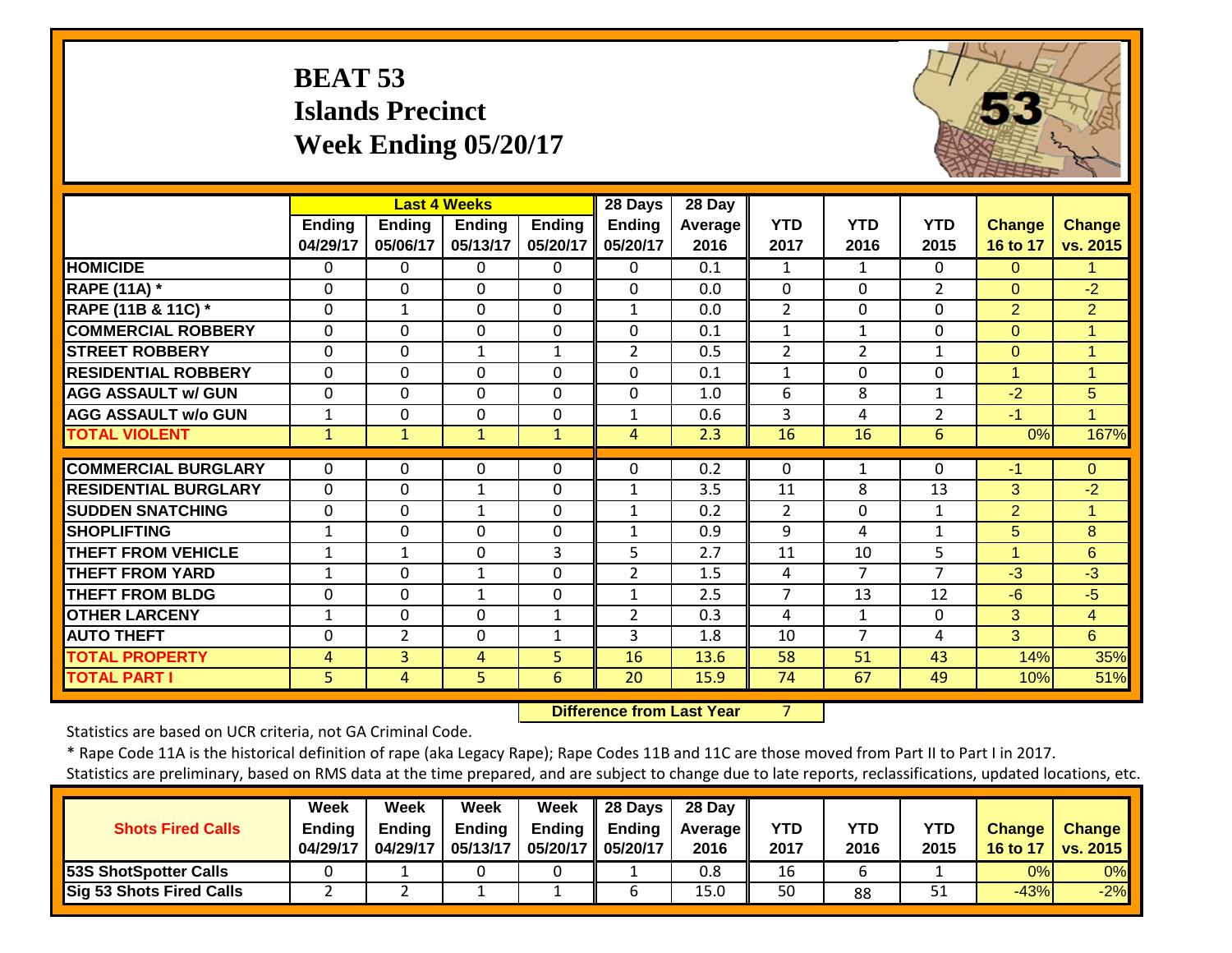## **BEAT 54 Islands Precinct Week Ending 05/20/17**



|                               |                    |                    | <b>Last 4 Weeks</b>       |                           | 28 Days                   | 28 Day                 |                    |                    |                    |                           |                    |
|-------------------------------|--------------------|--------------------|---------------------------|---------------------------|---------------------------|------------------------|--------------------|--------------------|--------------------|---------------------------|--------------------|
|                               | Ending<br>04/29/17 | Ending<br>05/06/17 | <b>Ending</b><br>05/13/17 | <b>Ending</b><br>05/20/17 | <b>Ending</b><br>05/20/17 | <b>Average</b><br>2016 | <b>YTD</b><br>2017 | <b>YTD</b><br>2016 | <b>YTD</b><br>2015 | <b>Change</b><br>16 to 17 | Change<br>vs. 2015 |
| <b>HOMICIDE</b>               | $\Omega$           | 0                  | $\mathbf{0}$              | $\Omega$                  | 0                         | 0.1                    | $\Omega$           | $\Omega$           | $\overline{2}$     | $\Omega$                  | $-2$               |
| <b>RAPE (11A)</b> *           | $\Omega$           | 0                  | $\Omega$                  | $\Omega$                  | $\Omega$                  | 0.1                    | $\Omega$           | $\Omega$           | $\Omega$           | $\Omega$                  | $\Omega$           |
| <b>RAPE (11B &amp; 11C)</b> * | $\mathbf 0$        | 0                  | $\mathbf 0$               | $\mathbf 0$               | 0                         | 0.1                    | $\mathbf{0}$       | $\mathbf 0$        | $\mathbf{1}$       | $\Omega$                  | $-1$               |
| <b>COMMERCIAL ROBBERY</b>     | $\overline{2}$     | 1                  | 0                         | 0                         | 3                         | 0.5                    | $\overline{7}$     | 1                  | $\mathbf{1}$       | 6                         | 6                  |
| <b>STREET ROBBERY</b>         | 0                  | $\Omega$           | 0                         | $\Omega$                  | $\Omega$                  | 0.8                    | $\mathbf{1}$       | 4                  | 5                  | $-3$                      | $-4$               |
| <b>RESIDENTIAL ROBBERY</b>    | 1                  | 0                  | 0                         | 0                         | 1                         | 0.0                    | 1                  | 0                  | $\Omega$           | 1                         |                    |
| <b>AGG ASSAULT w/ GUN</b>     | $\Omega$           | $\Omega$           | $\overline{2}$            | 0                         | $\overline{2}$            | 0.7                    | 5                  | $\overline{2}$     | 6                  | 3                         | $-1$               |
| <b>AGG ASSAULT w/o GUN</b>    | 3                  | $\Omega$           | $\Omega$                  | 0                         | 3                         | 0.6                    | 4                  | 3                  | 1                  | 1                         | 3                  |
| <b>TOTAL VIOLENT</b>          | 6                  | $\mathbf{1}$       | $\overline{2}$            | $\Omega$                  | 9                         | 2.8                    | 18                 | 10                 | 16                 | 80%                       | 13%                |
| <b>COMMERCIAL BURGLARY</b>    | $\Omega$           | 0                  | $\mathbf{0}$              | $\Omega$                  | 0                         | 0.2                    | $\Omega$           |                    | 1                  | -1                        | $-1$               |
| <b>RESIDENTIAL BURGLARY</b>   | $\overline{2}$     | 1                  | $\mathbf{1}$              | $\mathbf{1}$              | 5                         | 6.1                    | 30                 | 23                 | 9                  | $\overline{7}$            | 21                 |
| <b>ISUDDEN SNATCHING</b>      | $\mathbf 0$        | 0                  | $\mathbf 0$               | 0                         | $\mathbf 0$               | 0.0                    | 1                  | $\Omega$           | $\mathbf{1}$       | 1                         | $\Omega$           |
| <b>SHOPLIFTING</b>            | $\Omega$           | $\Omega$           | $\mathbf{1}$              | $\overline{2}$            | 3                         | 2.0                    | 10                 | 11                 | 5                  | $-1$                      | 5                  |
| <b>THEFT FROM VEHICLE</b>     | 1                  | 1                  | 1                         | 0                         | 3                         | 4.7                    | 12                 | 23                 | 18                 | $-11$                     | $-6$               |
| <b>THEFT FROM YARD</b>        |                    | $\Omega$           | $\Omega$                  | $\mathbf{1}$              | $\overline{2}$            | 1.0                    | 9                  | $\overline{2}$     | 4                  | $\overline{7}$            | 5                  |
| <b>THEFT FROM BLDG</b>        | 1<br>$\Omega$      | $\Omega$           | $\mathbf 0$               | $\overline{2}$            | $\overline{2}$            | 2.2                    |                    | 11                 | 8                  | $-2$                      | $\mathbf{1}$       |
|                               |                    |                    |                           |                           |                           |                        | 9                  |                    |                    |                           |                    |
| <b>OTHER LARCENY</b>          | $\Omega$           | 0                  | $\mathbf{1}$              | $\Omega$                  | $\mathbf{1}$              | 0.2                    | $\overline{2}$     | 1                  | 3                  | 1                         | $-1$               |
| <b>AUTO THEFT</b>             | $\mathbf 0$        | $\mathbf{1}$       | $\mathbf 0$               | $\mathbf{1}$              | $\overline{2}$            | 2.8                    | 12                 | 16                 | 9                  | $-4$                      | 3                  |
| <b>TOTAL PROPERTY</b>         | 4                  | 3                  | 4                         | 7                         | 18                        | 19.2                   | 85                 | 88                 | 58                 | $-3%$                     | 47%                |
| <b>TOTAL PART I</b>           | 10                 | 4                  | $6\overline{6}$           | $\overline{7}$            | 27                        | 22.0                   | 103                | 98                 | 74                 | 5%                        | 39%                |

 **Difference from Last Year**5

Statistics are based on UCR criteria, not GA Criminal Code.

\* Rape Code 11A is the historical definition of rape (aka Legacy Rape); Rape Codes 11B and 11C are those moved from Part II to Part I in 2017.

|                              | Week          | Week          | Week          | Week              | 28 Days | 28 Dav            |            |      |            |        |                     |
|------------------------------|---------------|---------------|---------------|-------------------|---------|-------------------|------------|------|------------|--------|---------------------|
| <b>Shots Fired Calls</b>     | <b>Ending</b> | <b>Endina</b> | <b>Ending</b> | Ending            | Ending  | <b>Average</b> II | <b>YTD</b> | YTD  | <b>YTD</b> | Change | <b>Change</b>       |
|                              | 04/29/17      | 04/29/17      | 05/13/17      | 05/20/17 05/20/17 |         | 2016              | 2017       | 2016 | 2015       |        | 16 to 17   vs. 2015 |
| <b>53S ShotSpotter Calls</b> |               |               |               |                   |         | 0.0               |            |      |            | 0%     | 0%                  |
| Sig 53 Shots Fired Calls     |               |               |               |                   |         | 10.7              | 43         | 46   | 52         | $-7%$  | $-17%$              |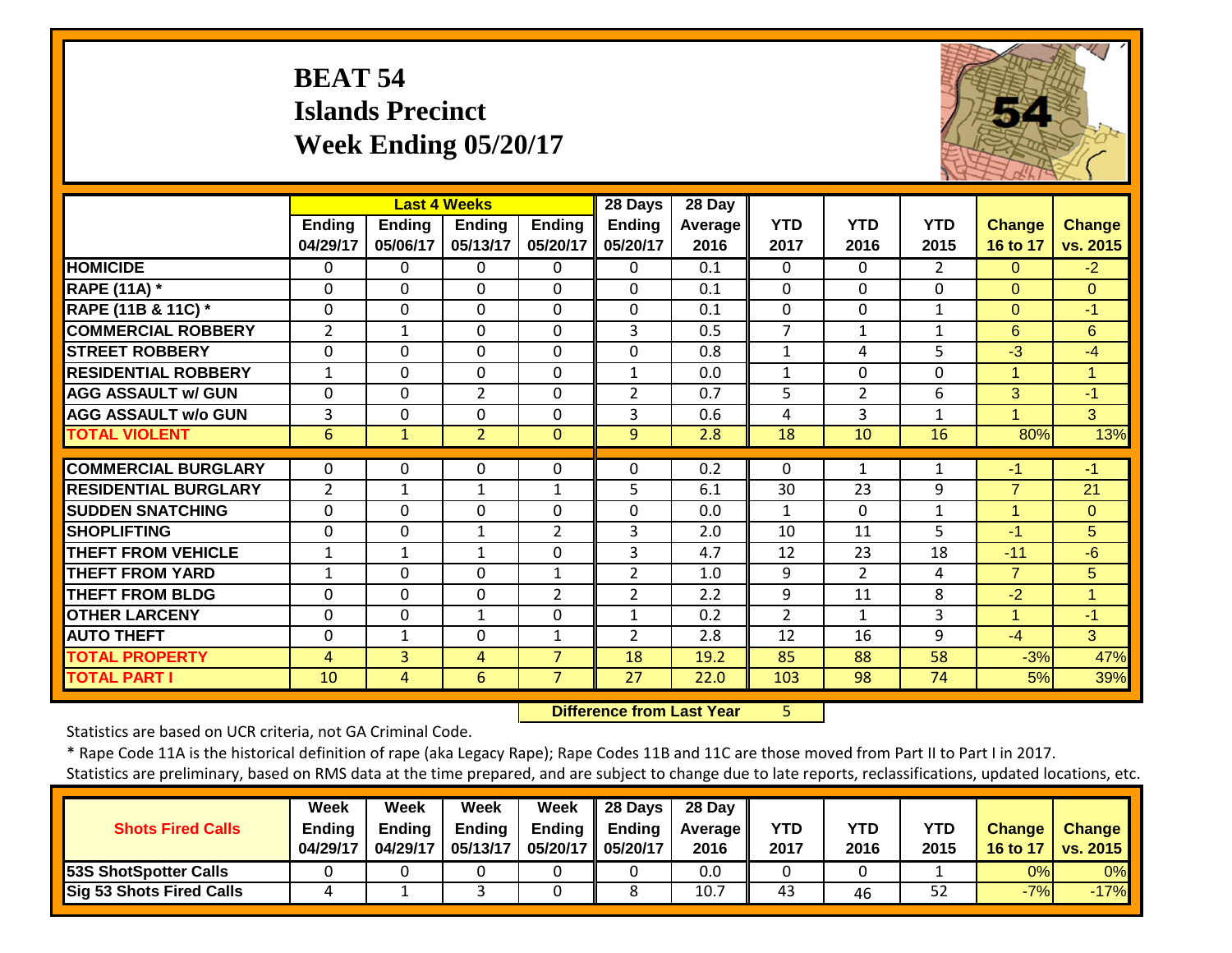## **BEAT 55 Islands Precinct Week Ending 05/20/17**



|                             |                           |                           | <b>Last 4 Weeks</b>       |                           | 28 Days                   | 28 Day          |                    |                    |                    |                           |                           |
|-----------------------------|---------------------------|---------------------------|---------------------------|---------------------------|---------------------------|-----------------|--------------------|--------------------|--------------------|---------------------------|---------------------------|
|                             | <b>Ending</b><br>04/29/17 | <b>Ending</b><br>05/06/17 | <b>Ending</b><br>05/13/17 | <b>Ending</b><br>05/20/17 | <b>Ending</b><br>05/20/17 | Average<br>2016 | <b>YTD</b><br>2017 | <b>YTD</b><br>2016 | <b>YTD</b><br>2015 | <b>Change</b><br>16 to 17 | <b>Change</b><br>vs. 2015 |
| <b>HOMICIDE</b>             | 0                         | 0                         | $\Omega$                  | $\mathbf{0}$              | $\Omega$                  | 0.0             | $\Omega$           | $\Omega$           | $\mathbf{1}$       | $\Omega$                  | $-1$                      |
| <b>RAPE (11A) *</b>         | 0                         | $\Omega$                  | $\Omega$                  | $\Omega$                  | $\mathbf 0$               | 0.1             | $\overline{2}$     | $\mathbf{1}$       | $\Omega$           | 1                         | $\overline{2}$            |
| RAPE (11B & 11C) *          | 0                         | 0                         | $\Omega$                  | 0                         | 0                         | 0.2             | $\mathbf{1}$       | $\Omega$           | $\Omega$           | 1                         | 1                         |
| <b>COMMERCIAL ROBBERY</b>   | 0                         | $\Omega$                  | $\Omega$                  | $\Omega$                  | 0                         | 0.1             | $\mathbf{1}$       | 1                  | $\mathbf 0$        | $\Omega$                  | 1                         |
| <b>STREET ROBBERY</b>       | 0                         | 0                         | $\Omega$                  | $\Omega$                  | 0                         | 0.1             | 1                  | 1                  | 2                  | $\Omega$                  | $-1$                      |
| <b>RESIDENTIAL ROBBERY</b>  | $\Omega$                  | 0                         | $\Omega$                  | $\Omega$                  | $\Omega$                  | 0.0             | $\mathbf{0}$       | $\Omega$           | $\Omega$           | $\Omega$                  | $\Omega$                  |
| <b>AGG ASSAULT w/ GUN</b>   | $\Omega$                  | $\Omega$                  | $\Omega$                  | $\Omega$                  | $\mathbf 0$               | 0.2             | $\mathbf{0}$       | 0                  | $\mathbf{1}$       | $\Omega$                  | $-1$                      |
| <b>AGG ASSAULT w/o GUN</b>  | 0                         | 0                         | $\Omega$                  | 0                         | 0                         | 0.5             | 3                  | 1                  | $\Omega$           | 2                         | 3                         |
| <b>TOTAL VIOLENT</b>        | $\mathbf{0}$              | $\Omega$                  | $\Omega$                  | $\Omega$                  | $\Omega$                  | 1.1             | 8                  | 4                  | 4                  | 100%                      | 100%                      |
| <b>COMMERCIAL BURGLARY</b>  | 0                         | 0                         | 0                         | 0                         | $\Omega$                  | 0.2             | 1                  | 2                  | 1                  | $-1$                      | $\overline{0}$            |
| <b>RESIDENTIAL BURGLARY</b> | 6                         | $\mathbf{1}$              | $\overline{2}$            | $\overline{2}$            | 11                        | 4.0             | 26                 | 17                 | 17                 | 9                         | 9                         |
| <b>SUDDEN SNATCHING</b>     | 0                         | 0                         | $\Omega$                  | $\Omega$                  | $\Omega$                  | 0.4             | $\Omega$           | 4                  | $\Omega$           | $-4$                      | $\overline{0}$            |
| <b>SHOPLIFTING</b>          | $\mathbf 1$               | $\mathbf{1}$              | 1                         | 0                         | 3                         | 6.1             | 17                 | 37                 | 12                 | $-20$                     | 5                         |
| <b>THEFT FROM VEHICLE</b>   | 1                         | 0                         | $\Omega$                  | 1                         | $\overline{2}$            | 4.2             | 26                 | 20                 | 18                 | 6                         | 8                         |
| <b>THEFT FROM YARD</b>      | 0                         | $\Omega$                  | $\mathbf{1}$              | 1                         | $\overline{2}$            | 2.6             | 11                 | 8                  | 9                  | 3                         | $\overline{2}$            |
| <b>THEFT FROM BLDG</b>      | 0                         | $\mathbf{1}$              | $\Omega$                  | $\overline{2}$            | 3                         | 3.7             | 15                 | 16                 | 19                 | $-1$                      | $-4$                      |
| <b>OTHER LARCENY</b>        | $\Omega$                  | $\Omega$                  | $\mathbf{1}$              | $\mathbf{1}$              | $\overline{2}$            | 1.1             | 3                  | 10                 | 4                  | $-7$                      | $-1$                      |
| <b>AUTO THEFT</b>           | 0                         | 0                         | $\mathbf 0$               | $\mathbf 0$               | 0                         | 1.5             | 5                  | 8                  | 3                  | $-3$                      | $\overline{2}$            |
| <b>TOTAL PROPERTY</b>       | 8                         | 3                         | 5                         | $\overline{7}$            | 23                        | 23.8            | 104                | 122                | 83                 | $-15%$                    | 25%                       |
| <b>TOTAL PART I</b>         | 8                         | $\overline{3}$            | 5                         | 7                         | 23                        | 24.9            | 112                | 126                | 87                 | $-11%$                    | 29%                       |

 **Difference from Last Year** $-14$ 

Statistics are based on UCR criteria, not GA Criminal Code.

|                              | Week          | Week          | Week          | Week          | 28 Days  | 28 Day     |            |      |      |        |                     |
|------------------------------|---------------|---------------|---------------|---------------|----------|------------|------------|------|------|--------|---------------------|
| <b>Shots Fired Calls</b>     | <b>Endina</b> | <b>Ending</b> | <b>Ending</b> | <b>Ending</b> | Ending   | Average II | <b>YTD</b> | YTD  | YTD  | Change | <b>Change</b>       |
|                              | 04/29/17      | 04/29/17      | 05/13/17      | 05/20/17      | 05/20/17 | 2016       | 2017       | 2016 | 2015 |        | 16 to 17   vs. 2015 |
| <b>53S ShotSpotter Calls</b> |               |               |               |               |          | 0.0        |            |      |      | 0%l    | $0\%$               |
| Sig 53 Shots Fired Calls     |               |               |               | ▃             |          | 5.3        | 26         | 24   | 26   | 8%     | 0%                  |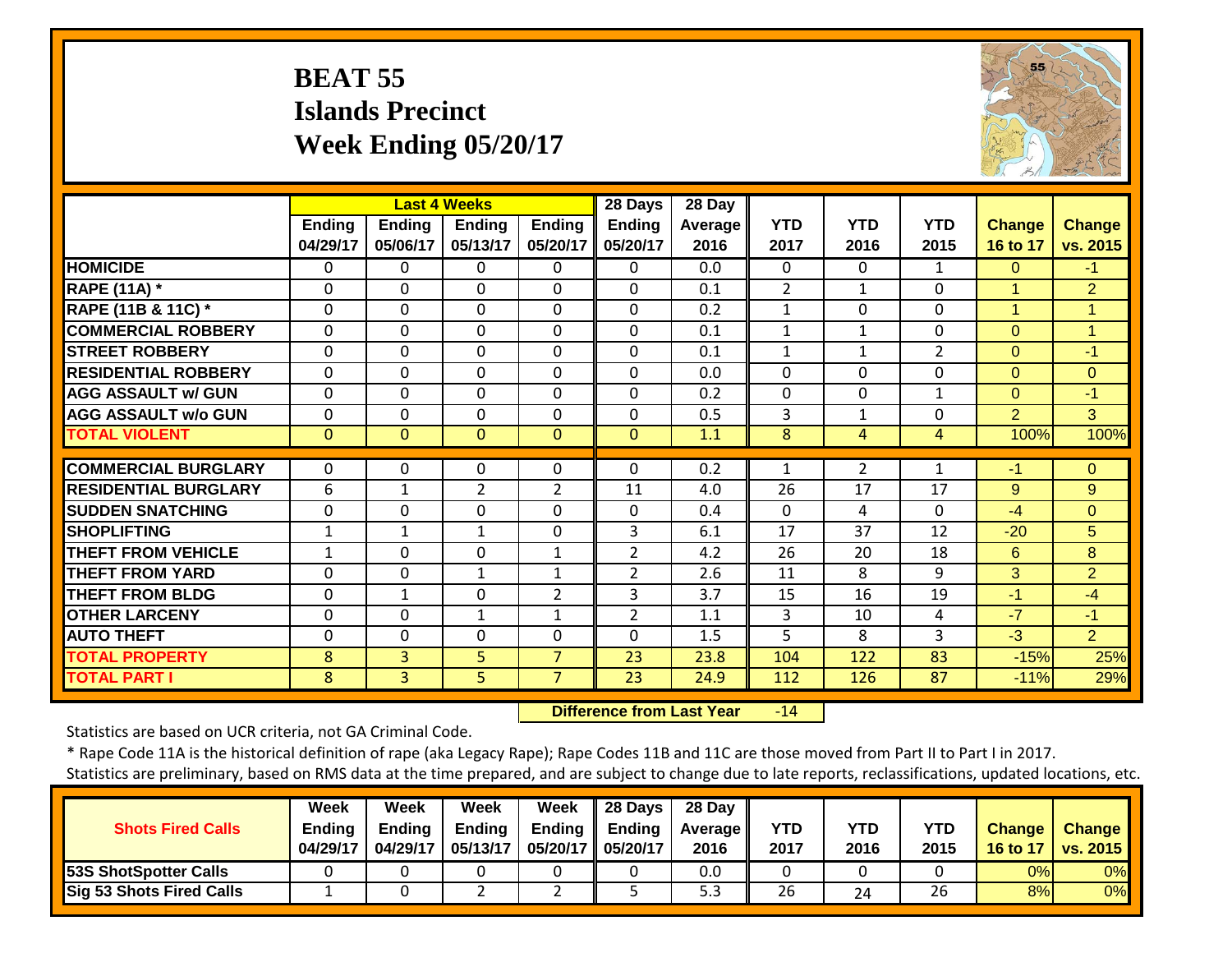## **BEAT 56 Islands Precinct Week Ending 05/20/17**



|                             |                    |                           | <b>Last 4 Weeks</b>       |                    | 28 Days                   | 28 Day                 |                    |                    |                    |                           |                    |
|-----------------------------|--------------------|---------------------------|---------------------------|--------------------|---------------------------|------------------------|--------------------|--------------------|--------------------|---------------------------|--------------------|
|                             | Ending<br>04/29/17 | <b>Ending</b><br>05/06/17 | <b>Ending</b><br>05/13/17 | Ending<br>05/20/17 | <b>Ending</b><br>05/20/17 | <b>Average</b><br>2016 | <b>YTD</b><br>2017 | <b>YTD</b><br>2016 | <b>YTD</b><br>2015 | <b>Change</b><br>16 to 17 | Change<br>vs. 2015 |
| <b>HOMICIDE</b>             | $\Omega$           | $\Omega$                  | $\Omega$                  | 0                  | $\Omega$                  | 0.0                    | $\mathbf{1}$       | $\mathbf{0}$       | $\Omega$           | 1                         | 1                  |
| <b>RAPE (11A) *</b>         | $\Omega$           | $\Omega$                  | $\Omega$                  | $\Omega$           | $\Omega$                  | 0.0                    | $\Omega$           | $\Omega$           | $\Omega$           | $\Omega$                  | $\Omega$           |
| RAPE (11B & 11C) *          | $\mathbf 0$        | $\mathbf 0$               | $\mathbf 0$               | 0                  | 0                         | 0.0                    | $\mathbf{0}$       | $\Omega$           | $\Omega$           | $\Omega$                  | $\overline{0}$     |
| <b>COMMERCIAL ROBBERY</b>   | $\mathbf 0$        | $\Omega$                  | $\Omega$                  | $\Omega$           | $\mathbf 0$               | 0.0                    | $\Omega$           | $\Omega$           | $\Omega$           | $\Omega$                  | $\Omega$           |
| <b>STREET ROBBERY</b>       | $\mathbf 0$        | $\Omega$                  | $\mathbf{0}$              | $\Omega$           | 0                         | 0.0                    | $\Omega$           | $\Omega$           | $\overline{2}$     | $\Omega$                  | $-2$               |
| <b>RESIDENTIAL ROBBERY</b>  | $\mathbf 0$        | $\Omega$                  | $\Omega$                  | $\Omega$           | $\mathbf 0$               | 0.0                    | $\mathbf{1}$       | 0                  | $\mathbf{1}$       | 1                         | $\Omega$           |
| <b>AGG ASSAULT w/ GUN</b>   | $\mathbf 0$        | $\Omega$                  | $\Omega$                  | $\Omega$           | $\mathbf 0$               | 0.3                    | $\mathbf{1}$       | $\Omega$           | $\overline{2}$     | 1                         | $-1$               |
| <b>AGG ASSAULT w/o GUN</b>  | $\mathbf 0$        | $\mathbf 0$               | $\mathbf 0$               | $\mathbf 0$        | $\mathbf 0$               | 0.1                    | 0                  | 0                  | $\mathbf{1}$       | $\Omega$                  | $-1$               |
| <b>TOTAL VIOLENT</b>        | $\mathbf{0}$       | $\Omega$                  | $\Omega$                  | $\Omega$           | 0                         | 0.4                    | $\overline{3}$     | $\Omega$           | 6                  | #DIV/0!                   | $-50%$             |
|                             |                    |                           |                           |                    |                           |                        |                    |                    |                    |                           |                    |
| <b>COMMERCIAL BURGLARY</b>  | $\Omega$           | 0                         | 0                         | 0                  | $\Omega$                  | 0.1                    | 0                  | 0                  | 1                  | $\mathbf{0}$              | $-1$               |
| <b>RESIDENTIAL BURGLARY</b> | $\Omega$           | $\overline{2}$            | 0                         | 0                  | $\overline{2}$            | 1.2                    | 6                  | 4                  | 3                  | $\overline{2}$            | 3                  |
| <b>ISUDDEN SNATCHING</b>    | $\Omega$           | $\Omega$                  | $\Omega$                  | $\Omega$           | 0                         | 0.0                    | 0                  | 0                  | $\mathbf 0$        | $\Omega$                  | $\overline{0}$     |
| <b>SHOPLIFTING</b>          | $\Omega$           | $\Omega$                  | $\Omega$                  | $\Omega$           | $\Omega$                  | 0.0                    | 0                  | 0                  | $\Omega$           | $\Omega$                  | $\Omega$           |
| <b>THEFT FROM VEHICLE</b>   | 0                  | $\Omega$                  | $\Omega$                  | $\Omega$           | 0                         | 0.5                    | 2                  | 3                  | $\Omega$           | -1                        | $\overline{2}$     |
| <b>THEFT FROM YARD</b>      | $\Omega$           | $\Omega$                  | $\Omega$                  | $\Omega$           | 0                         | 0.3                    | $\Omega$           | $\mathbf{1}$       | $\Omega$           | $-1$                      | $\Omega$           |
| <b>THEFT FROM BLDG</b>      | 0                  | $\Omega$                  | $\Omega$                  | $\Omega$           | 0                         | 0.2                    | $\mathbf{1}$       | 1                  | $\mathbf{1}$       | $\Omega$                  | $\Omega$           |
| <b>OTHER LARCENY</b>        | 0                  | $\Omega$                  | $\Omega$                  | $\Omega$           | $\Omega$                  | 0.2                    | 1                  | 1                  | 1                  | $\Omega$                  | $\Omega$           |
| <b>AUTO THEFT</b>           | 0                  | $\Omega$                  | $\Omega$                  | $\Omega$           | 0                         | 0.1                    | $\overline{2}$     | $\mathbf{1}$       | $\overline{2}$     | 1                         | $\Omega$           |
| <b>TOTAL PROPERTY</b>       | $\Omega$           | $\overline{2}$            | $\Omega$                  | $\Omega$           | $\overline{2}$            | 2.5                    | 12                 | 11                 | 8                  | 9%                        | 50%                |
| <b>TOTAL PART I</b>         | $\mathbf 0$        | $\overline{2}$            | $\mathbf{0}$              | $\mathbf{0}$       | $\overline{2}$            | 2.9                    | 15                 | 11                 | 14                 | 36%                       | 7%                 |

 **Difference from Last Year**4

Statistics are based on UCR criteria, not GA Criminal Code.

| <u>additional material community and all initial and at the time prepareal and and sapper to shange and to iate reports) requisitions, apauted roomtoms, etc.</u> |        |      |                                                     |      |                |      |            |            |            |                              |
|-------------------------------------------------------------------------------------------------------------------------------------------------------------------|--------|------|-----------------------------------------------------|------|----------------|------|------------|------------|------------|------------------------------|
|                                                                                                                                                                   |        |      |                                                     |      |                |      |            |            |            |                              |
|                                                                                                                                                                   | Week   | Week | Week                                                | Week | 28 Days 28 Day |      |            |            |            |                              |
| <b>Shots Fired Calls</b>                                                                                                                                          | Endina |      | Ending   Ending   Ending   Ending   Average         |      |                |      | <b>YTD</b> | <b>YTD</b> | <b>YTD</b> | Change   Change              |
|                                                                                                                                                                   |        |      | $A/20/47   A/20/47   AFA2/47   AFA2/47   AFA2/47  $ |      |                | 201C | 2017       | 204C       | 201F       | $1.46 + 1.47 + 1.00$ $0.045$ |

| <b>Shots Fired Calls</b>        | <b>Ending</b> | <b>Endina</b> | <b>Ending</b> | <b>Ending</b>        | Endina | <b>Average II</b> | <b>YTD</b> | YTD     | YTD  | <b>Change</b> | <b>Change</b>   |
|---------------------------------|---------------|---------------|---------------|----------------------|--------|-------------------|------------|---------|------|---------------|-----------------|
|                                 | 04/29/17      | 04/29/17      | 05/13/17      | 05/20/17    05/20/17 |        | 2016              | 2017       | 2016    | 2015 | 16 to 17      | <b>vs. 2015</b> |
| 53S ShotSpotter Calls           |               |               |               |                      |        | 0.0               |            |         |      | 0%            | 0%              |
| <b>Sig 53 Shots Fired Calls</b> |               |               |               |                      |        | 4.0               | 18         | า1<br>ᅀ | --   | $-14%$        | 64%             |
|                                 |               |               |               |                      |        |                   |            |         |      |               |                 |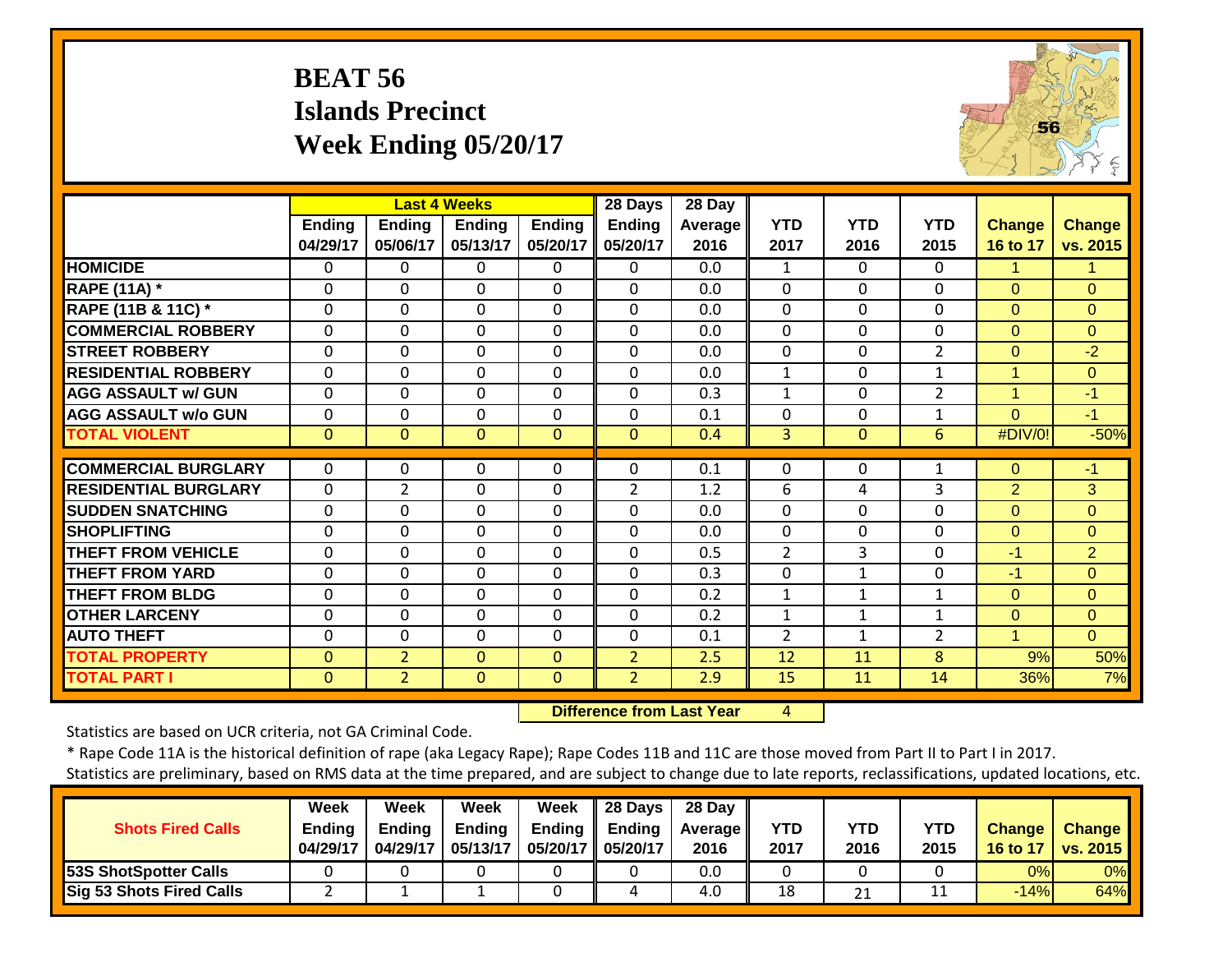

#### **COMPSTATWHITEFIELD PRECINCT LT. TORRENCE GARVINWeek Ending 05/20/17**

**PRECINCT COMMANDER:**



|                             | Week<br><b>Ending</b><br>05/20/17 | Week<br><b>Ending</b><br>05/13/17 | <b>Weekly</b><br>Avg<br>2016 | $28 - Day$<br><b>Ending</b><br>05/20/17 | $28 - Day$<br><b>Ending</b><br>4/22/17 | Avg<br>28-Day<br>2016 | <b>YTD</b><br>2017 | <b>YTD</b><br>2016 | <b>YTD</b><br>2015 | <b>Change</b><br>16 to 17 | Change<br>vs. 2015 |
|-----------------------------|-----------------------------------|-----------------------------------|------------------------------|-----------------------------------------|----------------------------------------|-----------------------|--------------------|--------------------|--------------------|---------------------------|--------------------|
| <b>HOMICIDE</b>             | $\bf{0}$                          | 0                                 | 0                            | 0                                       | 0                                      | 0                     | $\mathbf{2}$       | $\overline{2}$     | $\Omega$           | $\Omega$                  | $\overline{2}$     |
| <b>RAPE (11A) *</b>         | $\bf{0}$                          | $\Omega$                          | $\Omega$                     | 0                                       |                                        | 0                     |                    | $\overline{2}$     | $\overline{2}$     | $-1$                      | $\blacktriangle$   |
| RAPE (11B & 11C) *          | $\bf{0}$                          |                                   | $\Omega$                     | $\overline{2}$                          | 2                                      | $\Omega$              | 6                  |                    |                    | 5 <sup>5</sup>            | 5                  |
| <b>COMMERCIAL ROBBERY</b>   | $\bf{0}$                          | $\Omega$                          | $\Omega$                     | $\bf{0}$                                | 0                                      | 0                     | $\mathbf 0$        |                    | 4                  | $-1$                      | $-4$               |
| <b>STREET ROBBERY</b>       | $\bf{0}$                          | $\Omega$                          | $\Omega$                     | 1                                       | -1                                     |                       | 5                  |                    |                    | 4                         | $\overline{4}$     |
| <b>RESIDENTIAL ROBBERY</b>  | $\bf{0}$                          | $\Omega$                          | $\Omega$                     | $\bf{0}$                                | $\Omega$                               | $\Omega$              | $\bf{0}$           | $\Omega$           | 4                  | $\Omega$                  | $-4$               |
| <b>AGG ASSAULT w/ GUN</b>   | $\bf{0}$                          | $\Omega$                          | $\Omega$                     | $\bf{0}$                                | $\Omega$                               |                       | 3                  | 8                  | 5                  | $-5$                      | $-2$               |
| <b>AGG ASSAULT w/o GUN</b>  | 4                                 | $\Omega$                          | 0                            | 1                                       | -1                                     |                       | $\overline{2}$     | 9                  | 3                  | $-7$                      | $\blacktriangle$   |
| <b>TOTAL VIOLENT</b>        | 1                                 |                                   |                              | 4                                       | 5                                      | 4                     | 19                 | 24                 | 20                 | $-21%$                    | $-5%$              |
| <b>COMMERCIAL BURGLARY</b>  | $\bf{0}$                          | 0                                 | 0                            | 0                                       | 0                                      | $\overline{2}$        |                    | 10                 | 5                  | $-9$                      | -4                 |
|                             |                                   |                                   |                              |                                         |                                        |                       |                    |                    |                    |                           |                    |
| <b>RESIDENTIAL BURGLARY</b> | 3                                 |                                   | 3                            | 8                                       | 12                                     | 13                    | 42                 | 68                 | 55                 | $-26$                     | $-13$              |
| <b>SUDDEN SNATCHING</b>     | $\bf{0}$                          | $\Omega$                          | $\Omega$                     | 0                                       | $\Omega$                               |                       | 1                  | $\Omega$           |                    | 1                         | $\overline{0}$     |
| <b>SHOPLIFTING</b>          | $\mathbf{2}$                      | 4                                 | 2                            | 17                                      | 2                                      | 9                     | 55                 | 55                 | 84                 | $\Omega$                  | $-29$              |
| <b>THEFT FROM VEHICLE</b>   | 8                                 | 3                                 | 3                            | 15                                      | 17                                     | 11                    | 67                 | 43                 | 24                 | 24                        | 43                 |
| <b>THEFT FROM YARD</b>      | $\mathbf{2}$                      | $\Omega$                          | $\overline{\mathbf{A}}$      | 5                                       | 4                                      | 5                     | 20                 | 16                 | 18                 | $\overline{4}$            | $\overline{2}$     |
| <b>THEFT FROM BLDG</b>      | 4                                 | $\Omega$                          | $\overline{\mathbf{A}}$      | 7                                       | 8                                      | 6                     | 29                 | 33                 | 28                 | $-4$                      | $\overline{A}$     |
| <b>OTHER LARCENY</b>        | ٩                                 | $\Omega$                          | $\Omega$                     | 1                                       | 3                                      |                       | $\overline{7}$     | $\overline{2}$     | $\overline{2}$     | 5                         | 5                  |
| <b>AUTO THEFT</b>           | Ι4,                               |                                   |                              | 5                                       | 1                                      | 4                     | 16                 | 13                 | 9                  | 3                         | $\overline{7}$     |
| <b>TOTAL PROPERTY</b>       | 24                                | 9                                 | 13                           | $\overline{58}$                         | 47                                     | 51                    | 238                | 240                | 226                | $-1%$                     | 5%                 |
| <b>TOTAL PART I</b>         | 25                                | 10                                | 14                           | 62                                      | 52                                     | 56                    | 257                | 264                | 246                | $-3%$                     | 4%                 |

Statistics are based on UCR criteria, not GA Criminal Code. **Difference from Last Year** -7

Statistics are preliminary, based on RMS data at the time prepared, and are subject to change due to late reports, reclassifications, updated locations, etc.

Cell Shading: white is within 0.6 standard deviation of the mean; red is above; green is below.

| <b>Citizen Initiated Calls</b>  | <b>Week</b><br><b>Ending</b><br>05/20/17 | <b>Week</b><br><b>Ending</b><br>05/13/17 | Weekly<br>Avg<br>2016 | $28-Day$<br><b>Ending</b><br>05/20/17 | $28 - Day$<br>Ending<br>4/22/17 | Avg<br>28-Day<br>2016 | <b>YTD</b><br>2017 | YTD<br>2016 | <b>YTD</b><br>2015 | <b>Change</b><br>16 to 17 | <b>Change</b><br>vs. 2015 |
|---------------------------------|------------------------------------------|------------------------------------------|-----------------------|---------------------------------------|---------------------------------|-----------------------|--------------------|-------------|--------------------|---------------------------|---------------------------|
| <b>Midnight Shift</b>           | 32                                       | 24                                       | 34                    | 107                                   | 113                             | 138                   | 609                | 611         |                    |                           | 609                       |
| Day Shift                       | 117                                      | 112                                      | 101                   | 407                                   | 395                             | 403                   | 1970               | 1917        |                    | 53                        | 1970                      |
| Afternoon Shift                 | 92                                       | 91                                       | 102                   | 369                                   | 360                             | 407                   | 1796               | 1921        |                    | $-125$                    | 1796                      |
| <b>TOTAL CITIZEN CFS</b>        | 241                                      | 227                                      | 237                   | 883                                   | 868                             | 947                   | 4375               | 4449        |                    | $-1.7%$                   | #DIV/0!                   |
| <b>53S ShotSpotter Calls</b>    |                                          |                                          |                       |                                       |                                 |                       | u                  |             |                    |                           |                           |
| <b>Sig 53 Shots Fired Calls</b> |                                          |                                          |                       | 42                                    |                                 | 18                    | 78                 | 73          | 63                 |                           | 15                        |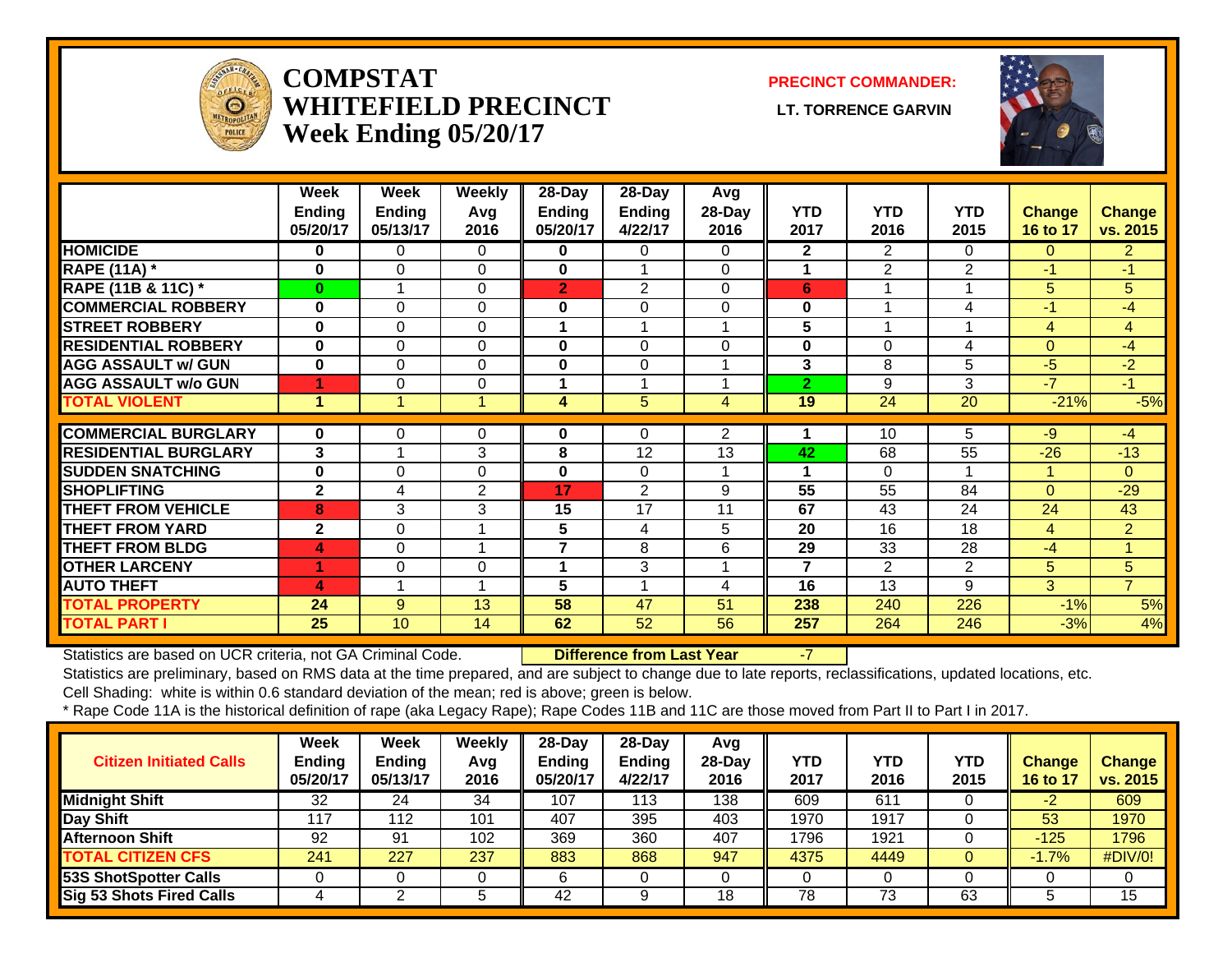## **BEAT 61 Whitefield Precinct Week Ending 05/20/17**

|                               |                |                | <b>Last 4 Weeks</b> |                | 28 Days        | 28 Day  |                |                |                |                |                |
|-------------------------------|----------------|----------------|---------------------|----------------|----------------|---------|----------------|----------------|----------------|----------------|----------------|
|                               | <b>Ending</b>  | Ending         | <b>Ending</b>       | <b>Ending</b>  | <b>Ending</b>  | Average | <b>YTD</b>     | <b>YTD</b>     | <b>YTD</b>     | Change         | Change         |
|                               | 04/29/17       | 05/06/17       | 05/13/17            | 05/20/17       | 05/20/17       | 2016    | 2017           | 2016           | 2015           | 16 to 17       | vs. 2015       |
| <b>HOMICIDE</b>               | $\Omega$       | 0              | 0                   | $\mathbf{0}$   | 0              | 0.0     | $\overline{2}$ | $\Omega$       | 0              | $\overline{2}$ | $\overline{2}$ |
| <b>RAPE (11A) *</b>           | $\Omega$       | 0              | 0                   | $\Omega$       | $\Omega$       | 0.0     | $\Omega$       | $\Omega$       | $\overline{2}$ | $\Omega$       | $-2$           |
| <b>RAPE (11B &amp; 11C)</b> * | $\mathbf 0$    | $\Omega$       | 0                   | $\Omega$       | $\Omega$       | 0.2     | $\Omega$       | 1              |                | -1             | $-1$           |
| <b>COMMERCIAL ROBBERY</b>     | 0              | $\Omega$       | 0                   | $\mathbf 0$    | $\Omega$       | 0.1     | $\mathbf 0$    | $\mathbf{1}$   | $\Omega$       | -1             | $\Omega$       |
| <b>STREET ROBBERY</b>         | 0              | $\Omega$       | 0                   | $\Omega$       | $\Omega$       | 0.2     | $\overline{2}$ | 0              | $\mathbf{1}$   | $\overline{2}$ | $\overline{1}$ |
| <b>RESIDENTIAL ROBBERY</b>    | $\Omega$       | 0              | 0                   | $\Omega$       | $\Omega$       | 0.0     | $\mathbf 0$    | 0              | 3              | $\Omega$       | $-3$           |
| <b>AGG ASSAULT w/ GUN</b>     | $\Omega$       | 0              | 0                   | $\Omega$       | $\Omega$       | 0.2     | $\mathbf{1}$   | $\overline{2}$ | $\Omega$       | $-1$           | $\overline{1}$ |
| <b>AGG ASSAULT w/o GUN</b>    | $\overline{0}$ | 0              | 0                   | $\Omega$       | $\Omega$       | 0.5     | $\mathbf 0$    | 3              |                | $-3$           | $-1$           |
| <b>TOTAL VIOLENT</b>          | $\Omega$       | $\Omega$       | $\Omega$            | $\mathbf{0}$   | $\Omega$       | 1.1     | 5              | 7              | 8              | $-29%$         | $-38%$         |
|                               |                |                |                     |                |                |         |                |                |                |                |                |
| <b>COMMERCIAL BURGLARY</b>    | $\Omega$       | 0              | 0                   | $\Omega$       | 0              | 0.8     | 0              | 3              | $\overline{2}$ | $-3$           | $-2$           |
| <b>RESIDENTIAL BURGLARY</b>   | $\Omega$       | $\overline{2}$ | 0                   | 3              | 5              | 4.3     | 22             | 22             | 24             | $\Omega$       | $-2$           |
| <b>SUDDEN SNATCHING</b>       | $\Omega$       | $\Omega$       | 0                   | $\mathbf 0$    | $\Omega$       | 0.2     | $\mathbf 0$    | $\Omega$       | $\Omega$       | $\Omega$       | $\Omega$       |
| <b>SHOPLIFTING</b>            | 5              | 6              | 4                   | $\overline{2}$ | 17             | 7.7     | 52             | 45             | 77             | $\overline{7}$ | $-25$          |
| <b>THEFT FROM VEHICLE</b>     | $\Omega$       | $\overline{2}$ | 1                   | 6              | 9              | 5.7     | 33             | 22             | 8              | 11             | 25             |
| <b>THEFT FROM YARD</b>        | $\Omega$       | 1              | $\Omega$            | $\mathbf{1}$   | $\overline{2}$ | 2.8     | 11             | $\overline{7}$ | 6              | 4              | 5              |
| <b>THEFT FROM BLDG</b>        | 0              | $\mathbf{1}$   | 0                   | $\overline{2}$ | 3              | 2.8     | 12             | 15             | 11             | $-3$           | $\mathbf{1}$   |
| <b>OTHER LARCENY</b>          | $\Omega$       | $\Omega$       | 0                   | $\mathbf{1}$   | $\mathbf{1}$   | 0.8     | 4              | 2              | $\Omega$       | $\overline{2}$ | $\overline{4}$ |
| <b>AUTO THEFT</b>             | $\Omega$       | $\Omega$       | 0                   | $\mathbf{1}$   | $\mathbf{1}$   | 1.4     | 3              | 3              | 3              | $\Omega$       | $\Omega$       |
| <b>TOTAL PROPERTY</b>         | 5              | 12             | 5                   | 16             | 38             | 26.3    | 137            | 119            | 131            | 15%            | 5%             |
| <b>TOTAL PART I</b>           | 5              | 12             | 5 <sup>1</sup>      | 16             | 38             | 27.5    | 142            | 126            | 139            | 13%            | 2%             |

 **Difference from Last Year**r 16

Statistics are based on UCR criteria, not GA Criminal Code.

|                                 | Week          | Week          | <b>Week</b>   | Week          | 28 Days       | 28 Day     |            |      |      |               |                 |
|---------------------------------|---------------|---------------|---------------|---------------|---------------|------------|------------|------|------|---------------|-----------------|
| <b>Shots Fired Calls</b>        | <b>Ending</b> | <b>Ending</b> | <b>Ending</b> | <b>Ending</b> | <b>Ending</b> | Average II | <b>YTD</b> | YTD  | YTD  | <b>Change</b> | <b>Change</b>   |
|                                 | 04/29/17      | 04/29/17      | 05/13/17      | 05/20/17      | 05/20/17      | 2016       | 2017       | 2016 | 2015 | 16 to 17      | <b>vs. 2015</b> |
| <b>53S ShotSpotter Calls</b>    |               |               |               |               |               | 0.0        |            |      |      | $0\%$         | 0%              |
| <b>Sig 53 Shots Fired Calls</b> |               |               |               |               |               | 4.4        | 33         | 21   | 33   | 57%           | 0%              |